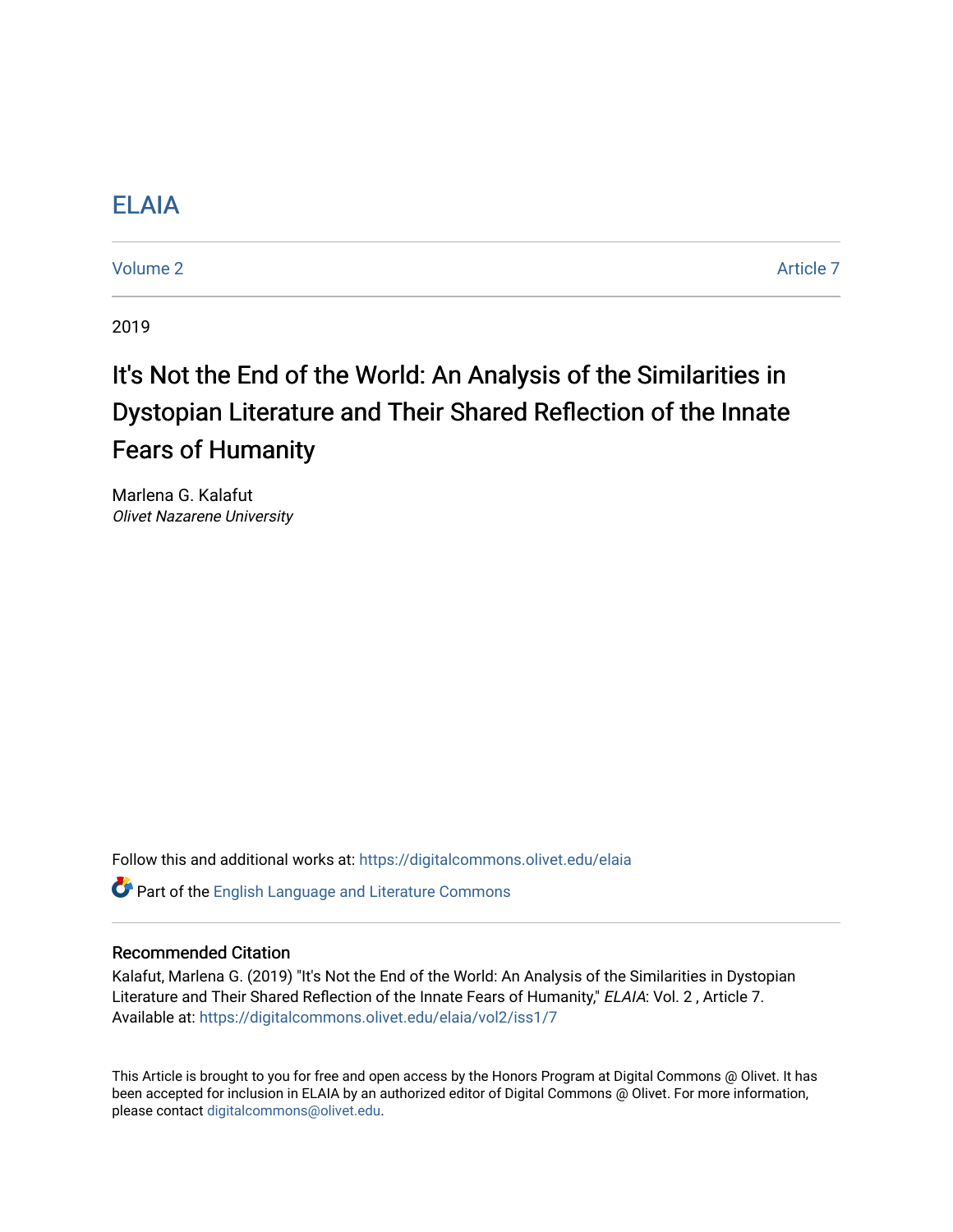## It's Not the End of the World: An Analysis of the Similarities in Dystopian Literature and Their Shared Reflection of the Innate Fears of Humanity

## Cover Page Footnote

I would like to thank and acknowledge Dr. Rebecca Belcher-Rankin of the Department of English for her mentorship. Without your direction and encouragement, I would still be on page one. I would like to thank Elisa Klaassen and Kiley Bronke for their continued peer review and generous critical feedback for my improvements, as well as the support of their friendship and honors writing camaraderie. Thank you to Dr. Beth Schurman of the Department of English for your guidance throughout the writing process, especially when I made large changes to my thesis. A great deal of thanks is owed to Dr. David Johnson of the Department of English and Dr. Mark Frisius of the Department of Theology and Philosophy. I am grateful for your time and effort in reviewing the final versions of my paper. Finally, thank you to the University Honors Program for their support, guidance, and confidence in the conducting of this research.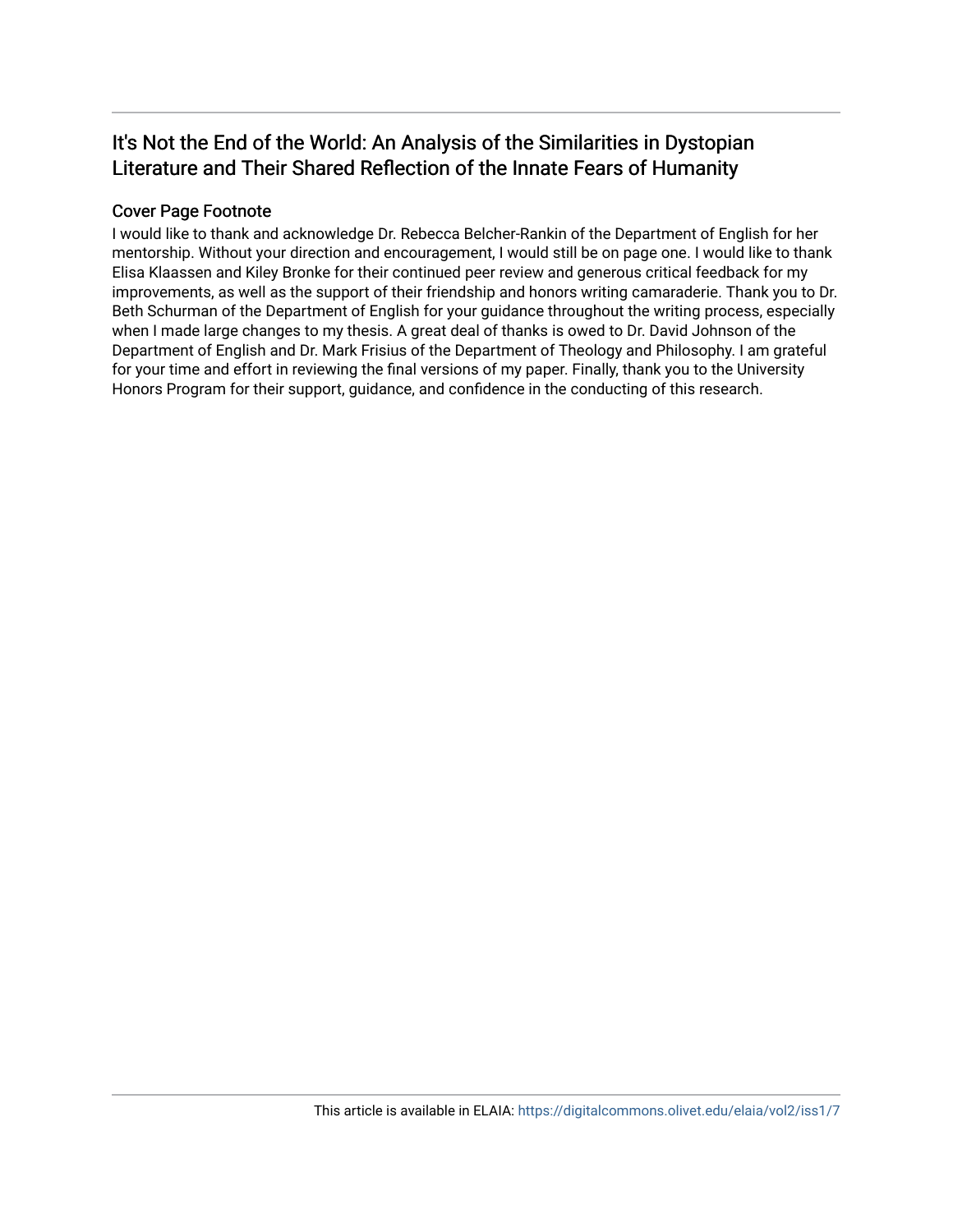

## **It's Not the End of the World: An Analysis of the Similarities in Dystopian Literature and Their Shared Reflection of the Innate Fears of Humanity**

*Marlena G. Kalafut*

## ACKNOWLEDGMENTS

I would like to thank and acknowledge Dr. Rebecca Belcher-Rankin of the Department of English for her mentorship. Without your direction and encouragement, I would still be on page one. I would like to thank Elisa Klaassen and Kiley Bronke for their continued peer review and generous critical feedback for my improvements, as well as the support of their friendship and honors writing camaraderie. Thank you to Dr. Beth Schurman of the Department of English for your guidance throughout the writing process, especially when I made large changes to my thesis. A great deal of thanks is owed to Dr. David Johnson of the Department of English and Dr. Mark Frisius of the Department of Theology and Philosophy. I am grateful for your time and effort in reviewing the final versions of my paper. Finally, thank you to the University Honors Program for their support, guidance, and confidence in the conducting of this research.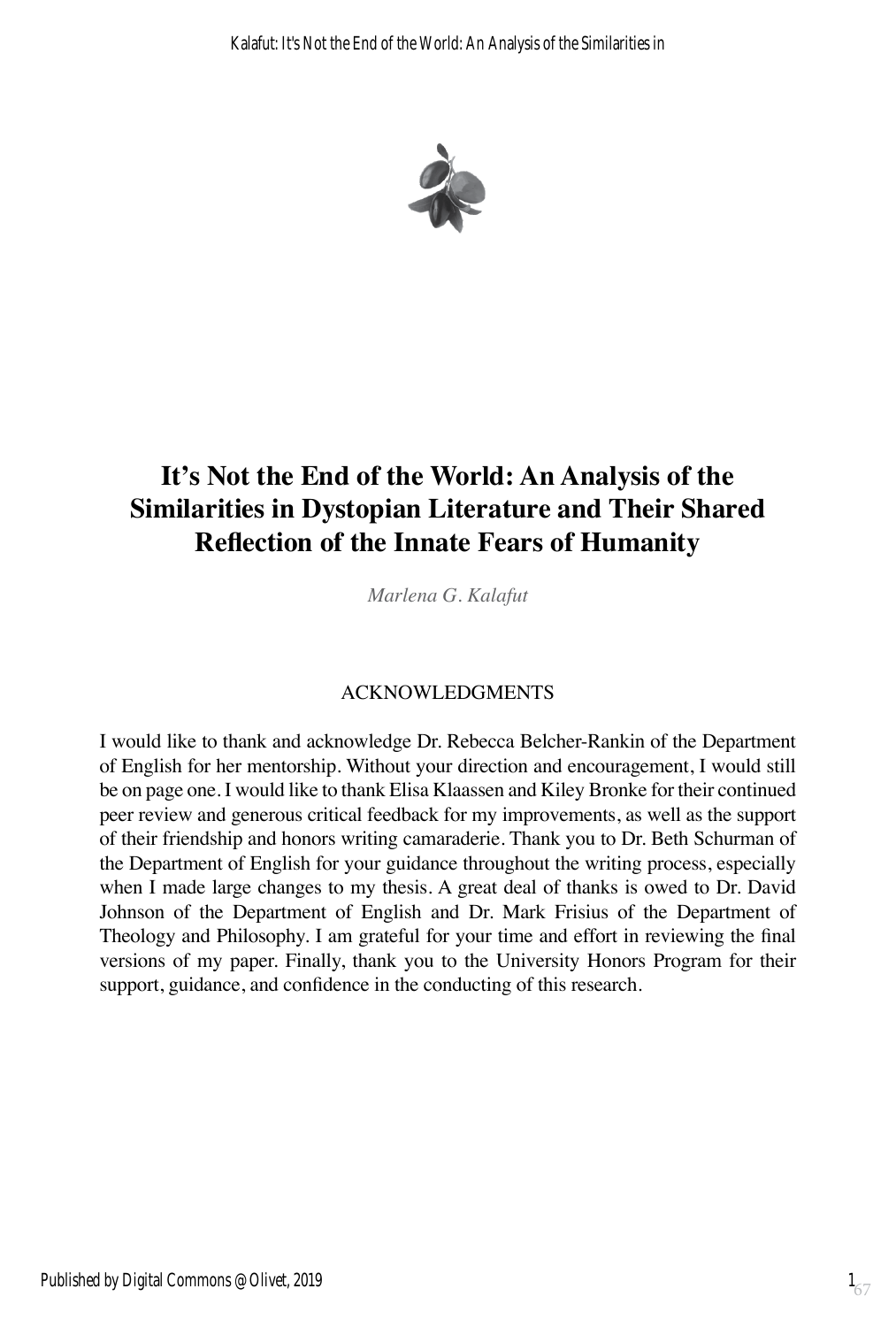#### *ELAIA, Vol. 2 [2019], Art. 7*

#### ABSTRACT

This thesis analyzed common aspects of six major works of dystopian literature to assess their commonalities, as well as their authors' motivations in writing. Dystopian literature explores the major flaws of humanity, as well as the extent to which society could descend into chaos while simultaneously believing it is creating a better world. This thesis did not argue that within the studied works are all the same dystopian characteristics. Instead, it analyzed select dystopian qualities and made comparisons between the dystopian novels that share them, all of which were impacted by the utopian goals modeled in Plato's *The Republic*, Thomas More's Utopia, Sir Francis Bacon's New Atlantis, and H. G. Wells's A Modern Utopia. These shared characteristics demonstrate that humanity has been fearing the end of the world for several thousand years. As such, this thesis suggests that the prevalence of dystopian literature may not necessarily signal the result of the coming end times but instead may be the result of the natural human fears of chaos, abused power, and the end of the world.

## **Keywords:** Dystopia, utopia, *Brave New World, Nineteen Eighty-Four, Fahrenheit 451, The Handmaid's Tale, The Giver, The Hunger Games, Catching Fire, Mockingjay*

#### INTRODUCTION

In its Greek etymology, "utopia" is derived from the prefix οὐ-, meaning "not," and the root τόπος, meaning "place." The construction of the word already implies the farfetched nature of the society it describes: one free of any political or social strife and where all members thrive, uninhibited. But, regardless of how desperately humanity may strive for a perfect society, the word itself demonstrates that a utopia is not possible. Universally, working towards a utopia is the goal of society—most communities dream of being one without political problems, social problems, economic problems, and any other issue which threatens the well-being of its people—but some authors use their writing to take a stance of skepticism regarding what could go wrong on the journey to a perfect world. These are known as anti-utopian novels or, more commonly, dystopian novels, a term which was "coined for its overtones of disease and malfunction, making it an accurate label for the genre's depictions of human foibles, weaknesses, and messiness that defeats attempts to create a perfect society" (Burnett and Rollin 77-78). Each work of dystopian literature addresses humanity's potential for reaching too far and tipping the balance in the wrong direction, away from the society of equality and perfection and towards one of abusive methods of societal control and neglect of its citizens. In *Utopia and Anti-Utopia in Modern Times*, Krishan Kumar describes the relationship between utopia and anti-utopia, saying, "As nightmare to its dream, like a malevolent and grimacing doppelganger, anti-utopia has stalked utopia from the very beginning" and anti-utopia is the "mirror-image of utopia—but a distorted image, seen in a cracked mirror" (99-100). Each dystopian novel conveys a distinct vision of fear for the future, warped from humanity's longing for a stable society.

Regardless of when the authors are writing or how they portray their concern—be it through children fighting to the death or the burning of books—patterns of bureaucratic structures, relational exploitation, and sociological adjustments can be detected in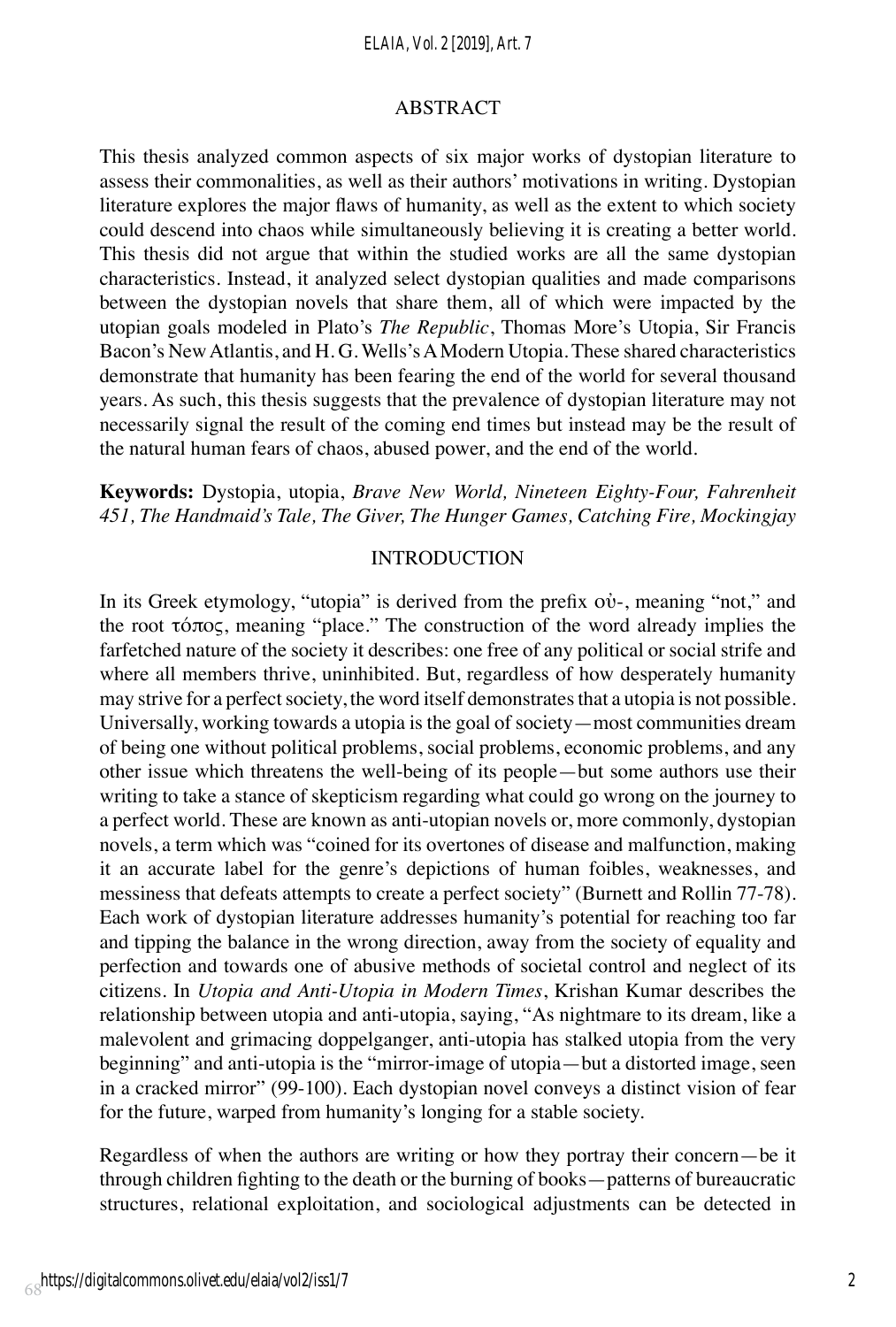aspects of all these visions. These are representative of the pattern of fear emulated in the fictional societies. This thesis will explore three common characteristics that often appear within dystopias and how these characteristics are shared in key pieces of literature in the dystopian genre. This is illustrated first by introducing four foundational utopian works and the major themes that will reappear within the dystopian novels, followed by summaries of Aldous Huxley's *Brave New World*, George Orwell's *Nineteen Eighty-Four*, Ray Bradbury's *Fahrenheit 451*, Lois Lowry's *The Giver*, and Suzanne Collin's *The Hunger Games*, which were chosen for their coverage throughout the twentieth and twenty-first centuries, therefore demonstrating the recurrent nature of these dystopian characteristics across time. These novels will be analyzed to assess the similarities they share with regards to the three characteristics. The first characteristic discussed is political structures, specifically the leaders of dystopian societies and the methods of control they employed. The second characteristic is interpersonal relationships and how sexual, familial, and friendly relationships are distorted in dystopian societies. The final characteristic is the way unity is achieved. Not all six dystopian novels will be discussed to the same extent in each section, as the three characteristics manifest themselves to different levels in the various texts. One text will be chosen as the best illustration of the dystopian characteristics and will, therefore, be more fully developed. It will be followed by several other textual examples that also illustrate the characteristics, but not to the same degree. After examining the characteristics in the texts, biographical and environmental factors in each author's life are explored to show to what extent these novels may act as representatives of innate human fears that are omnipresent rather than localized, regardless of the characteristics exhibited within the texts.

## HISTORY OF UTOPIAN AND DYSTOPIAN LITERATURE

## **Foundations of utopian literature**

Utopian literature and the concept of a utopia has deep roots in early religious stories and myths, which describe "an unrecovered earthly paradise or golden age of the past" (Sargent 8). Generally, the focus of such writings assesses perfect communities that do not come about through the effort of humans. Places such as the Garden of Eden and Paradise are known for their serenity and for being places of "abundance, unity, and ease" where there is "security, expressed negatively as an absence of conflict and positively in images of abundance" (8). In the following pieces of literature that explore how a utopic society could theoretically exist, the authors no longer consider the utopia as a place given to humans but instead as a place that requires communal collaboration and effort. The ideas explored in these utopian societies later contribute greatly to the dystopian genre, where abundance, unity, and ease are either abused or completely dismissed.

## *Plato's* Republic

Plato's *Republic*, written in 380 BC, does not focus on the elements that would destroy a functioning society but instead develops the image of an ideal—a utopia. In his work, Plato outlines how social harmony can be created, beginning with a clear division of classes. The first and highest class is a philosopher-king, the second, auxiliaries who support and sustain, and the third are the producers who utilize their skills and follow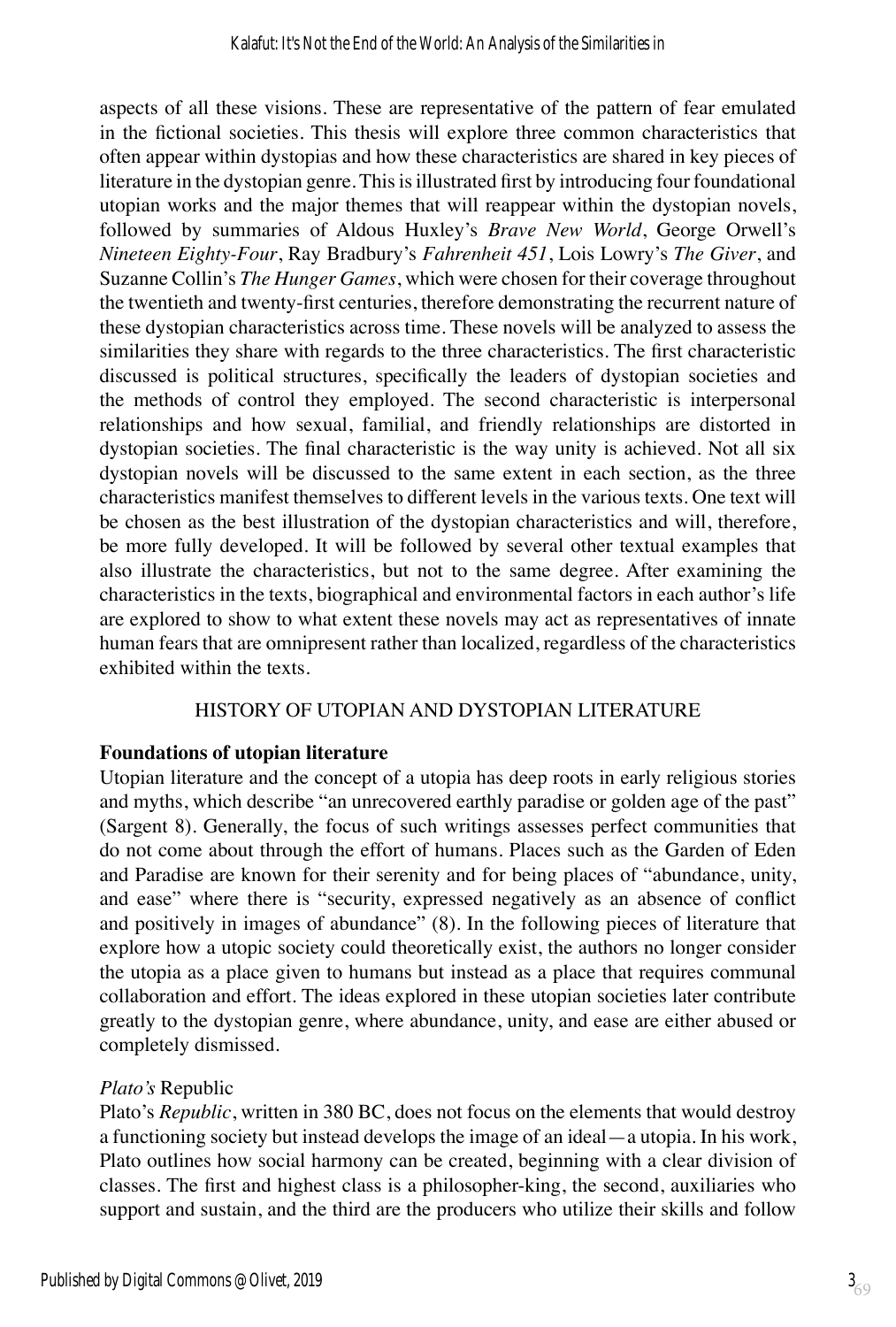#### *ELAIA, Vol. 2 [2019], Art. 7*

the ruler and auxiliaries. The goal of utopia is truly the creation of roles where everyone fits into a position to contribute what he or she has and is content with those roles. Plato writes of the value of unity for a city-state, saying, "Does not the worst evil for a state arise from anything that tends to rend it asunder and destroy its unity, while nothing does it more good than whatever tends to bind it together and make it one?" (163). The development of the society must focus on all members participating in the creation of the society by doing their share and feeling like each is a part of a whole. Plato explains this by saying, "The best ordered state will be the one in which the largest number of persons use [mine, not mine, another's, and not another's] in the same sense, and which accordingly most nearly resembles a single person" (163). In this way, all members should see themselves not just as members of the state, but as a part of a collective.

#### *Thomas More's* Utopia

Thomas More's *Utopia* was written in Latin in 1516, and through the work More explores the concept of a utopia not as an idea but as an existing place: the island Utopia. It is the island's values and structure that make it stand apart for More; he writes about the society's lack of social classes, its disinclination towards war, its communal property, and its collective productivity as just some of the qualities that make it a state that thrives. One vital point that allows the society to flourish is the following:

The Utopians' opinion is that not only covenants and bargains made between private men ought to be well and faithfully fulfilled, observed, and kept; but also common laws, which either a good prince has justly published, or else the people, neither oppressed with tyranny nor deceived by fraud and guile, have by their common consent constituted and ratified, concerning the partition of the comfort of life, that is to say, the materials of pleasure. (112-13)

This belief is basic. The simplicity of all members accepting and upholding both informal covenants and common laws is dramatic in comparison to real life, where deals between individuals are not kept and laws are not upheld. This makes the belief much more radical than it would appear initially. Throughout *Utopia,* More also explores other radical and controversial topics that allow the society to function, such as euthanasia and slavery. It is unclear whether *Utopia* was written to encourage work towards achieving the peace like More's fictional island or, rather, to act as a warning against the socialist society to which More was opposed.

#### *Francis Bacon's* New Atlantis

Sir Francis Bacon's portrayal of a utopian future lay in an unfinished novel titled *New Atlantis*, published in 1627. Its plot, which focuses on the crew of a ship which discovers the island of Bensalem after being lost at sea, serves as a vehicle for Bacon to discuss the culture of its inhabitants and the state-sponsored institution for research called Solomon's House. The "generosity and enlightenment, the dignity and splendor, the piety and public spirit, of the inhabitants of Bensalem represent the ideal qualities" which Bacon explores as the desired state for a society (Bacon). Bensalem also acts as Bacon's "prophetic vision of the future of human knowledge" (Bacon). Within the society, science and religion coexist peacefully, and the goal is "finding out of the true nature of all things, (whereby God mought [sic] have the more glory in the workmanship of them, and insert the more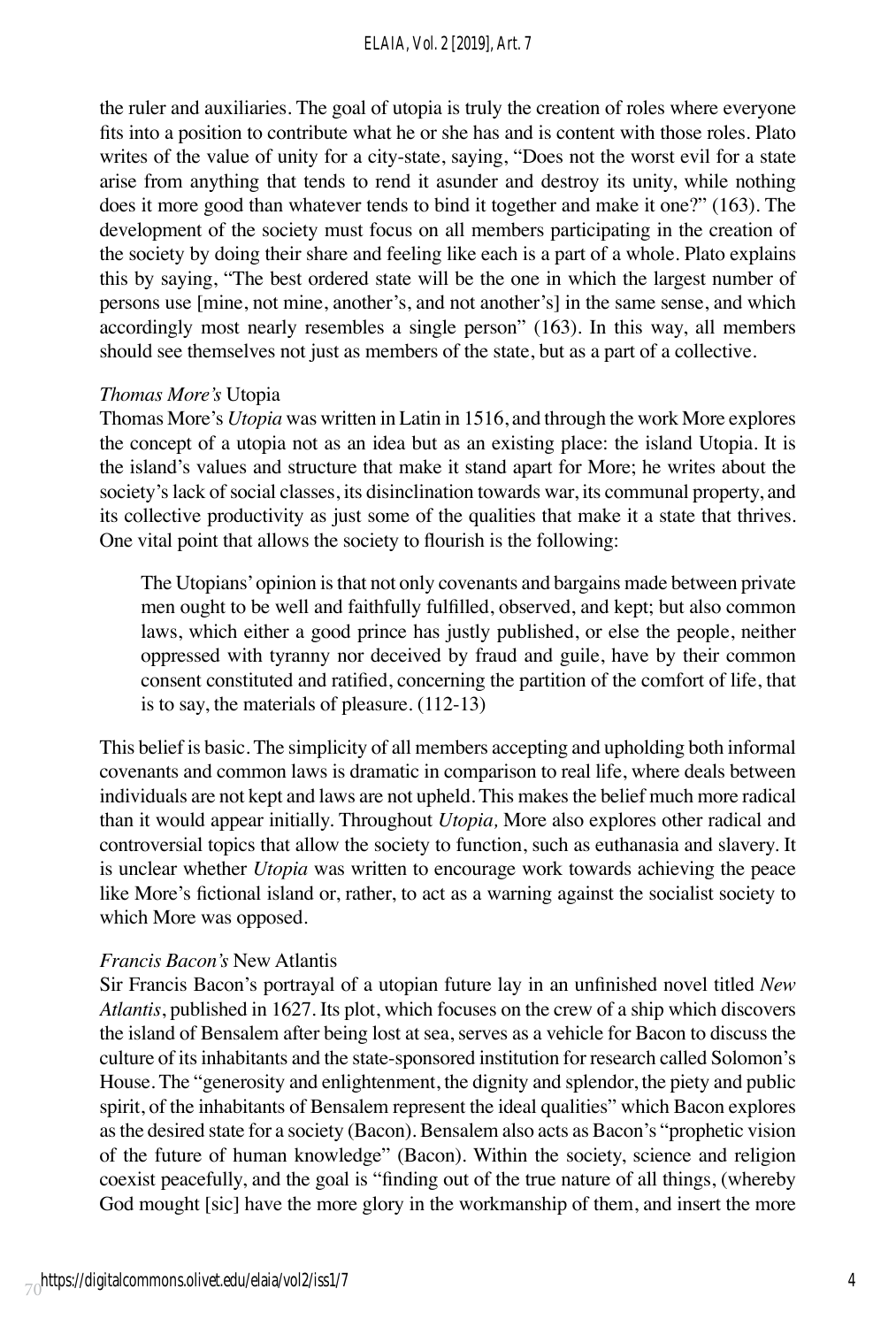fruit in the use of them)" (Bacon). Within *New Atlantis*, Bacon demonstrated that a goal and acceptance of others can be a practical, as well as meaningful, way of creating unity within a utopia.

#### *H. G. Wells's* A Modern Utopia

H.G. Wells's *A Modern Utopia*, published in 1905, is told by a narrator known only as "The Owner of the Voice." The book is told as the Voice and his companion learn about the utopia chapter by chapter, discovering its topography, economy, and the presence of their utopian selves, which are exact replicas of themselves. Common to utopian societies, but only recognizable to an observer, "their common fault is to be comprehensively jejune. That which is the blood and warmth and reality of life is largely absent; there are no individualities, but only generalized people" (9). Wells's own description of *A Modern Utopia* is "a sort of shot-silk texture between philosophical discussion on the one hand and imaginative narrative on the other" (xxxii). As a result, Wells creates a literary bridge between the early utopian philosophers and the more fictionally-focused authors to come. Peter Fitting explains this when he writes, "The 'novelization' of utopia involves a significant transformation: from the positioning of the reader as the addressee in a philosophic dialogue… to the process of identification with a fiction character where the reader is implicated on an emotional and experimental level" (30). Such novelization implies less intent by the author to convince the reader and more to engage the reader by giving the reader a character with which to identify.

In their more general ideas, these four early utopian works have a great deal in common. They demonstrate that the basis for a perfect society lies in the unity created, the governments founded, and the thought processes of its members. By introducing these three structures into a community, each believed in a theoretical perfect society which replaced conflict with peace, scarcity with abundance, and hardship with ease. These authors create foundational literary works that continue to influence the genre because each began with a vision and an idea of something better than the world they knew.

## **Recent dystopian literature**

The turn from utopia towards dystopia near the end of the nineteenth century took place because of two developments, according to Gregory Claeys: eugenics and socialism (111). Dystopian novels became "dominated by the promises of these two, often interwoven, ideals of social and individual improvement" (111). Dystopian novels are a means of exploring utopias under different lighting. Utopias follow "the social engineer's blueprints [which] are merely revised editions of the ancient text" and focus on the values within the works of Plato, More, Bacon, and Wells, encouraging its citizens to be happy, free, and fulfilled without oppression of their natural humanity or individuality (Koestler 16). However, dystopias take the same blueprints and emphasize the potential downsides and defects in such attempts in creating a perfect world.

## *Aldous Huxley and* Brave New World

Aldous Huxley's *Brave New World*, published in 1932, contains most aspects of a dystopian society. The World State creates a genetically engineered society with an intelligence-based hierarchy within which every individual fits. Following the cataclysmic Nine Years' War and the Great Economic Collapse, a global government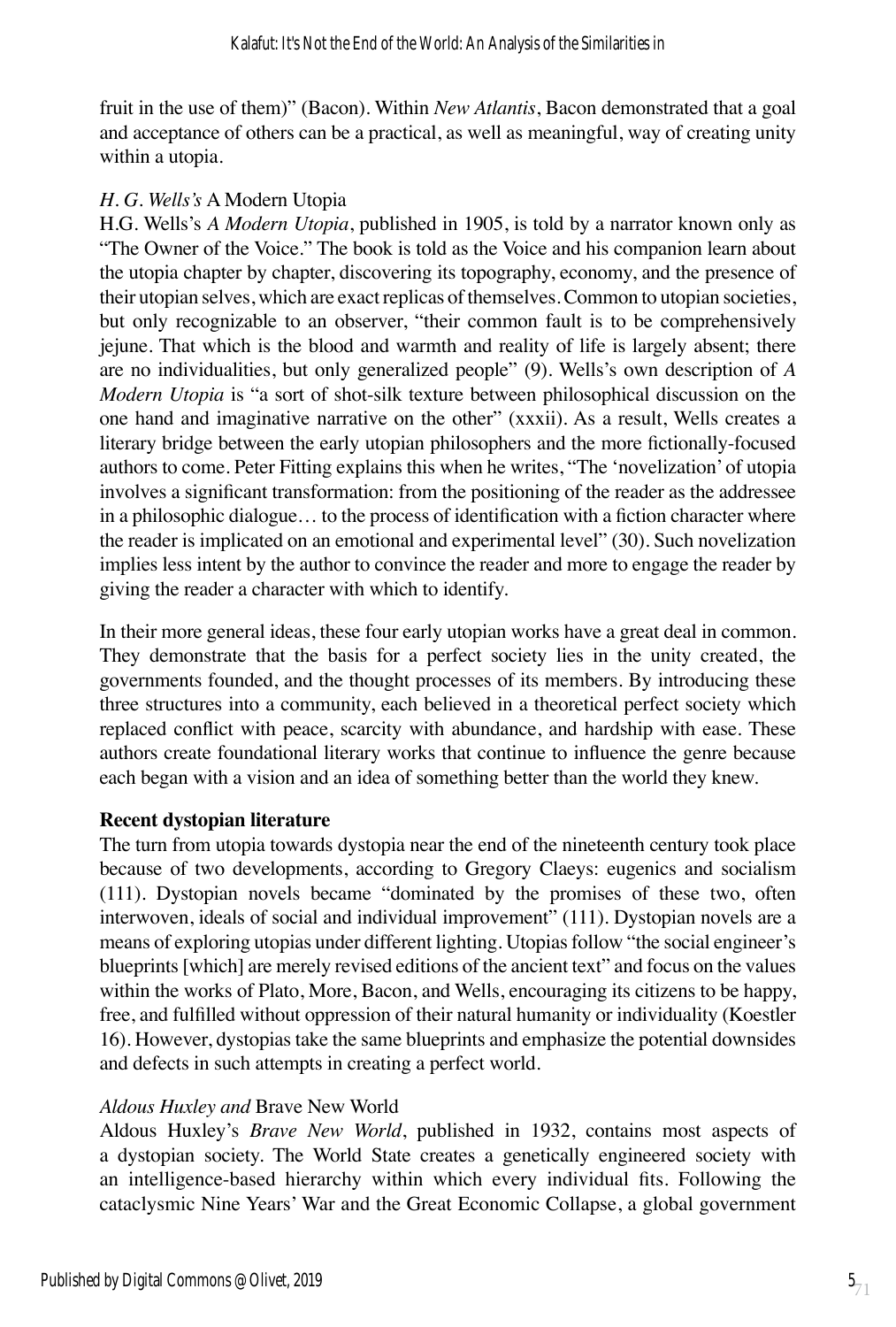is created known as the World State—the same name of the society in H.G. Wells's *A Modern Utopia*. Though several characters express their disdain for the World's culture, only one person—a "savage" named John—challenges the dystopic methods and meaninglessness of life.

When he wrote *Brave New World,* Aldous Huxley believed that the future would hold a revolution in five or six hundred years, though he later discussed this as being "excessive" in estimation and believed that George Orwell's writing—which was "made from a vantage point considerably further down the descending spiral of modern history than mine"—was closer in estimating when this revolution might take place (Huxley, "Variations on a Philosopher" 109). In his essays, Huxley frequently referenced the potential for revolutions, as well as the power of freedom. In an interview, Huxley discussed freedom and noted that it is not always a deliberate person who is trying to rob people of their freedom but instead that people are pushing in the direction of less and less freedom, imposing control on existing freedoms (Wallace). A witness to Hitler's rise, Huxley noted that Hitler was deliberately taking freedoms from people, using similar means as he discussed in his interview to rob people of freedom by doing so gradually and then with propaganda and brute force. In the same interview, Huxley also stated that Hitler "was using every modern device at that time … to the fullest extent and was able to impose his will on an immense mass of people" (Wallace). The use of propaganda, violence, and restricted freedoms are repeatedly visited within *Brave New World.*

#### *George Orwell and* Nineteen Eighty-Four

George Orwell's *Nineteen Eighty-Four*, written in 1949, also contains many of the qualities that can be seen in a dystopian world. The Party is led by the infamous Big Brother and threatens with violence and propaganda, creating a world where no one has privacy. The protagonist Winston Smith secretly opposes the Party and dreams of rebelling against them. This internal desire makes him a "thoughtcriminal," a crime which leads to his capture and torture. The Party does not care for the people it governs, only for power. This power holds everything in its wake, spying through two-way televisions and rewriting historical documents to fit new truths until there is no opportunity for dissention.

In a letter to Francis A. Henson, Orwell wrote, "Totalitarian ideas have taken root in the minds of intellectuals everywhere, and I have tried to draw these ideas out to their logical consequences" (quoted in Howe 287). Many of the significant ideas that he explores in his dystopian work—as well as fears that inspired it—were rooted in his experiences as a Talks Assistant for BBC. In *Nineteen Eighty-Four*, Room 101, where Winston acquires his complete understanding of Big Brother and the Party, was inspired by Orwell's work at BBC. Room 101 is different for every person, encompassing their deepest fear; for some, it may be a way of death, or for others, "it is some quite trivial thing, not even fatal" (*Nineteen Eighty-Four* 293). For Orwell, Room 101 included deathly boredom in meetings at BBC. As he worked with BBC during the war, he was always aware of propaganda and the diligent use of words. Orwell was an enthusiast for the artificial language of Basic English, which was an attempt at "a codified, error-proof version of English with an easily mastered, limited vocabulary," created by C.K. Ogden (Gordon 338-39). While Orwell endorsed Basic English, he understood that in order to use it in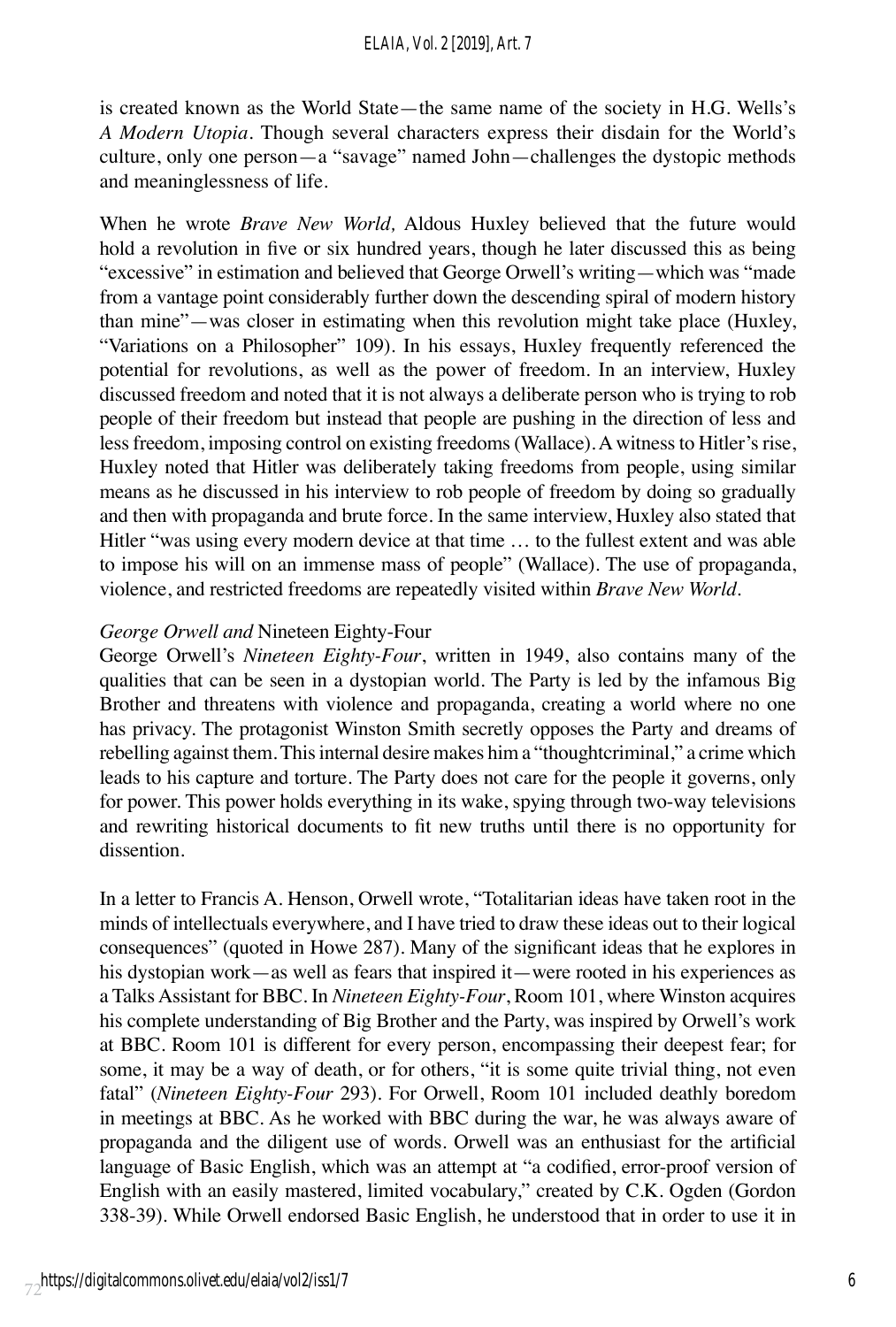translating, there were radically different ways of understanding what was being said. Newspeak in Nineteen Eighty-Four is a reflection of this communication method in the real world. Where there was the Ministry of Information in Britain, there was the Ministry of Truth in Oceania. Orwell's experiences during the war and his mastery of language allowed him to create a parallel world to address his fears: manipulation, totalitarianism, and war.

## *Ray Bradbury and* Fahrenheit 451

Ray Bradbury's Fahrenheit 451 was written in 1953. Its main character is a fireman named Guy Montag, though his profession is the opposite of what it once had been: instead of obliterating flames, he creates them, lighting up books and the houses that conceal them, maintaining constant censorship of the works people are allowed to consume. After his wife's suicide attempt and his meeting of an intelligent, though "queer," young woman, he begins questioning his work and the words that hide between the covers of the books he ignites.

For \$9.80, Ray Bradbury wrote in the library of UCLA, paying \$0.10 per half hour to type. "What a place for a Fahrenheit 451 to be written," he had noted, "in a library, of all places, where it wasn't being burned!" ("A Conversation"). Censorship is largely the quality which defines *Fahrenheit 451*'s dystopic attributes, and Bradbury said that "we should learn from history about the destruction of books. When I was fifteen years old, Hitler burned books in the streets of Berlin, so I learned then how dangerous it all was" ("A Conversation"). His fears were rooted in the problems of World War II, as well as the tyrannical government of Germany. He first explored these fears in other stories, before *Fahrenheit 451*, such as "The Pedestrian," where he writes about unconventional people acting out of line with their society, just as Clarisse in *Fahrenheit 451* would. In the uncompleted novel *Where Ignorant Armies Clash by Night*, Bradbury writes of persuasion and conditioning, as an old man tells a child, "Everything is futile, all effort is in the end worthless… If you can't fight the meaningless with a religion, then slide along down the chute with it into oblivion. Make a religion of Meaninglessness. Make a sect of cruelty" (*Match to Flame*). Bradbury explored many topics in his writing. Eventually, common themes and early writings would converge at his writing of *Fahrenheit 451*, where he would explore fearful topics of censorship, conformity, meaninglessness, and dissatisfaction.

## *Margaret Atwood and* The Handmaid's Tale

Margaret Atwood's *The Handmaid's Tale*, written in 1985, revolves around a woman called "Offred," referring to the man she serves, as she is "of fred." Offred is a handmaid, one of a few select women who are responsible for repopulating the earth following an ecological disaster. Brainwashed into acquiring many of the core beliefs of The Republic of Gilead—the government established after the disaster—but still unable to forget the husband, daughter, and life she left behind, she struggles to assimilate to her role.

*The Handmaid's Tale*'s themes have roots in various fears and concerns for Margaret Atwood. Huxley's *Brave New World* made a deep impression on her. As a result, there are many similarities in the uses of power in both novels. The most potent reason for her writing, however, was her concerns regarding women's rights. In an interview, she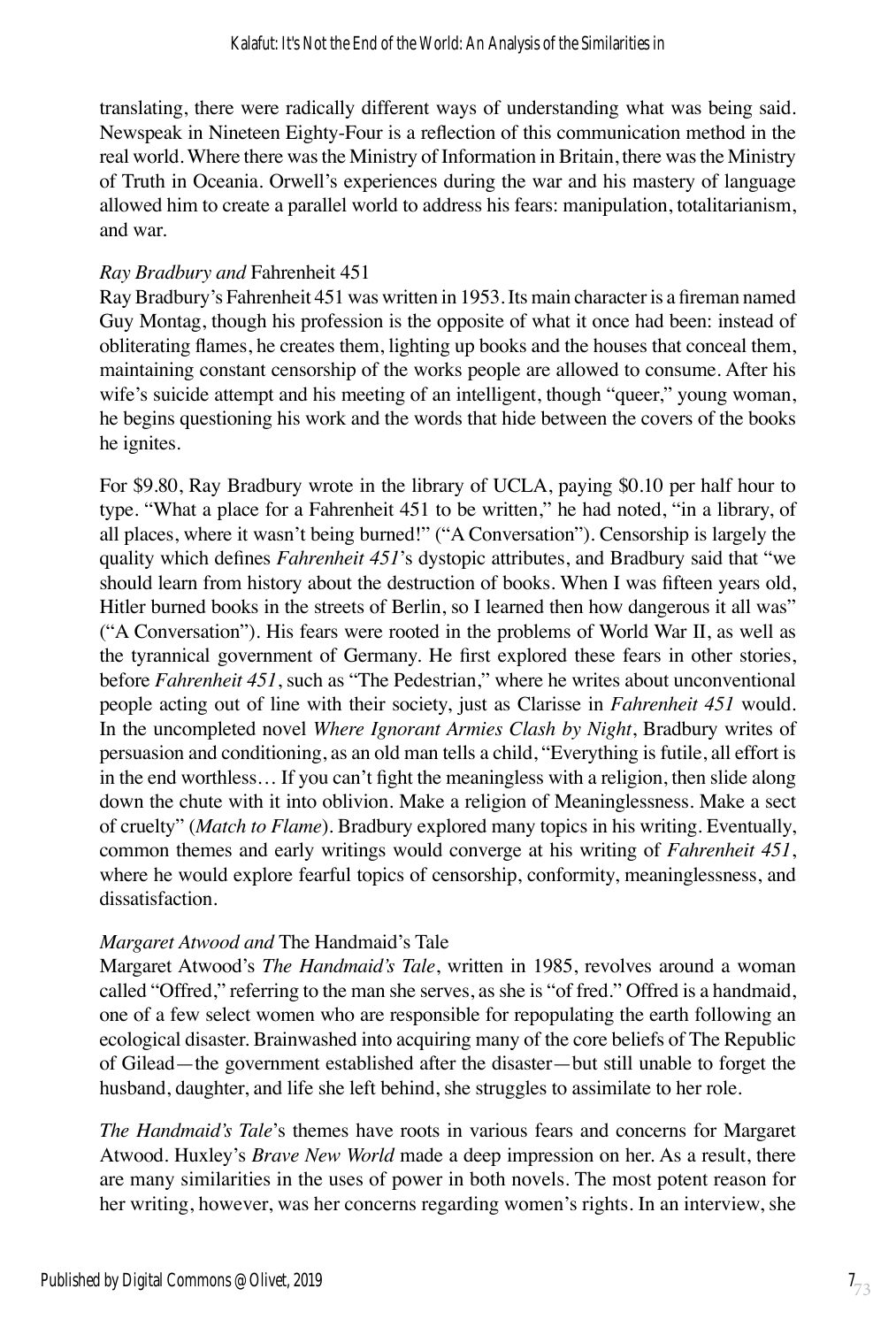commented that "it does seem to be every totalitarian government on the planet has always taken a very great interest in women's reproductive rights," and the same can be said for novels with totalitarian leaders or dystopian themes (Oyler). When writing, she drew from current society the ways that women could be forced back into the home with no rights or opinions, noting, "You don't write those books because you hope those things will happen. You write those books because those things *might* happen" (Oyler).

When *The Handmaid's Tale* was published, there were critics who commented that it must have been written in response to particular societies in existence or to a specific country. In rebuttal, Atwood states, "It's about everybody. I took examples from all around the world and all you have to do is go back in our history maybe a hundred years and you're going to find very similar things" (quoted in Satalia). Atwood compiled these human experiences and fears into a novel that made people question: could it happen here?

## *Lois Lowry and* The Giver

Lois Lowry's *The Giver,* written in 1993, chronicles the experiences of a young boy named Jonas as he begins training for the role of the Giver, an elder in the Community who carries the weight of history so that the society does not have to. Initially, Lowry stated she wanted readers to feel drawn into the community as a welcoming and safe place to live, only revealing later the sacrifices that were made ("Lois Lowry"). By depriving the community members of the sight of color, the memories of history, and the depth of feeling, the community is safer and at peace, but it is also devoid of meaning.

Lowry expresses that she never intended to create a work of science fiction but simply a book based in the future. The basis of *The Giver* arose when her father began losing his memory with age, and she noticed that he had forgotten the death of Lowry's older sister as well as the war he had fought in. Initially, Lowry commented, "Maybe that's a good thing if we could just obliterate the things that had ever been a source of pain to us, but then I began to think […] what else would we lose?" and "what would happen if we could manipulate human memory?" ("Lois Lowry on 'The Giver'"; "Lois Lowry: THE GIVER"). These questions were the seeds from which *The Giver* grew. For the plot of this book to occur as she imagined, she knew the book would have to be placed outside of the current world. Then she began removing the causes of problems in current society, beginning with poverty. Then she eradicated homelessness, traffic, crime, divorce, prejudice, pollution, and so on so that the world would "seem close to perfect" ("The Giver: A Conversation"). She admits that even she did not know where the story would go as she was writing, but she could feel the Community had been warped in some very dramatic ways, noting that "with the eradication of memory, feeling has been destroyed as well" and that "there's an emptiness there … that's kind of chilling" ("What if You Could Control Memory"; "Lois Lowry: THE GIVER"). As the book develops, she learned exactly what this would entail, writing a book that she knew would be different from any other book she had penned before. Her vision was not one of complete devastation for the world, as Huxley and Orwell might have envisioned, but one of a warning against a path to be avoided.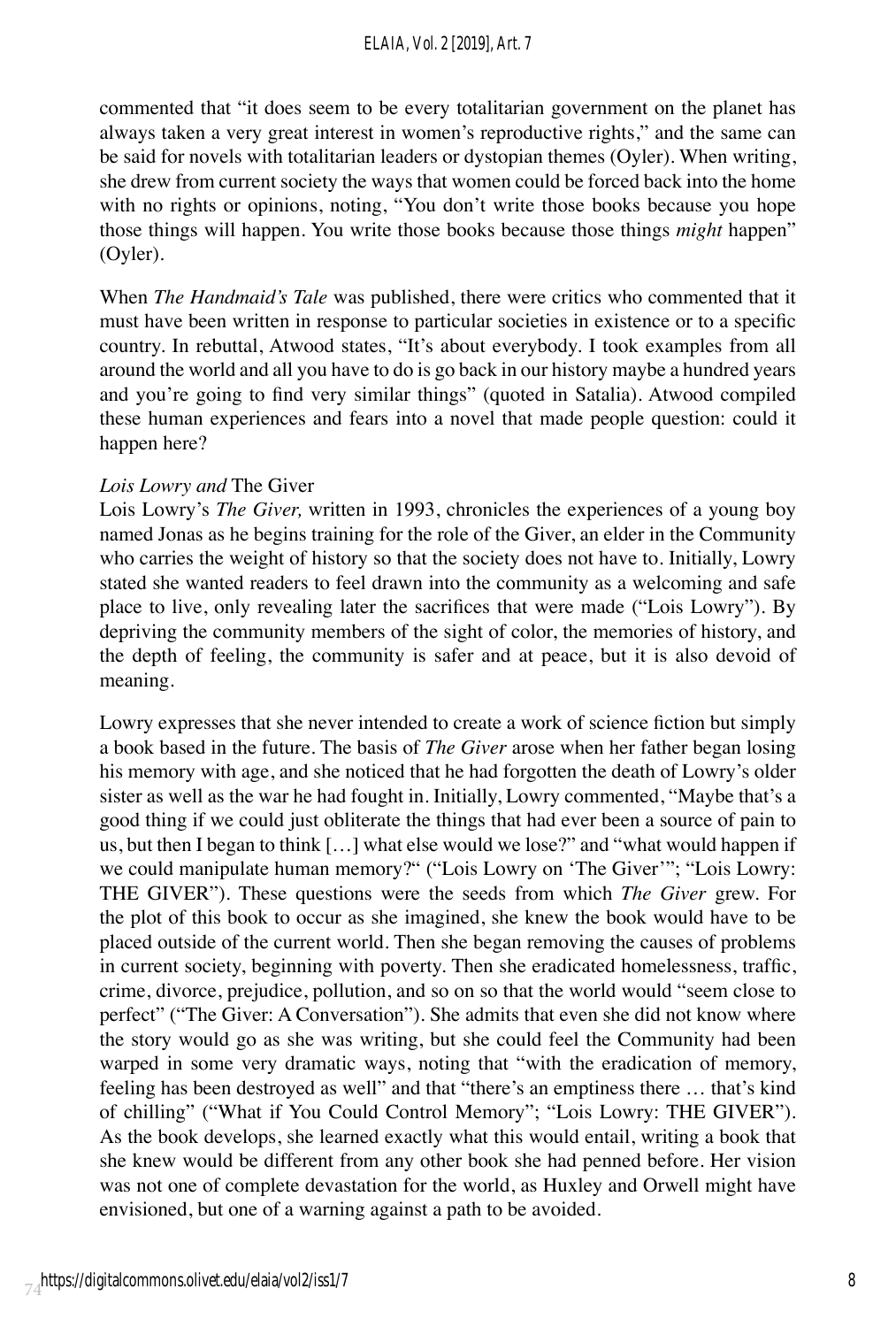#### *Suzanne Collins and* The Hunger Games

Suzanne Collins's *The Hunger Games* trilogy, written from 2008 to 2010, follows a young woman named Katniss Everdeen through her life-altering struggle in her home of District 12 of Panem, a new nation formed from the post-apocalyptic remains of North America following a devastating world war. Named after the Latin phrase *Panem et Circenses*, translating to 'bread and circuses,' it is an early suggestion of the Capitol's use of entertainment to distract civilians from rallying politically. As a means of controlling its citizens following a rebellion, the Capitol introduces an annual event named the Hunger Games in which two children—one boy and one girl—are randomly selected to represent their home district in a fight-to-the-death. In a demonstration of rebellion, Katniss acts as an icon and encourages defiance against the Capitol.

Similar to Lowry, whose father went to war following the bombing of Pearl Harbor, Suzanne Collins was also impacted by her father and his time in battle while she was young. She cited an experience of looking at the television when she heard the word "Vietnam," where she knew her father was, and seeing the graphic images of war and feeling deep fear as influencing her writing ("Suzanne Collins on the Vietnam War").

From her early impression of television, the roots of *The Hunger Games* continued to take hold from the contemporary obsession with consumption of entertainment and television. Collins described the initial experience that ignited the idea, saying, "I was flipping [channels] and I was seeing footage from the Iraq war and these two things began to sort of fuse together in a very unsettling way and that is when I really, think was the moment where I got the idea for Katniss's story" ("Suzanne Collins Part 2"). The juxtaposition of consumable material on television—violence and entertainment resonated deeply with her. Its impact can be seen in the required public viewing of many aspects of the Hunger Games: the choosing of tributes, the opening ceremony, the games themselves, and the victory tour. To the Capitol, the games are purely an entertainment spectacle. In one particular comment, Collins references the potentially indistinguishable aspect of entertainment when she says, "You see so many images that do they all begin to have a sameness to them? Are you really distinguishing between the different things that you see on different channels? Are you really distinguishing if you're flipping through quickly?" ("Suzanne Collins on the Vietnam War"). Capitol inhabitants exemplify this in their obsessions regarding the tributes, such as referencing the outfits of the tributes and asking questions about the relationship between Peeta and Katniss. Collins plays out her fears for society within *The Hunger Games*, accentuated by violence, distorted entertainment, and propaganda.

These six novels were chosen as representatives for the dystopian genre in this thesis because of their unique reiterations of anti-utopia, as well as the time span that they cover. Each book examines dystopia with a distinctive vision by applying a select variation of dystopian characteristics, therefore creating a dystopian world that exists entirely separately from any other. Though these books create new and unique worlds, considerable similarities exist in the ways political structures are used to acquire and keep power, interpersonal relationships are exploited and corrupted, and unity is formed to better assimilate inhabitants into the society.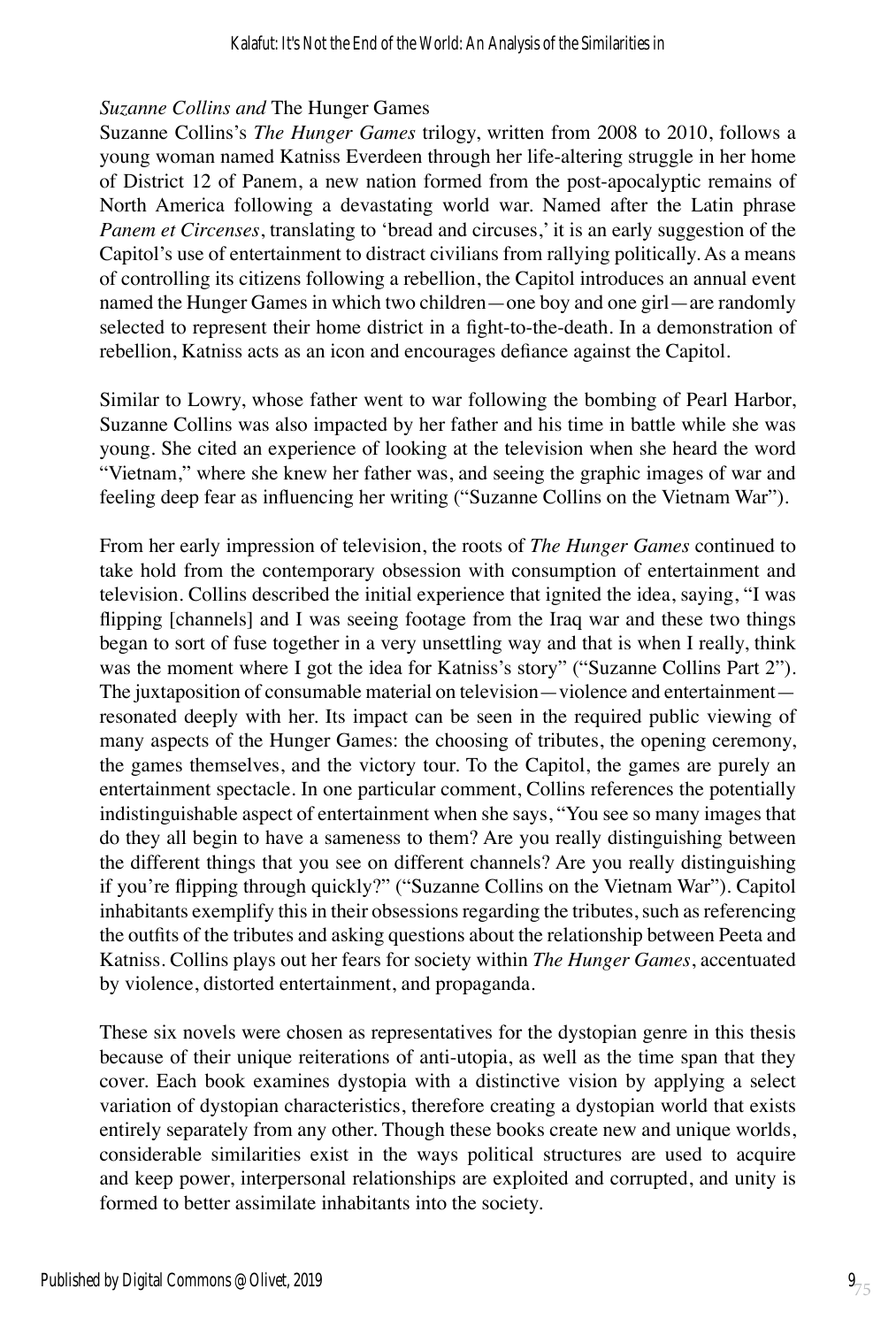The authors of these six dystopian novels share more in common than just the way they write their dystopian novels. Each author recognizes a concern he or she sees in the world and, hoping to warn the world around them or to demonstrate what could happen if humanity's course is not adjusted, they write. They write to express concerns about power struggles, gender inequality, war, mindless consumption of entertainment, and lack of knowledge of the happenings in the world. Often, their fears are shared, but that does not prove the validity of such fears. Instead, each dystopian work "makes its objections not in generalized reflections about human nature but by taking us on a journey through hell, in all its vivid particulars. It makes us live utopia, as an experience so painful and nightmarish that we lose all desire for it" (Kumar *Utopia and Anti-Utopia* 103). These fears are reflected throughout each novel and are warped distortions of the utopic models that came before them as a means of expressing human fears and, ultimately, their humanity. Utopian societies are "a timeless and unchanging constant, an ur-type or archetype of the human social imagination" (Kumar *Utopianism*  43). The dystopian worlds explored by these authors may simply be at opposing ends of this same timeless, unchanging spectrum of human imagination.

## A SUMMARY OF THE CHARACTERISTICS OF DYSTOPIAN LITERATURE

The expression of a dystopian society can differ widely, depending on the point the author wishes to make, as well as the impression intended to be made on the reader. As such, the qualities of dystopian literature can vary widely, but it is the "oppositional and critical energy" that they share which binds them into the same genre (Booker 3). M. Keith Booker describes these qualities that lend a work to a dystopian nature when he writes that dystopian literature

constitutes a critique of existing social conditions or political systems, either through the critical examination of the utopian premises upon which those conditions and systems are based or through the imaginative extension of those conditions and systems into different contexts that more clearly reveal their flaws and contradictions. (3)

It can be difficult to assert exactly what quality or characteristic makes a dystopian novel, because they show a utopia system take to the extreme. In this way, dystopian critiques can result from the implementation of any system that attempts to remove conflict, pacify citizens, or create universal contentment.

The dystopian characteristics which will be analyzed and compared within this thesis are the leaders of dystopian societies and their methods of control employed, specifically violence, drugs, censorship, and propaganda; the distorted sexual, familial, friendly relationships; and the ways that unity is achieved.

The rulers of dystopian societies can come in many different forms, as well as with different intentions in mind. While the Party and Big Brother in *Nineteen Eighty-Four*  maintain power for the sake of power, the World Controllers of the World State in *Brave New World* truly believe in the world they are creating. Because of the power required to attain and maintain a peaceful and cohesive society, the rulers frequently are forced to turn to violence and aggressive methods.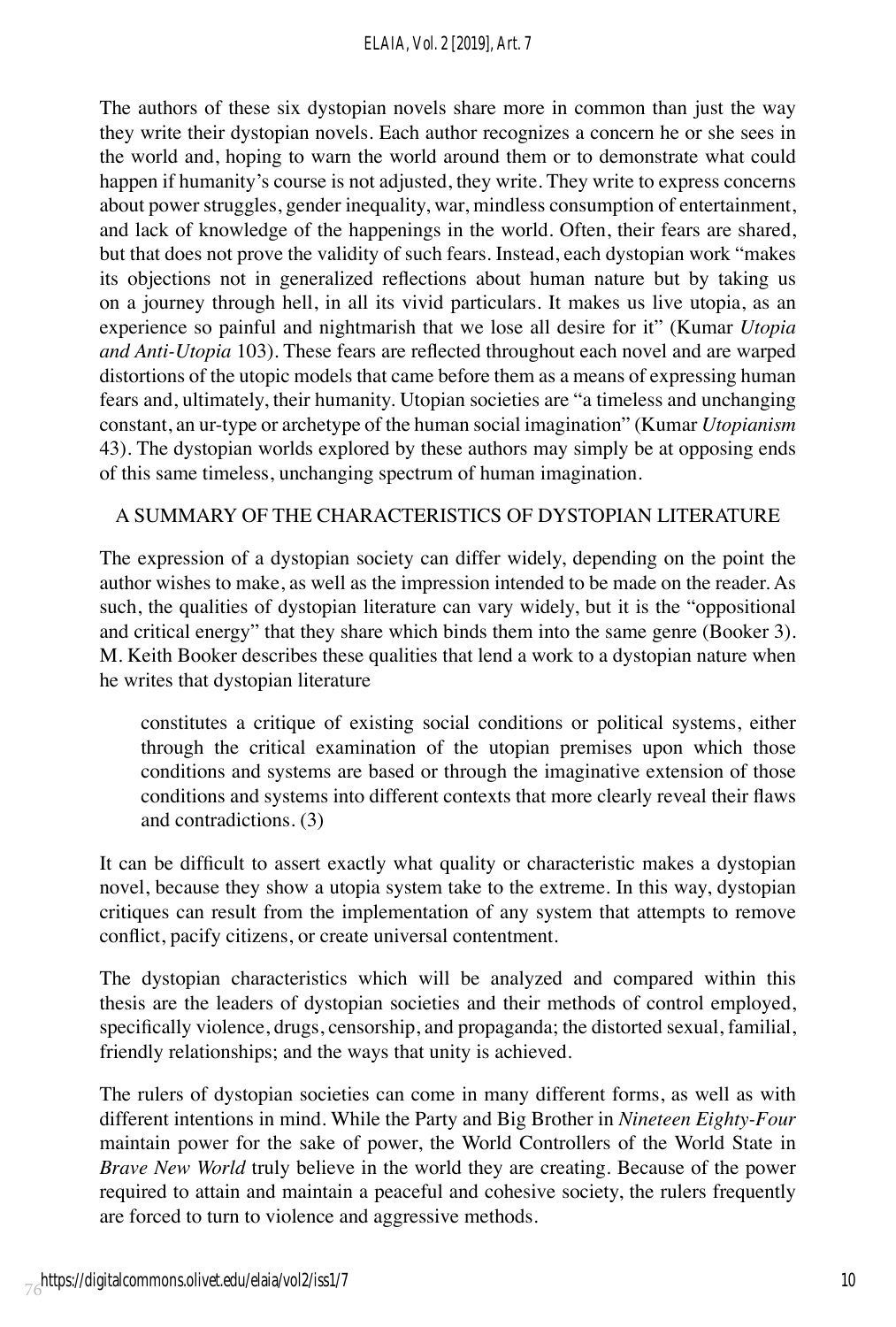Control is exercised in dystopian literature through a number of different channels. Without strong discipline to govern what is and what is not allowed in the dystopian society, the structure of the society would collapse. To prevent this from occurring, "discipline is utilized to control people's everyday lives in the form of a strictly regimented routine where people's actions are prescribed by the governmentinstituted schedule" (Gerhard 24). This control both works as a means of overseeing the functioning of the community and as a means of demanding conformity. This is because "dystopian citizens do not have a choice in what they can or cannot do, have lost the control over their own bodies and minds, and have become 'imprisoned' in the state's disciplinary system" (Gerhard 24). Every dystopian novel requires some method of control, though often several methods are utilized to maintain the dystopian populace.

Violence is a simple and absolute means of keeping the population in line. In dystopian novels like *The Hunger Games* or *Nineteen Eighty-Four,* the constant threat of violence is what keeps citizens in line, petrified of the harm that will come upon them for not following the society's norms.

Drug dystopias are defined as "near future societies where pharmacology produces or reinforces a dystopian social order" (Hickman 141). As a tool of control, using psychopharmacology is a particularly easy method. In dystopias as seen in *Brave New World*, the drug usage has so permeated the culture that citizens are hardly able to function without it. In other dystopias, such as Panem in *The Hunger Games*, drugs are simply a way to cope with the world.

Propaganda takes largely the same form in each dystopian novel, but the execution varies widely. The propaganda used by Gilead in *The Handmaid's Tale* is intended to degrade the value of former life and encourage handmaids to agree with their mission. Within Oceania in *Nineteen Eighty-Four*, propaganda changes with the purposes it is supposed to fulfill. The Party continues to change the truth according to how it needs to sway its citizens.

Censorship is a noninvasive means of control but one which is used deliberately to monitor what is and is not known by the general population. In "Fictional Futures vs. Historical Reflections: How Utopian Ideals Can Lead to Dystopian Results," Lauren Hayhurst explains the power of censorship in a dystopian society, writing, "Historical knowledge is fictionally portrayed both as a means to establish a ruling power and as a liberating force, suggesting that the key to control lies in the ability to inhibit historical truth; freedom of the masses depends on the access to or denial of such knowledge" (53). Without access to knowledge, as well as historical truth, as opposed to what the governing authority provides as history, the masses cannot be free.

Relationships may appear normatively in dystopian literature, but more commonly they are warped into poor facsimiles of what they once had been. In some societies, they are abolished altogether in favor of diverting citizen's energies to loyalty towards the rulers. Lynn Williams expands on this, writing, "Prejudice against emotional closeness is common … writers have often played down not only those personal relationships mothers and fathers, brothers and sisters, husbands, wives, lovers —...but also those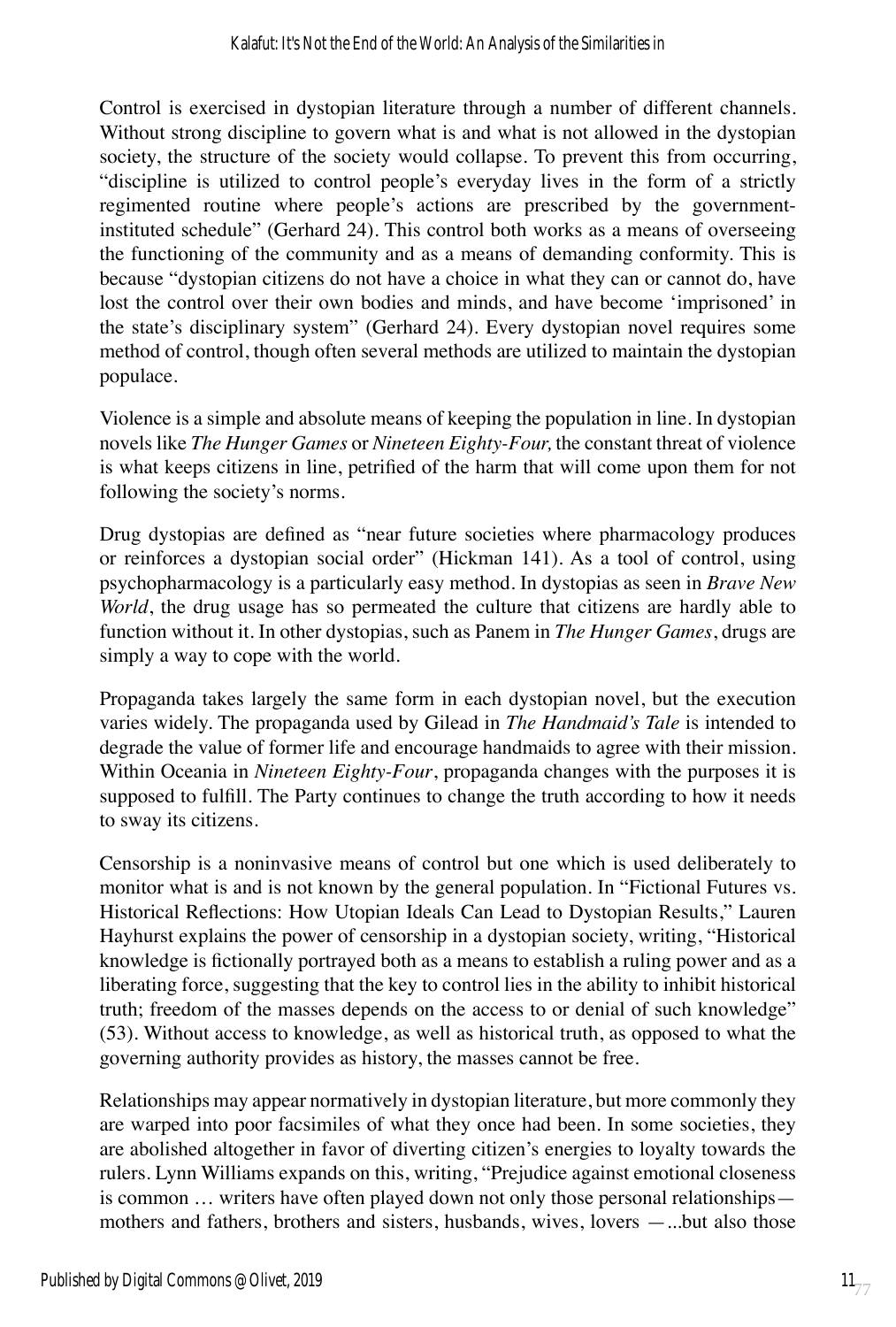#### *ELAIA, Vol. 2 [2019], Art. 7*

institutions like marriage and the family which encourage possessiveness and the selfish pursuit of private happiness" (123). In dystopian societies, families and friendships are threats because of the society's intention to remove any sources of possessiveness and selfishness. Therefore, relationships that encourage such feelings are eliminated.

In any society, emphasizing a reason for unity and camaraderie can prove vital; without a reason to remain united to their fellow man, the society would crumble. This very issue is what threatens the viability of large utopian communities. However, dystopias can overcome this problem because of the tether between the individual and the community. Hayhurst explains,

Large-scale utopia requires the use of dystopian methods… but utopia cannot be forced upon an external cultural reality...The only way around this enigma is to increase the boundaries of cultural reality. Dystopian fiction has the power to achieve this: by equating personal struggles to global disharmony, cultural barriers preventing such success can be transgressed (61).

In this manner, dystopian societies create indelible relationships between the world at large and the personal life of each individual. In order to create what the society hopes would be a utopia, however, the use of dystopian methods must be applied. This creates a kind of collectivism which unites all member of the society.

None of the six dystopian novels approach these characteristics from quite the same direction; however, they all "critically examine both existing conditions and the potential abuses that might result from the institution of supposedly utopian alternatives" (Booker 3). These examinations are in part the result of the authors' environment, but also may be the result of innate fears that rest in each person.

#### POLITICAL STRUCTURES

Within utopias, power exists and though it may be favorable to the rulers, the general public is neither ignored nor oppressed, as can be seen in Plato's *Republic*. Dystopian communities tend to evolve from their more hopeful and idealistic counterpart: the utopia. No community sets out to oppress its members, nor does a community intend to subject them to needless violence, fear, or destructive social structures. Instead, dystopias tend to evolve from utopian aspirations because "the desire to create a muchimproved society in which human behavior [is] dramatically superior to the norm implies an intrinsic drift towards punitive methods of controlling behavior which inexorably results in some form of police state" (Claeys 108). Dystopias in literature never come about through the equal desire of the controllers and the controlled. Instead, there is a clear imbalance that harms those who are silenced or ignored. This chapter will explore political structures and how—by use of violence, drugs, propaganda, censorship, and the firm hand of a ruler—dystopian societies go to great lengths to keep their members in line.

## **Rulers**

Dystopian societies are united and governed by someone; communities are told they would be unable to maintain the necessary levels of control and composure without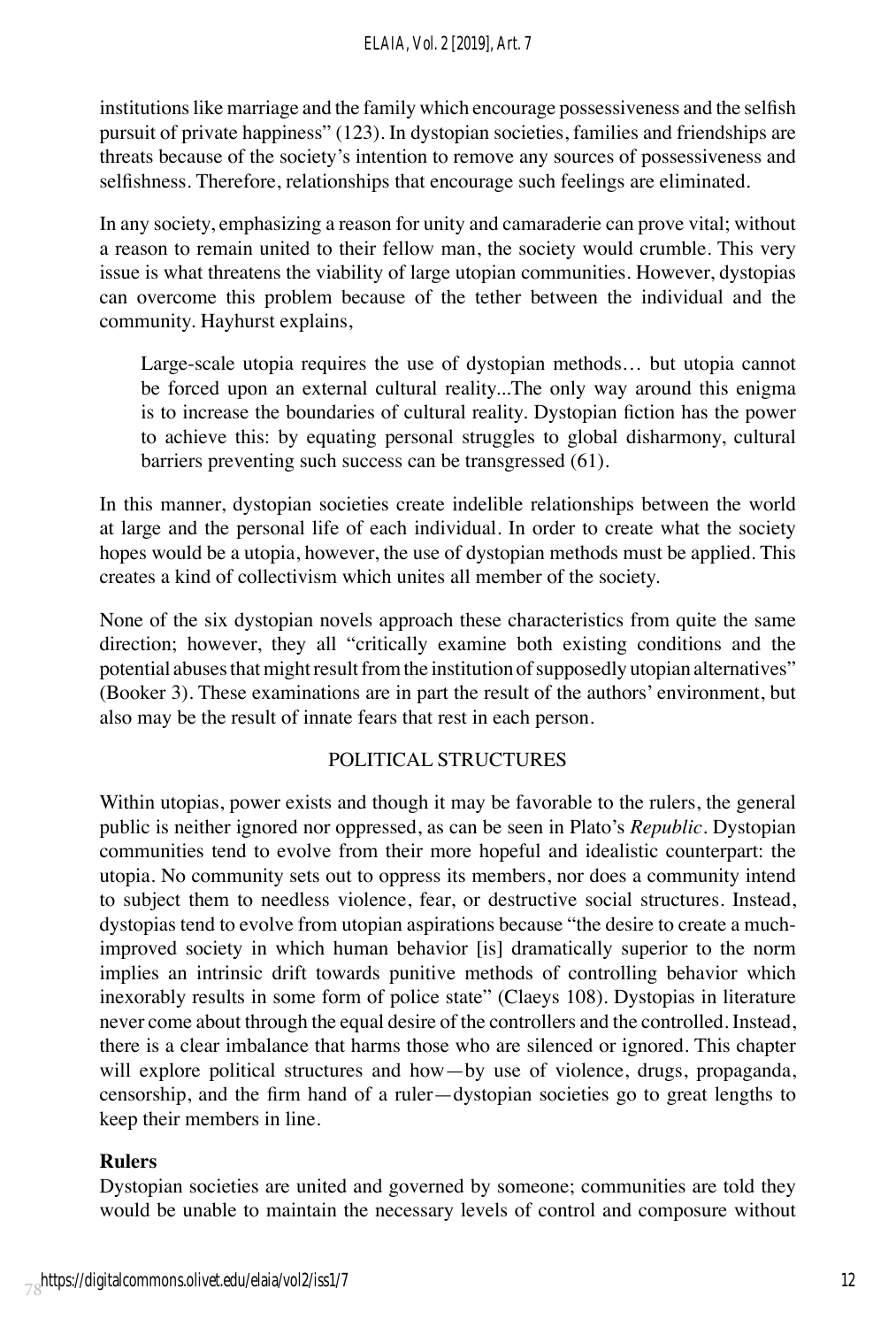having a figurehead or a group of individuals in charge. Dystopian rulers typically rule with an iron fist, without mercy for the deviants and with dangerous consequences for insubordinate actions. For those who are not convinced of the society's ways, these rulers can strike fear into their hearts, but those who believe in the ruler and his or her mission are supporters that allow the society to keep running. Without someone to fear, nothing would be strong enough to keep members in their place for the community to continue.

The epitome of the dystopian rulers can be seen in Big Brother, the antagonist of George Orwell's *Nineteen Eighty-Four*. Following a third world war, the Party took over governing the newly formed superpower Oceania. The protagonist notes that he cannot quite remember when he first heard of the Party or of Big Brother, but "in the Party histories, of course, Big Brother figured as the leader and guardian of the Revolution since its very earliest days" (37). It is unclear whether Big Brother is a fictional fiend that was introduced by the Party to manipulate the population into compliance or is, in fact, an actual being who is running the world from behind the scenes. The descriptions of Big Brother capture his foreboding and omniscience: "The poster with the enormous face gazed from the wall. It was one of those pictures which are so contrived that the eyes follow you about when you move. BIG BROTHER IS WATCHING YOU, the caption beneath it ran" (Orwell, *Nineteen Eighty-Four* 1). Though the image is not innately frightening, it demonstrates the surveillance that governs the society. As such, the image does not need to frighten its civilians but only remind them that Big Brother sees all and knows all. According to Mark Miller, the image is a reminder that "in Oceania there is no possible escape from Oceania, but only continual rediscoveries of Oceania where one least expects it" (184). This is an irrelevant reminder for conformists, but for the outcasts, the thoughtcriminals, for those like Winston who are in violation, this is a constant looming threat.

One of the most unique characteristics of Big Brother is that the Party exhibits its strength through Big Brother. His presence is palpable for the citizens, gazing at them from posters, screens, and the like, and he is designed to exist everywhere, including in their minds. This lifts him into the realm of the supernatural, having grown from the status of a mortal to a god of the people. O'Brien, an inner Party member who abducted Winston for his thoughtcrimes, dismisses Winston's question, "Does Big Brother exist?" as both insignificant and nonsensical, answering "Of course he exists. The Party exists. Big Brother is the embodiment of the Party" (Orwell, *Nineteen Eighty-Four* 267). This response offers little to expand upon who Big Brother is beyond that of a Party-sponsored symbol. Yet, that is enough. When Winston asks if Big Brother will ever die, O'Brien responds curtly, saying, "Of course not. How could he die? Next question" (267). In this way, Big Brother is beyond the existence of a mere mortal; he is the essence of the Party, and as long as the Party exists, so does Big Brother.

For those unlike Winston, rulers such as Big Brother are figureheads of almost religious fervor. Those who are wholly assimilated in their culture do not struggle with the rulers of a dystopia because the control techniques have been adequate enough for them to internalize the governing power's message. In one instance, following the Two Minute Hate, one woman is shown to be the ideal follower for the Party because of her evident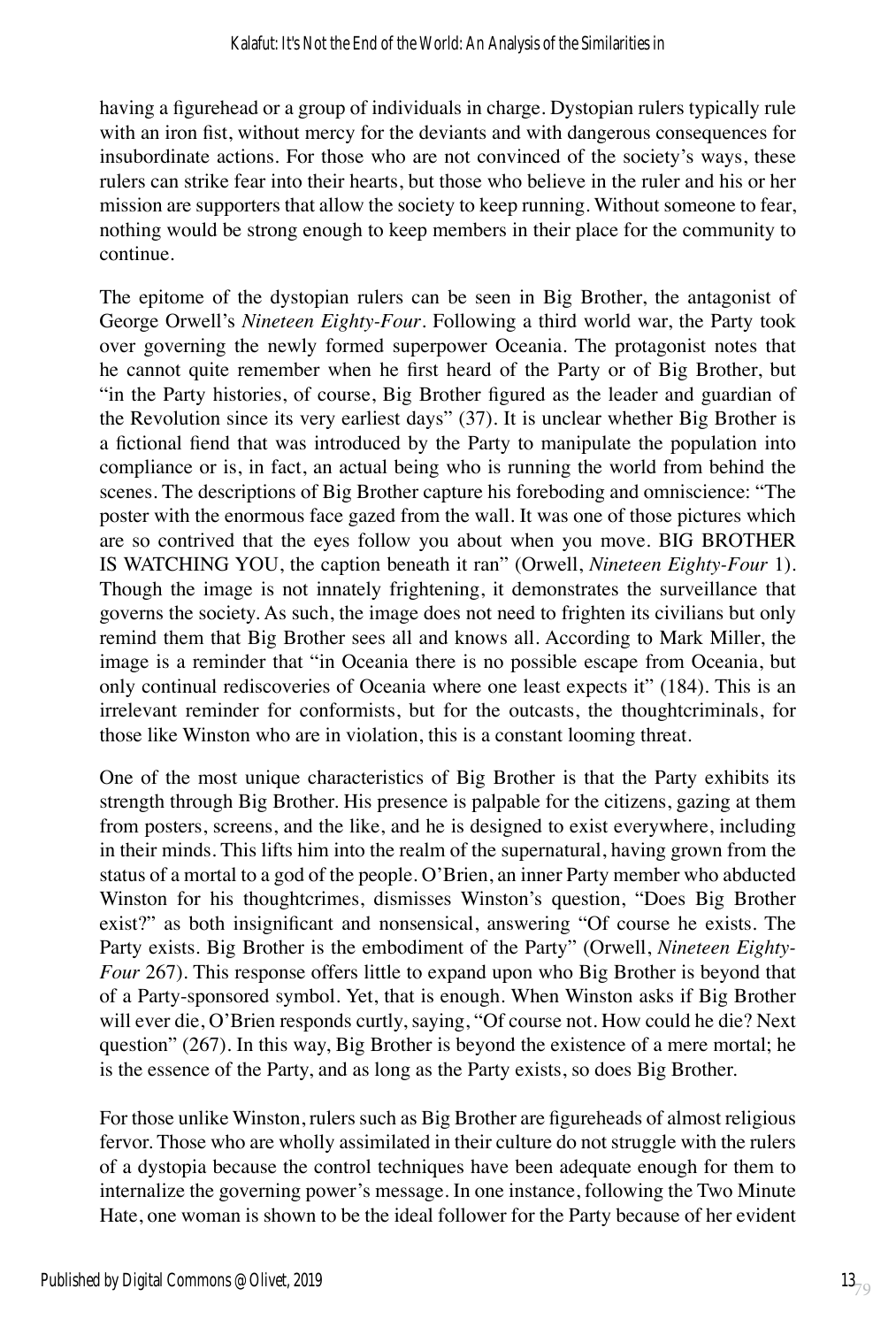love of Big Brother: "The little sandy-haired woman had flung herself forward over the back of the chair in front of her. With a tremulous murmur that sounded like 'My Saviour!' she extended her arms towards the screen. Then she buried her face in her hands. It was apparent that she was uttering a prayer" (Orwell, *Nineteen Eighty-Four*  16). These are the people that are easy for the Party to control because they are already intrinsically tied to the values of the Party and crave the beliefs that are held. Religion of any other kind is strictly banned, and "the Party actively works to appropriate the energies traditionally associated with religious belief and to use those energies for its own purposes, giving the Party itself a quasi-religious air" (Booker 209). This internal desire for societal fellowship is a vicious circle for those like this woman. As they already desire it, they are pulled in, exacerbating the desire, pulling them further into their passion for Big Brother. The passion for him continues to be demonstrated in actions such as the one that possessed the group after the Two Minute Hate: "It was a refrain that was often heard in moments of overwhelming emotion. Partly it was a sort of hymn to the wisdom and majesty of Big Brother, but still more it was an act of self-hypnosis, a deliberate drowning of consciousness by means of rhythmic noise" (Orwell, *Nineteen Eighty-Four* 17). It is the desire of these individuals to feel connected to Big Brother. They do not feel punished by the totalitarian government that watches their every move. Instead, they deny themselves in favor of praising Big Brother, choosing the route so delicately and deliberately designed for them by the Party.

The goal of the Party is for all members to feel connected and loving towards Big Brother. This is not to create a peaceful and idealistic society but instead because "the absolute power of this oppressive system is threatened by the presence of even a single dissident, someone who can laugh at its pretentiousness, energized by remembering when life was different and better, and by imagining future realities, future possible selves, with meaningful options and viable choices" (Zimbardo 127). Until the end of the book, Winston is this dissident and resists the pull and threats. By the end, however, "he had won the victory over himself. He loved Big Brother" (Orwell, *Nineteen Eighty-Four* 308). The framing of this quote illustrates that Winston had taken the least desirable route: he had not loved Big Brother. As a result of this, he was forced into battle with himself to learn the version of him that the Party wanted him to know. Because this ultimate battle is what forced him to be an outcast in his society, this greatly demonstrates that the Party wants a unified love in Big Brother to create and maintain order and control over the people. Furthermore, by demanding this kind of control over all its members, "people lose the ability to relate to each other as human beings and eventually lose their own identities," thereby creating a culture of complete loyalty (Griffin 58).

In Huxley's *Brave New World*, there are ten World Controllers for each of the ten zones of the World State. In Western Europe, "His Fordship" Mustapha Mond takes control as a result of actions that defied his society. Once a young and talented scientist, he performed illicit experiments that were eventually discovered, and he was given a choice: be exiled or trained to be a World Controller. His position is one of maintenance: to prevent any distancing from the world as it is, to continue it on its path, and to dismiss anyone who gets in the way. When it comes to social deviants, he reminds them that the world came to be this way for the sake of stability, saying, "The world's stable now. People are happy;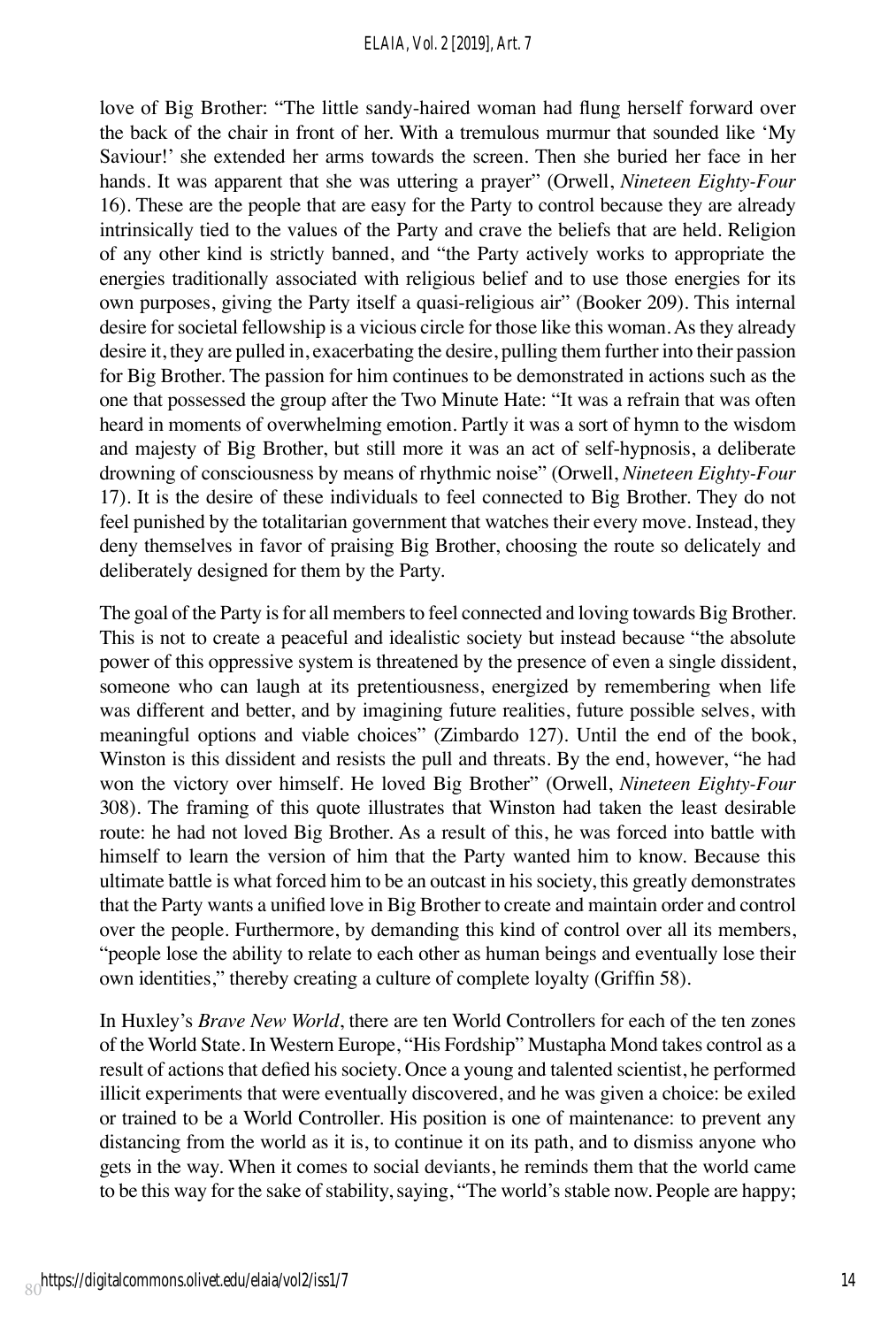they get what they want, and they never want what they can't get... And if anything should go wrong, there's soma" (Huxley, *Brave New World* 220). The reason no revolution has come about is that every member wants to retain stability.

Though Mond did not create the society he resides in, he is still an active member in its function. Though intelligent enough to succeed in the World State and illegally perform experiments, he is still influenced enough by the dogma of the World State leadership to agree with their methods. He recognizes the value of separating the classes and assigning work to each group based on their function. He understands the destruction of emotion, the use of sexual activities, and maintenance via drugs. He continues to defend these means as the primary reason that the World State is able to function as it does, making him more than just a "yes-[man] for [his] sinister governments… it is the seeming reasonableness of [his] arguments that makes the slippery slope so dangerous" (McGiveron 125). He was forced to choose between powers of two kinds: powers to obliterate or power to create. With the conducting of science on an island, the scientific discoveries would be of no value: no one would be able to use the knowledge, nor would he be able to share them. Power to obliterate forces Mond to destroy the very thing he values and to "serve happiness" of other people (Huxley, Brave New World 229). Mond may have been given a position of value and respect, but he is forced into his role by the fear and conformity that permeates all citizens and manipulates their actions.

President Snow in *The Hunger Games* trilogy is another ruler with the power and control to create a society entirely as he envisions. He came to power by poisoning any person who threatened his rise, drinking from the same poisoned cup to draw away suspicion and taking an antidote to counter its effects. In *Catching Fire*, he arrives at Katniss's home to inform her that removing the people she loves from this earth would be easy for him and in order to secure their lives, she needs to convince not only the Districts, but also the President himself, that her act of rebellion with Peeta during the games had been the result of only hopeless, foolhardy love.

President Coin, however, came to power through other, but perhaps equally wicked, means. Hers is a gradual takeover which likely would have been successful if not for the violence she performs against her own people and blames on President Snow. By taking President Snow's methods and applying them in her own leadership, she becomes like those she wished to defeat. Katniss, still holding onto hope of the rebellion, struggles to accept the death of her sister, especially after her conversation with President Snow regarding Coin's role in the bombing that killed Primrose. President Snow, awaiting his execution, explains, saying:

My failure… was being so slow to grasp Coin's plan. To let the Capitol and districts destroy one another, and then step in to take power with Thirteen barely scratched. Make no mistake, she was intending to take my place right from the beginning. I shouldn't be surprised. After all, it was Thirteen that started the rebellion that led to the Dark Days, and then abandoned the rest of the districts when the tide turned against it. But I wasn't watching Coin. I was watching you, Mockingjay. And you were watching me. I'm afraid we have both been played for fools. (Collins, *Mockingjay* 357)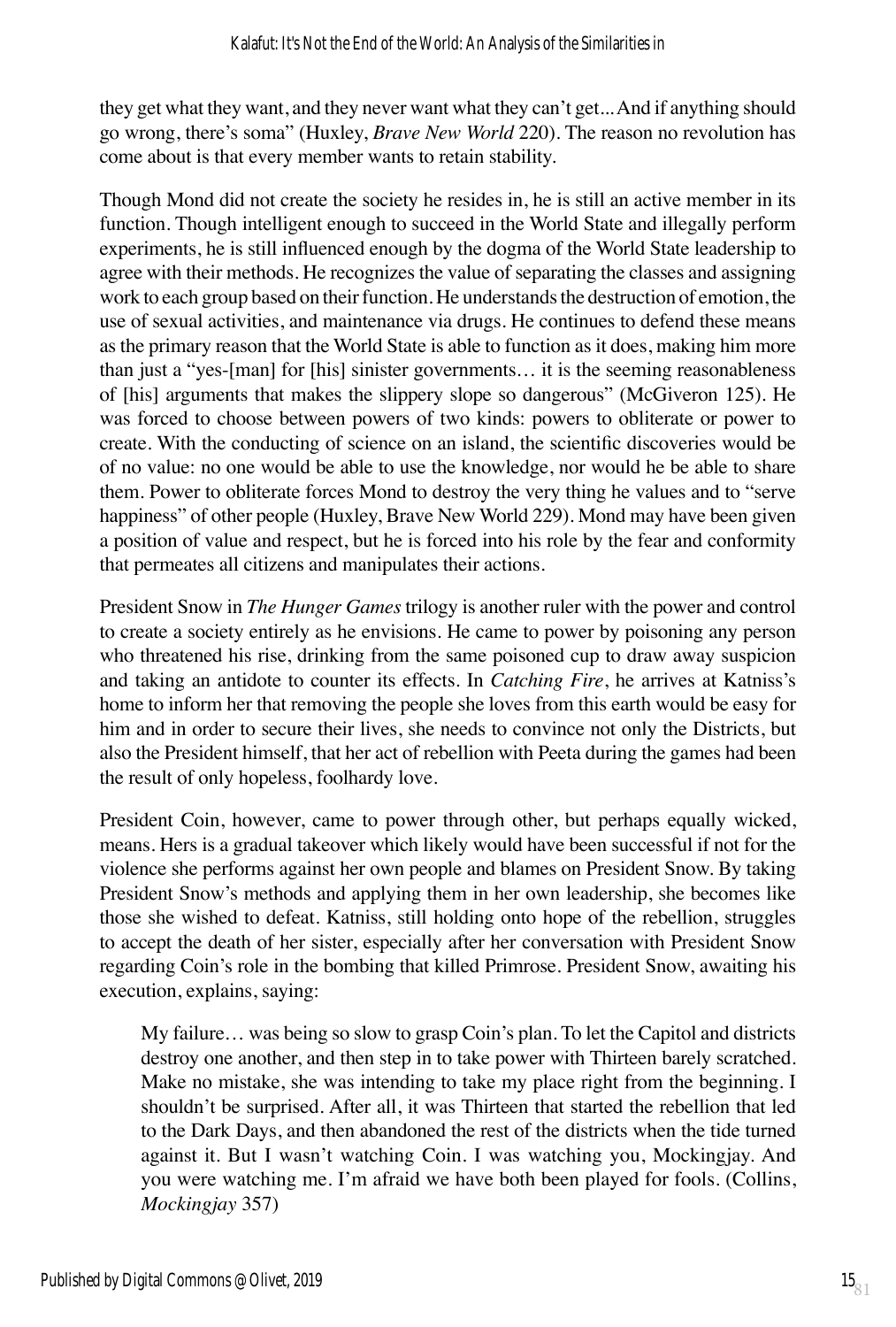Coin utilizes the tool of distraction to veil her real aims, fooling not only her enemies, but her allies as well. By keeping everyone's focus on the violence, the anger, and by directing it, Coin takes advantage of those she is supposed to lead. The betrayal of trust and her use of the fight against Snow's dictatorship for her own aims are the key factors that lead to her demise at Katniss's hands.

Rulers in dystopian societies keep everyone in line in the world of intense pressure for conformity. Maintaining stability is based on the rulers and their ability to govern with a strict hand of totalitarian nature. Dystopian rulers maintain stability with harshness, implementing a world where the unbalance between the ruler and the ruled remains in favor of those in charge.

## **Control techniques**

Humans can be unpredictable, especially in the presence of other humans. When placed under oppressive rule in a dystopic environment, that unpredictability only continues to increase. Without having a stable society, rulers would be unable to prevent social deviants from uprooting the entire established order. On guard against such attacks, rulers use techniques—most commonly violence, drugs, propaganda, and censorship—that allow them to contain the masses and shape individuals to meet the society's criteria. The use of control techniques by the rulers is central to the part of humanity that wishes to exert order upon the chaos.

#### *Violence*

Violence is often the result of final efforts to eliminate individuality. When citizens have drifted too far from the norms or have, in more extreme cases, even acted rebelliously, violence allows for flexibility in how to rectify the unbalance. As a result, the violence can often be framed as a mistake made by the offending parties; if they had not diverged from social norms, then violence would not be necessary. Only offenders will be blamed for the violence bestowed upon them, and, for fear that they might incur such a punishment, individuals may keep their wavering from society's norms to a minimum or work even harder to assimilate as much as possible.

In *The Hunger Games*, violence is the annual reminder to the members of the twelve districts of Panem that they are wholly at the mercy of the powers that be. These games are a result of the "Dark Days," when the districts rose against the Capitol. After the Capitol defeated twelve of the districts and destroyed the thirteenth, they implemented the games, providing the clear and devastating message to all districts: "Look how we take your children and sacrifice them and there's nothing you can do. If you lift a finger, we will destroy every last one of you. Just as we did in District Thirteen" (Collins, *The Hunger Games* 19). Each year, Panem's people are reminded that they brought the Hunger Games upon themselves; if they had accepted the ruling hand, their children never would have been at stake.

While holding its members hostage is already a concrete enough punishment, the government encourages its members to make the impossible choice between starving and increasing their children's chances of fighting to the death in the Hunger Games. In exchange for food, a family may add a child's name an additional time. In fact, a child may carry the weight of his or her whole family, each year adding his or her name into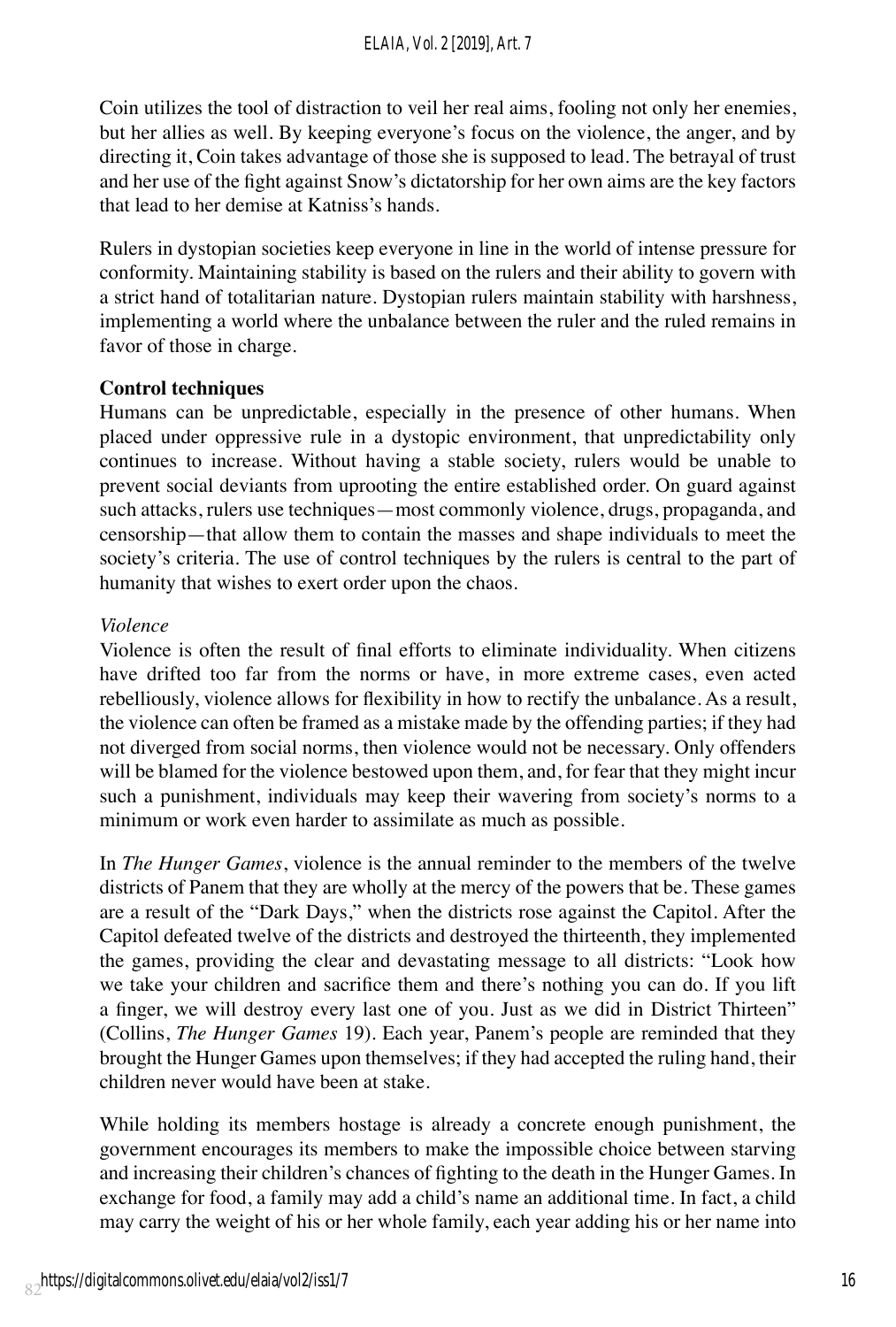the lottery pool as many times as the number of members in the household. This issue particularly impacts the poor in Panem; for those who have enough money to purchase food, there is no motivation to increase one's likelihood for certain death. Katniss describes this dichotomy as "a way to plant hatred between the starving workers of the Seam and those who can generally count on supper and thereby ensure we will never trust one another" (Collins, *The Hunger Games* 14). Year after year, this hatred is continually sustained as some families must fear the reaping—and the violence that follows it—more than others.

Through the series, violence is constantly brewing. The friction between government and governed sparks riots and an increased need to stifle the flame Katniss had sparked. In *Catching Fire*, Gale is punished for his illegal hunting outside the boundaries of the district by a new Peacekeeper—a Capitol-sanctioned security keeper for the districts, especially those predisposed to rebellion. Though hunting was once a common and systematically ignored practice, Gale is beaten with a whip until "his back is a raw, bloody slab of meat" (Collins, *Catching Fire* 105). This monumental increase in punishment indicates that, though there had been a perceived understanding between the civilians and security officers, the officers always held the power; now, it is simply being used.

While the Capitol's physical abuses could be considered largely expected—as the governing rulers of a dystopia, using it as a method to keep others in line—the rebels are evidence that violence begets violence. President Alma Coin, who leads the rebellion out of the remains of District 13, is initially an ally to Katniss. Though she leads with a strong hand, it is one that opposes the Capitol and encourages District 13 to operate democratically, with fair trials, justice, and hope.

In *Mockingjay,* President Coin's true essence is revealed when she orders bombs be dropped on rebel medics and Capitol children under the guise that it was the work of President Snow, hoping to arouse the last ounce of rebellion against the Capitol. Her capacity for violence is realized after the capture of the Capitol when she proposes one final Hunger Games composed only of children of the Capitol. The path to power can be paved with violence, and that is even more so when dystopian power is, itself, corrupt and toxic. Coin craved power, and perhaps the exposure to decades of unrelenting violence warped her into the very ruler she wished to overthrow. Within a dystopian society, it is difficult to think of anything beyond the violence which they are constantly exposed to.

Violence is perhaps the most prevalent means of control in dystopian narratives, though it is not always as prevalent as it is in *The Hunger Games*. In *The Handmaid's Tale*, violence is uncommon, though the threat of violence and death always hangs over the heads of the handmaids, as well as anyone not following the rules of Gilead. For the handmaids, infractions that demonstrate noncompliance are met with swift and damaging punishment. After Moira attacked a Martha, the Angels began by injuring her feet until "they did not look like feet at all. They looked like drowned feet, swollen and boneless, except for the color. They looked like lungs" (Atwood 91). By using frayed steel cable, the Angels are free to injure the hands and feet of the handmaids because, as Aunt Lydia said curtly, "For our purposes your feet and your hands are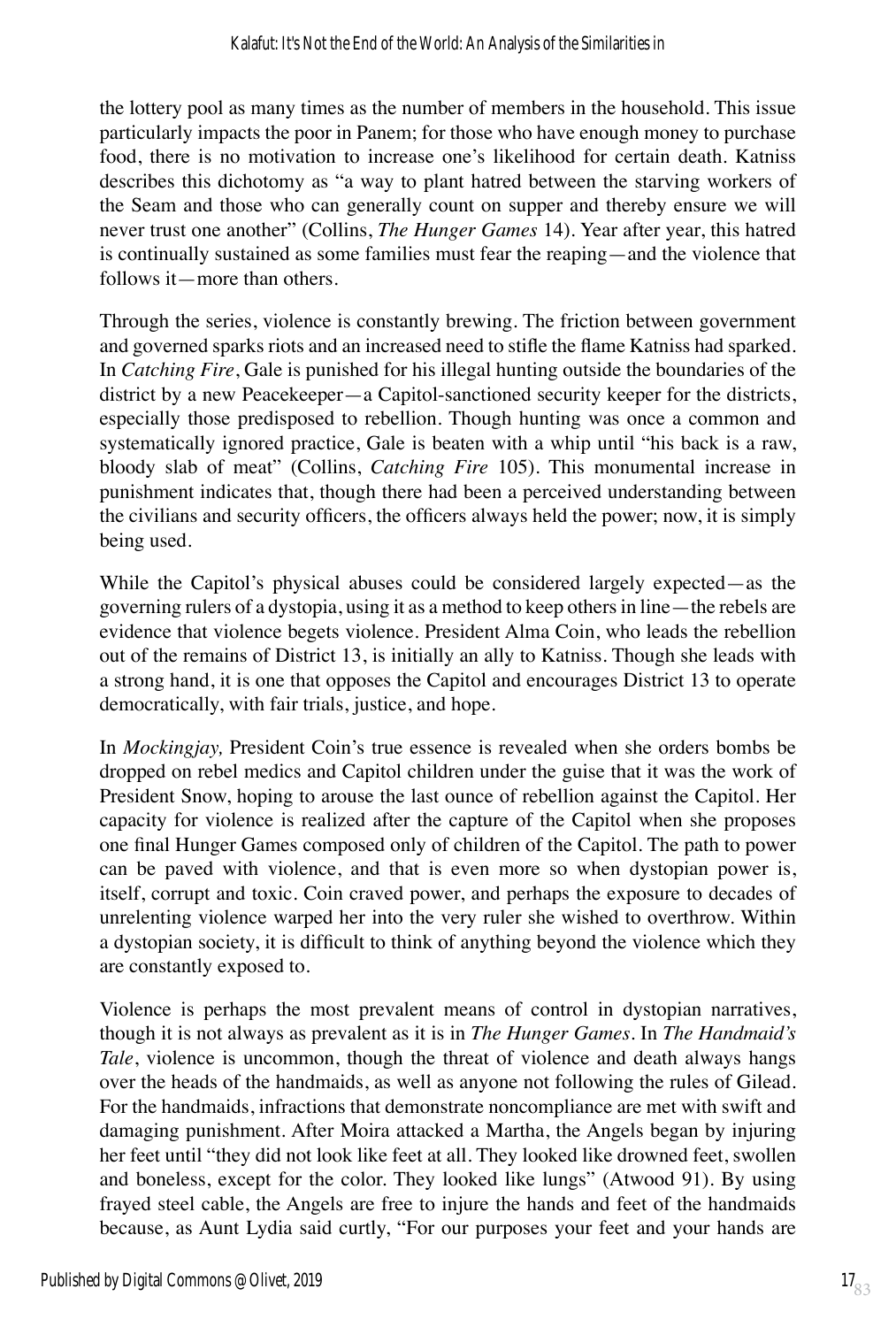#### *ELAIA, Vol. 2 [2019], Art. 7*

not essential" (91). Although it is rare for the handmaids to be permitted to dole out violence, violence is common at the Salvaging, where violators of Gilead's rules are executed for their crimes. A political rebel, under the guise of having raped one of them and killed her baby, is presented to the handmaids for their judgments. Offred describes the collective rage of the handmaids when they hear this, saying, "A sigh goes up from us; despite myself I feel my hands clench. It is too much, this violation. The baby too, after what we go through. It's true, there is a bloodlust; I want to tear, gouge, rend" (Atwood 279). They are allowed to kill him for his supposed actions against them. Through their violence, Gilead's rules are reinforced in the minds of the citizens: the handmaids only need their wombs, and any misalignment with Gilead's cause will be dealt with swiftly and with no mercy.

Similarly to *The Hunger Games*, violence is a frequent control technique in *Nineteen Eighty-Four*. It is used as a form of punishment and as a means of brainwashing. Winston cannot see as the Party demands that he see; when they hold up four fingers, he tells them there are only four fingers when he is supposed to see five. This is a violation for which he is punished. His inability to accept the Party and see things with their prescribed mindset places him face-to-face with O'Brien for re-education. His perceptions—like those of any other "flaw in the pattern"—must be forced into the Party line with violence, and only once he accepts them wholly as truth will they execute him (Orwell, *Nineteen Eighty-Four* 263). O'Brien explains, "We make him one of ourselves before we kill him. It is intolerable to us that an erroneous thought should exist anywhere in the world, however secret and powerless it may be. Even in the instant of death we cannot permit any deviation" (Orwell, *Nineteen Eighty-Four*  263). Endless torture and, ultimately death, awaits any member of Oceania who does not see what the Party wants them to see. Their conversion does not save them from the final act of murder by the Party. They have already committed the thoughtcrime and though they have been rectified of their insanity, they must pay.

Violence in all of its forms is also a kind of anxious fear for those who suffer its consequences. It is always a worthy option to control those who cannot be kept in their place by any other means. The threat of injury, death, and the harm of loved ones consistently keeps the socially deviant in line.

#### *Psychopharmacology*

In these dystopian novels, the use of chemicals to influence the mental state of citizens is not as common as some other means of control, but it still has considerable power. In some cases, drugs are an escape, strictly chosen by the individual, which simultaneously allows them to be more easily controlled. However, in most cases, drugs are used as a self-maintaining system, implemented by leadership, where citizens perform the control on themselves with the choice to take the pills. It is especially uncommon for people to choose against taking pills. The chemical maintenance creates predictability in ways that other control techniques cannot by creating a bridge between the physical and the mental.

Soma is the emotion-manipulating drug common in *Brave New World*. This is a tool that is especially valuable for the government in the World State, because its citizens like all human beings—innately desire avoiding pain, embarrassment, and discomfort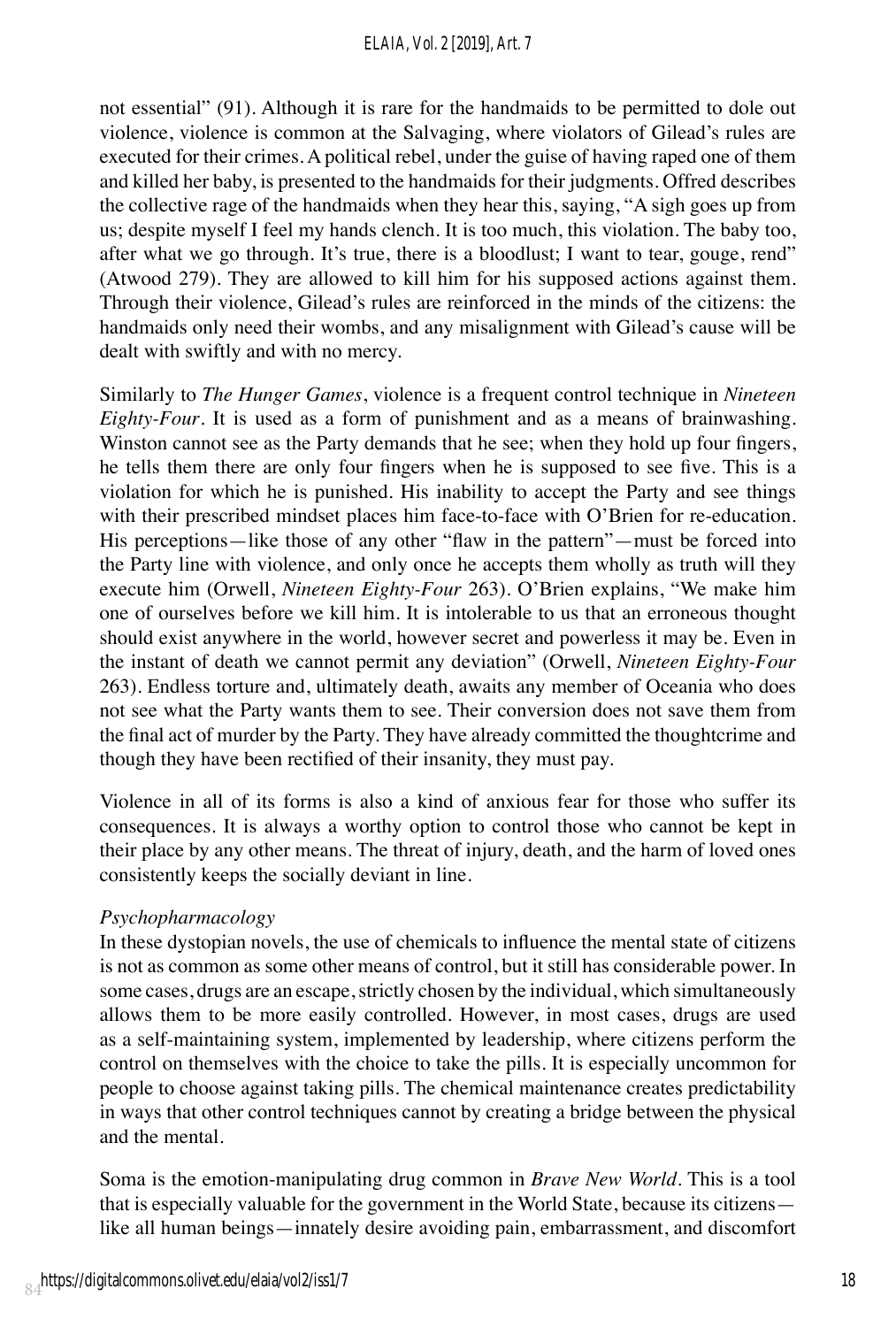in favor of bliss. This desire is warped to encourage people to distance themselves from their emotions and choose to take soma at the earliest sign of negative emotions. World Controller Mustapha Mond describes soma and its power, saying, "There's always soma to calm your anger, to reconcile you to your enemies, to make you patient and long-suffering. In the past you could only accomplish these things by making a great effort and after years of hard moral training" (Huxley, *Brave New World* 238). Soma carries with it all the properties required to function in the World State. Should civilians find themselves lacking, they need look no further than to consume the drugs provided to them. Encouraged to consume for any emotionally challenging moment, they are effectively addicted to the stability soma grants them.

This stability, though, comes at a cost. Jeanie Griffin addresses this, writing, "In theory, the society is supposed to bring happiness to individuals because they have no physical or emotional hardships; however, in reality, the totalitarian society has generated a civilization filled with spiritually comatose individuals obediently fulfilling their predestined role in society while living in a slave-like blissful state of ignorance" (54). John is the only civilian who can see through the guise of stability and recognize it for what it is: an inferior version of humanity. In a discussion regarding emotions in the World State and John's disagreement with the maintenance of emotion and the removal of many inconveniences presented in the New World, Mond comments that he is "claiming the right to be unhappy," to which John agrees, claiming that he is (Huxley, *Brave New World* 240). This is a right that the entire society has gladly sacrificed, but John has lived in a world of suffering and humanity. His world held humanity in all of its flaws of nature, and it held "the right to grow old and ugly and impotent; the right to have syphilis and cancer; the right to have too little to eat; the right to be lousy; the right to live in constant apprehension of what may happen tomorrow; the right to catch typhoid; the right to be tortured by unspeakable pains of every kind," to which John confirms, "I claim them all" (Huxley, *Brave New World* 240).

These rights that John confirms are inherently a part of being human which the World State has destroyed to better humanity. The World State's citizens' need to be free of these problems is best seen in Linda, who was once a member of the New World but who was left behind on the Reservation. Believing deeply in the values of her society, she was ashamed of becoming pregnant and did not try to return. Without the soma or resources of the New World, she became old and medicated with alcohol instead. Once she finally returns to the society she once knew, she attempts to escape on a soma-holiday and remains in a drug-induced stupor until she dies. The values that drugs induce are so deeply ingrained in the civilians, and the need to feel nothing so innate in the society, that removing this resource can be detrimental, creating a "dystopian picture of the use of psychoactive drugs. In it, soma stands for alienation, de-humanization and superficial mind-numbing pleasure" (Schermer 121).

The community within Lois Lowry's *The Giver* prioritizes the strict span of emotional developmental as well, but emotional maintenance is not what they correct with pills. Because families are artificially constructed in this society through careful consideration and without any physical requirements of those who raise the children, the elders choose to regulate the hormonal balances of every person who resides within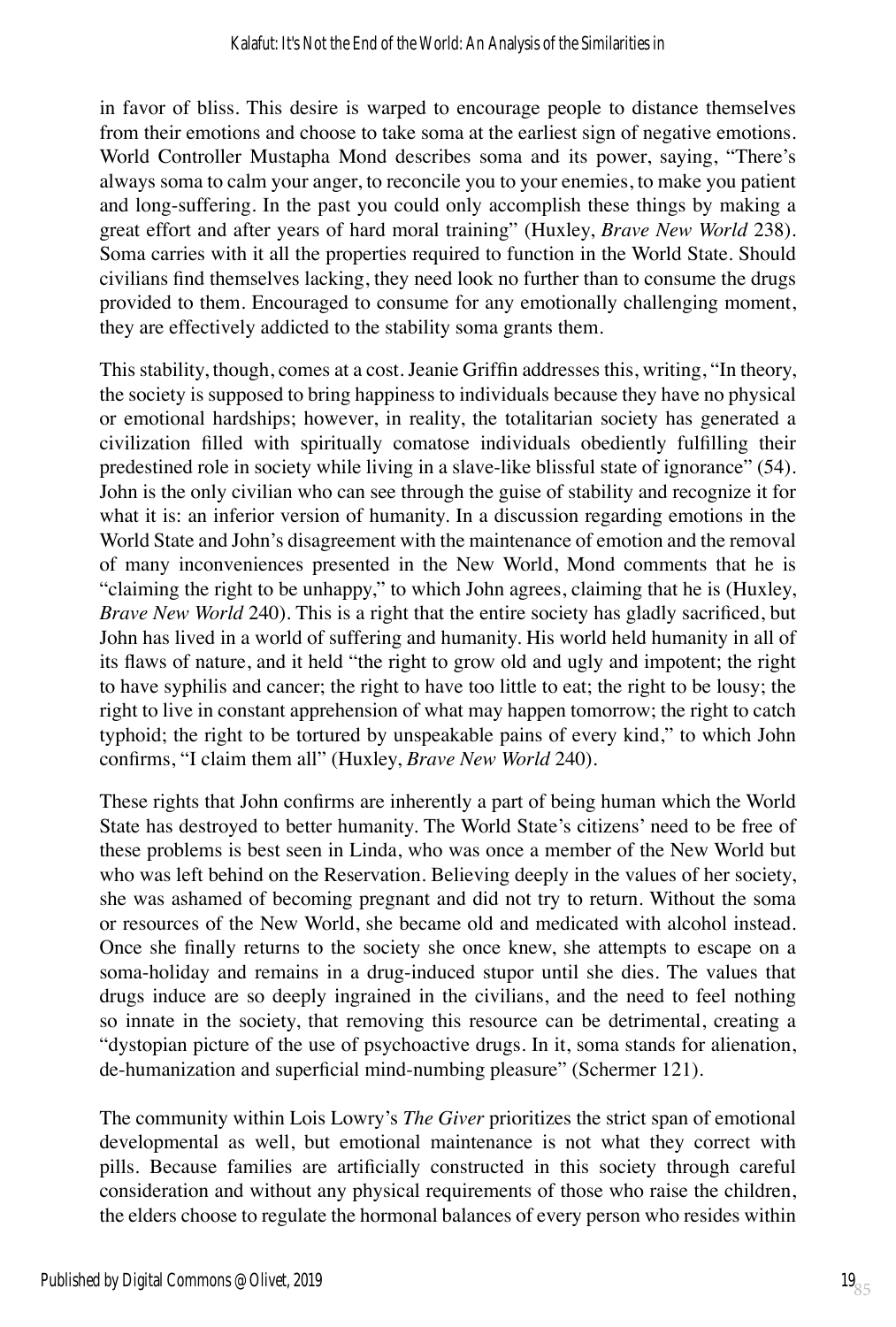the society. This is done easily with pills, given to each individual once they begin experiencing "Stirrings," a veiled reference to puberty. In a society where sex is not mentioned, and Birthmothers are not held in high esteem, the regulation of physical desires is a necessary component to keep the society functioning properly.

While the use of drugs as control is less common in other dystopian works, it still can be seen, primarily as a means for individuals to numb themselves from their society. In *Fahrenheit 451*, Montag's wife Mildred overdoses but vehemently denies taking thirty sleeping pills in one sitting. This, however, is not a strange occurrence. Overdoses are so widespread—often nine or ten a night—that doctors are no longer sent to the houses to revive people. Instead, a machine was created to filter the blood, making it a more efficient option. Critic Kingsley Amis says the regularity of these incidents creates a dangerous demonstration to show "how far the devolution of individuality might go if the environment were to be modified in a direction favorable to this devolution" (111). If the society were to continue in this same direction, one could be easily assured that the rate of chemical dependency and subsequent overdose would escalate accordingly.

In *The Hunger Games*, drugs are uncommon but alcohol still exists as a means of escaping the downtrodden society. Haymitch Abernathy, one of only three victors of the games from District 12, is rarely sober. For the twenty-three years following his own victory, he mentors the tributes from district 12 and half-heartedly tries to keep them alive. His experiences in the arena, the killings of his mother, brother, and girlfriend by President Snow, and his failed mentorships lead him to erase the memories with alcohol, paranoid and alone. Though Haymitch chose to use alcohol to escape, it lessened his likelihood of rebellion and kept him under control of the Capitol.

The Capitol, though, is known for using a method of psychopharmacology against its rebels, known as "hijacking." By taking the venom of a tracker jacker—a species of wasp, genetically engineered by the Capitol for use in the Hunger Games—and using it to conduct fear conditioning, they are able to induce "terror. Fear. Nightmarish visions…mental confusion" and "a sense of being unable to judge what [is] true and what [is] false" (Collins, *Mockingjay* 180). By using this against Peeta, the Capitol was able to position him against his own allies, even attempting to kill Katniss when they are first reunited. By altering his memories to align with the Capitol's notions of society as well as to distrust those who he once fought for, Peeta is left in a state of unpredictability, wavering between ally for the alliance and weapon for the Capitol.

Either by their own choice or encouraged by the government that controls them, drugs are a means of keeping people docile, malleable, and controllable. After having been so deeply conditioned to lean on the drugs they are encouraged to take, it is impossible for civilians to function without them because they have never experienced the complexity or depth of emotion without the calm induced by drugs. It would be detrimental to the society for emotional maintenance to be required of each member, potentially even if they had never encountered these chemical compounds in the first place. Along with their controlling properties, drugs are the governments' insurance policies against the society truly recognizing what is happening around them and, sometimes, within themselves.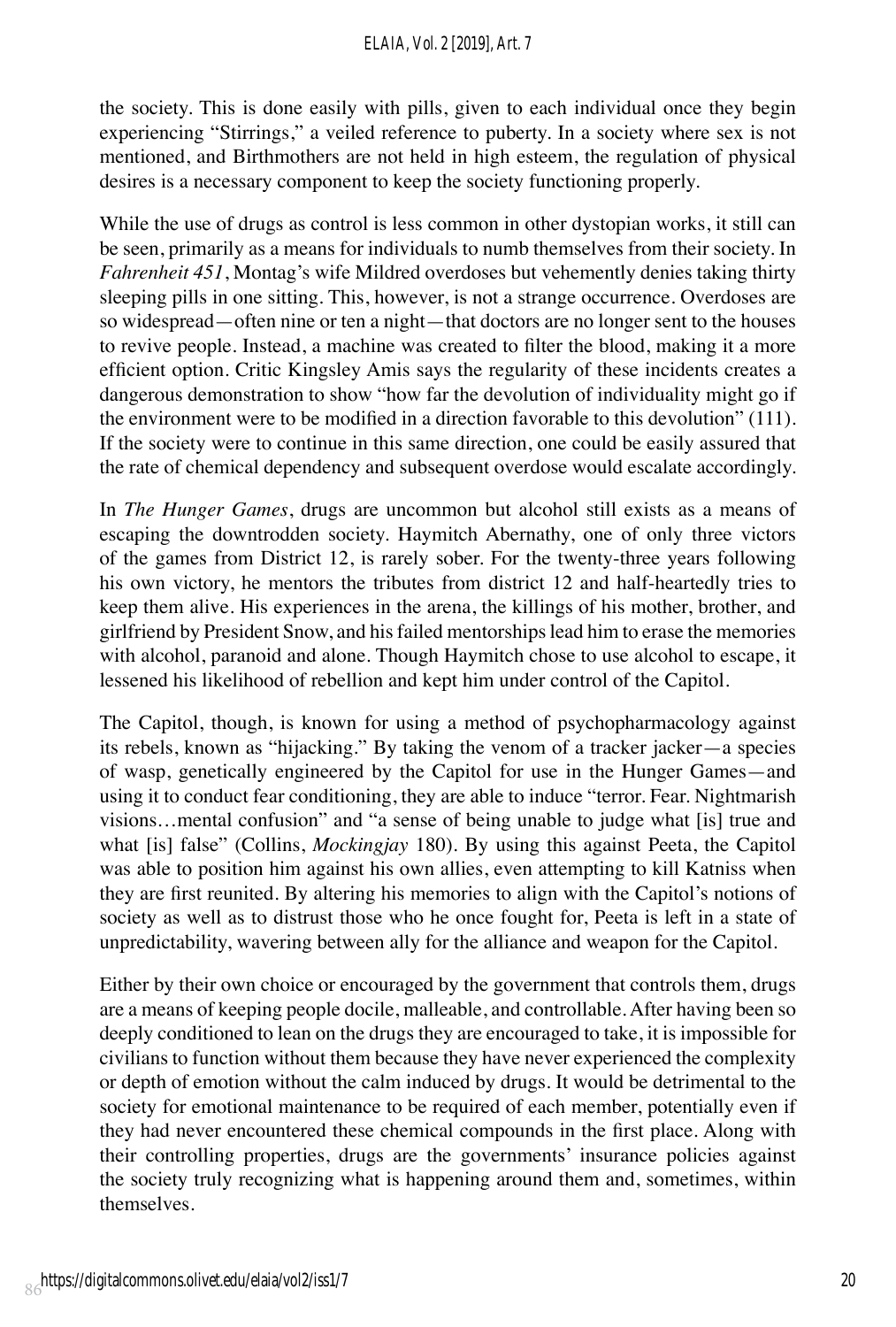## *Propaganda*

The use of propaganda in literary dystopian societies occurs by creating messages and projecting them to the masses with consistency; the masses are eventually conditioned to believe what they are told. This is especially the case when no other evidence exists to contradict the message. In each of these novels, protagonists are forced to consume propaganda.

Oceania in *Nineteen Eighty-Four* has an exceptional model for propaganda and conditioning use for controlling citizens. Propaganda is managed by the Ministry of Truth; contradictory to its name, the ministry concerns itself with the lies of the Party, while the Ministry of Love focuses on war, the Ministry of Peace on torture, and the Ministry of Plenty on starvation and rationing (Orwell, *Nineteen Eighty-Four* 222). In the novel, Orwell describes the depths of the Party's power over human memory and the way its propaganda corrupts a person's understanding of his or her own life: "Even the outline of your own life lost its sharpness. You remembered huge events which had quite probably not happened, you remembered the details of incidents without being able to recapture their atmosphere, and there were long blank periods to which you could assign nothing" (*Nineteen Eighty-Four* 33). No one can hold onto the truth with enough strength or authority to determine its truth. Simultaneously, the truth is what the Party wants it to be; for Winston, after enough pressure, torture, and propaganda, truth eventually has no meaning at all.

This ever-fluctuating truth, promoted by the Party's propaganda, occurs by "rectifying" records in an endless cycle of creating content, distributing it, and then editing it to align the content with a new truth of the Party (Orwell, *Nineteen Eighty-Four* 39). The citizens are left in such a state of confusion that rebellion would be utterly impossible. Winston works for the Ministry of Truth, altering messages to create continuity. He explains, in one instance, a prediction had been printed in a news article which has turned out to be incorrect. It is his job to rectify the prediction to match the correct value (Orwell, *Nineteen Eighty-Four* 40). With the truth in constant revision, the only consistent truth the citizens have to rely on is Big Brother. Both of these are results of Oceania's obsession with the present. Kathryn M. Grossman expands upon this when she writes, "The use of technology to discover people's thoughts, to rewrite the history of the state, and to torture and destroy its dissenting citizens is but a symptom of a greater disorder—the will never to change. Technology exists as a tool for Oceania's ceaseless striving towards its own form of static perfection" (53). Propaganda is a powerful tool for the seeking of constant perfection and acquiring power for the Party.

Propaganda is a prevalent weapon seen frequently in other works. The World State, as it is described in the pages of *Brave New World*, is saturated with propaganda, beginning with its very motto: "Community, Identity, Stability" (Huxley, *Brave New World* 3). As long as members identify with the community, they will be stable. The propaganda is often recognized by the characters who struggle to fit in with the society, but it has the most impact on John, the savage. Since he has experienced life where humanity still remains, he struggles to reconcile the World State and its "stability" with the humanistic values of the life he left behind on the Reservation. Andrew W. Hoffecker writes that "the Savage is reminded that the virtues such as self-denial,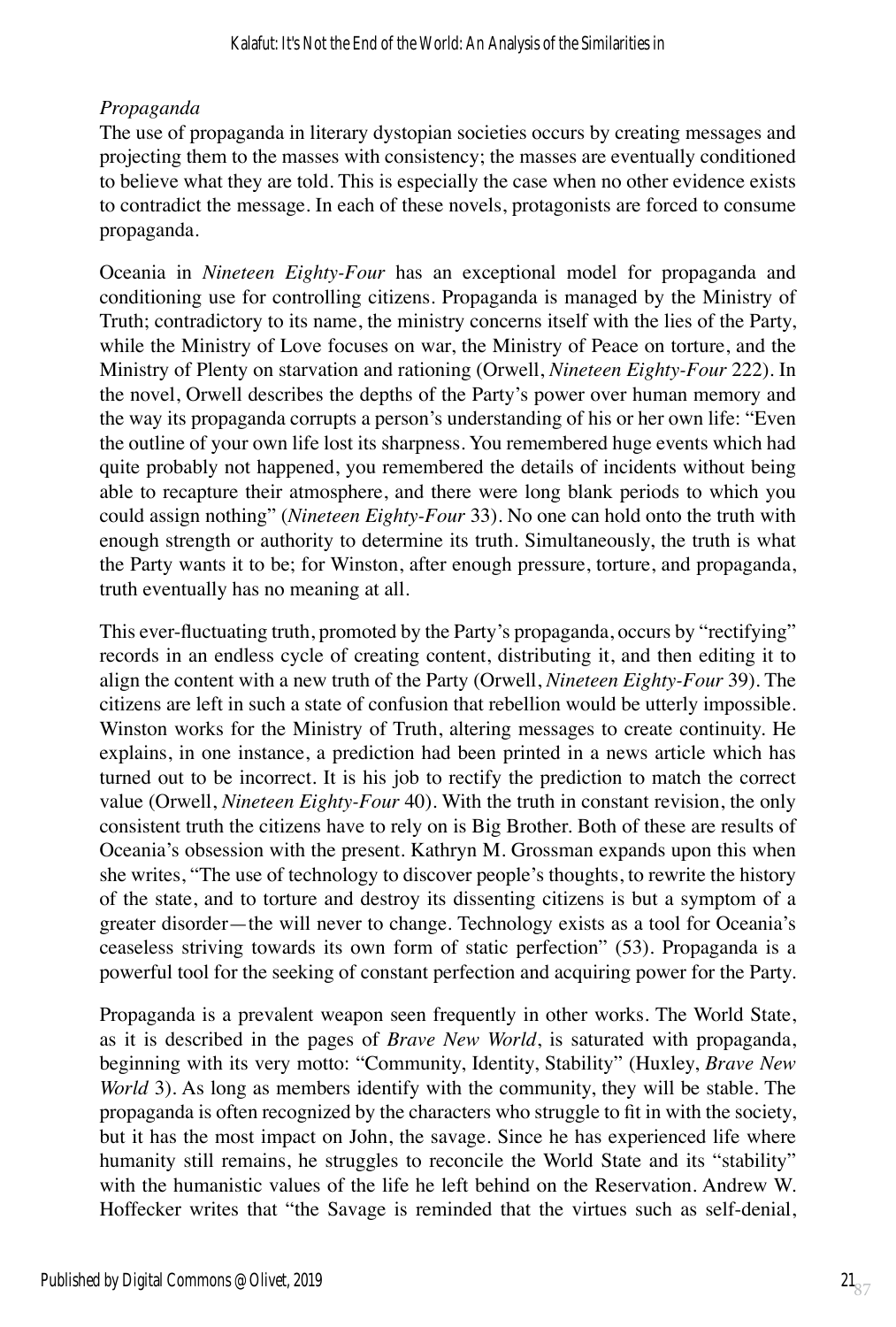nobility, heroism, and chastity are impossible because conditions of instability do not exist where they can be exercised" (51). These are only qualities that can exist or are valued where instability exists. Attempts to demonstrate any of these—self-denial, nobility, heroism—are met with discomfort from surrounding citizens who recognize the atypical behavior as resistance to the propaganda.

In *The Handmaid's Tale*, before graduating and becoming a handmaid, Offred and her fellow handmaids are subject to conditioning and propaganda at the Rachel and Leah Center, named for the Biblical women. Propaganda comes in many forms, often paired with violence and conditioning should the message not be as direct as necessary. Offred describes many of the films that the women are forced to watch to remind them how life had once been and how far they had come, a testament to the betterment of society because of Gilead's existence. Images of rape, violence, murder, and degradation are used to make the handmaids grateful for the state of their community. Other videos of the Unwomen protesting authority, marching as part of a crowd, are used to make them grateful for their role. These Unwomen, according to Aunt Lydia, were "wasting their time like that, when they should have been doing something useful" (Atwood 118). Where a lack of innate loyalty exists, the aunts cultivate it by reminding them what life could be like.

President Snow in *The Hunger Games* uses propaganda to frequently lie to citizens regarding the status of Panem. As Don Latham writes, "In Panem, as in all totalitarian societies, the government's survival depends not only on its ability to impose punishment and enforce discipline, but also on its ability to manipulate media and control the flow of information" (35). After drugging and torturing Peeta to make him complicit in the Capitol's goals, Snow uses him as a spokesperson against the rebellion and against the imminent battle for control over Panem. Over a televised interview, he offers a veiled threat to remind all viewers of the last time a rebellion occurred: "We can't fight one another…There won't be enough of us left to keep going. If everybody doesn't lay down their weapons—and I mean, as in very soon—it's all over, anyway" (Collins, *Mockingjay* 26). Katniss, along with the rebels of District 13, are distressed by the converting of such a loyal ally, and Peeta is labeled a traitor for his proclamation of a cease-fire.

President Coin and the rebel cause she leads use propaganda not to calm the citizens but to enrage them to join District 13. By manipulating Katniss's emotions, they use her image to create propaganda to incite districts to rebel. Though the uprising of District 13 has goals of setting Panem free of tyrannical leadership, Coin has ulterior motives of claiming control of the nation for herself and she encourages violence as the primary means of securing her victory. The rebellion analysis of the images they distribute demonstrate that they are not aiming only to encourage the districts from freeing themselves from the Capitol's rule but also to deliberately influence opinions and loyalties of the districts. While negotiating her terms for agreeing to act as the rebellion symbol, Katniss asks that Gale join her to which President Coin asks, matter-of-factly, "Do you want him presented as your new lover?" (Collins, *Mockingjay* 39). This is followed by another rebellion leader who comments, "I think we should continue the current romance. A quick defection from Peeta could cause the audience to lose sympathy for her ... Especially since they think she's pregnant with his child" (39). Rather than making choices that would encourage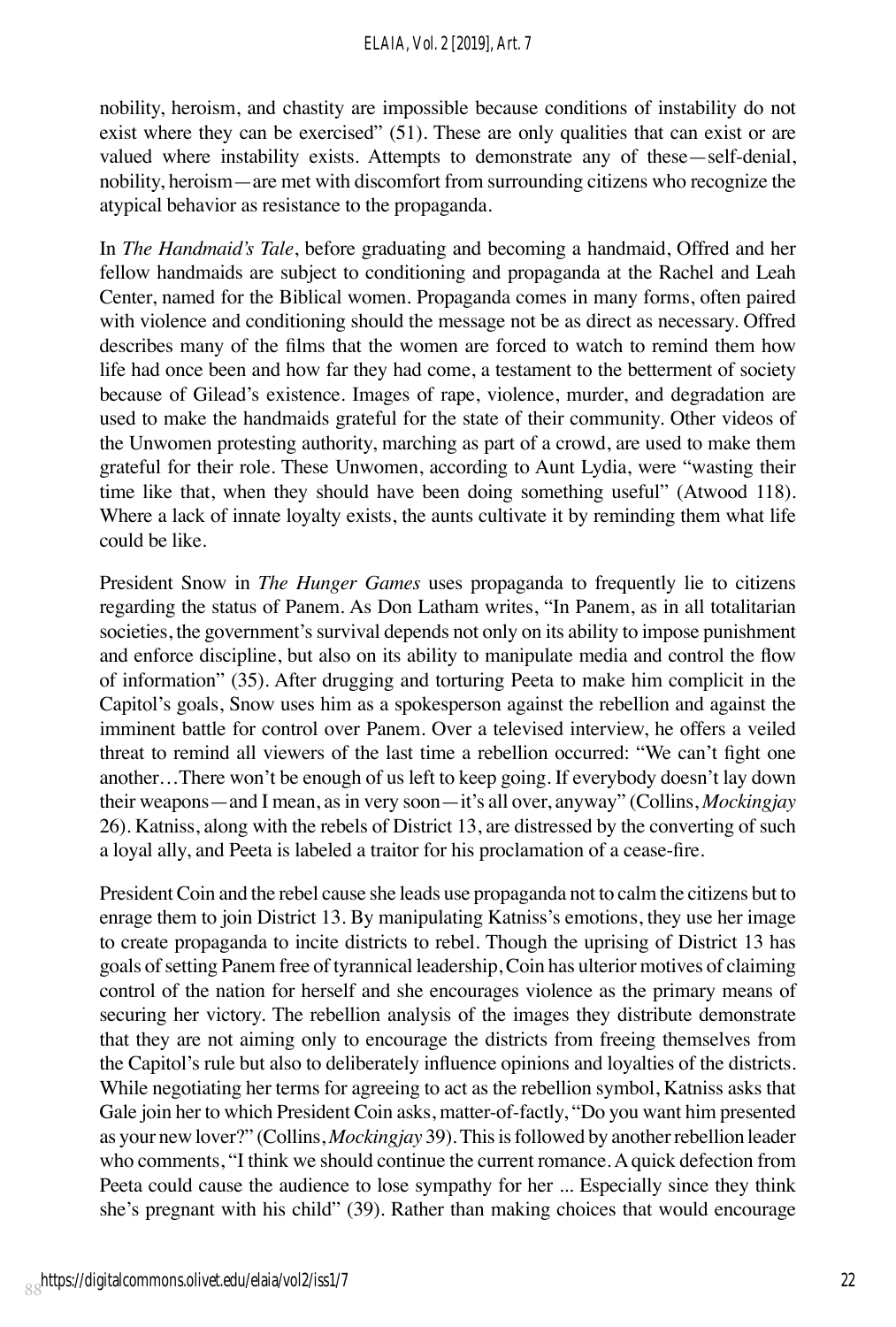and inspire viewers to believe in a better future of peace and equality, the rebel leaders plot and deceive to achieve their goals.

Coin's legacy of deceit continues through the fight for control over Panem. Though, initially, Katniss is a fitting and vital symbol for the rebellion, as time progresses, her value diminishes in Coin's eyes as the war draws to a close. Boggs, Coin's second-incommand, explains to Katniss, saying, "She doesn't need you as a rallying point now. As she said, your primary objective, to unite the districts, has succeeded … These current propos could be done without you. There's only one last thing you could do to add fire to the rebellion … Give us a martyr to fight for" (Collins, *Mockingjay* 266). This is proven correct; following the apparent death of Katniss, Coin uses it as a propaganda opportunity to proclaim to all districts: "Dead or alive, Katniss Everdeen will remain the face of this rebellion. If ever you waver in your resolve, think of the Mockingjay, and in her you will find the strength you need to rid Panem of its oppressors" (294). Katniss acts as a symbol for the rebellion, and in death, she becomes a martyr for the cause.

Conditioning and propaganda go hand-in-hand in their constant inundating of the masses with information until they have no choice but to believe it. The conditioning and propaganda can be especially difficult to consume for those who have witnessed life that no longer exists in their society. Resistance to the truths offered by authority can have dangerous consequences, as is the case with Winston, John, and Offred, all of whom are removed from society for their counter-truths.

## *Censorship*

Where propaganda gives to the masses, censorship takes away. A society unable to educate themselves is unable to participate adequately in a civilized democracy or consider life outside of themselves. This is the ideal for a government that desires to easily mold their citizens and create predictability. Books, television, and forms of entertainment are often both censored and transformed into propaganda by taking the courageous thoughts that inspire and replacing them with unsubstantial, government-approved drivel.

In the society in *Fahrenheit 451*, like many other dystopian societies, reading and owning books is a criminal offense and instead of firefighters snuffing out fires, they set them. This is a formidable means of control because the firefighters are "burning not just books but ideas" (Day). Unlike most dystopias, this is a society that its members accepted for themselves. To avoid unhappiness, stress, and worry, information was gradually withdrawn. As Beatty told Montag, "If you don't want a man unhappy politically, don't give him two sides to a question to worry him; give him one. Better yet, give him none" (Bradbury, *Fahrenheit 451* 58). Simultaneously, the government and its people worked to create a world where people were "happy." Taking information from the masses makes them easier to control, while it also allows people to worry less about the happenings outside their lives.

Faber, a retired English professor in *Fahrenheit 451*, explains the culture of carefreeness and the way that it cannot simply be altered by one person picking up a book with determination, as Montag has done. He says, "So few want to be rebels any more. And out of those few, most, like myself, scare easily. Can you dance faster than the White Clown, shout louder than 'Mr. Gimmick' and the parlour 'families'? If you can, you'll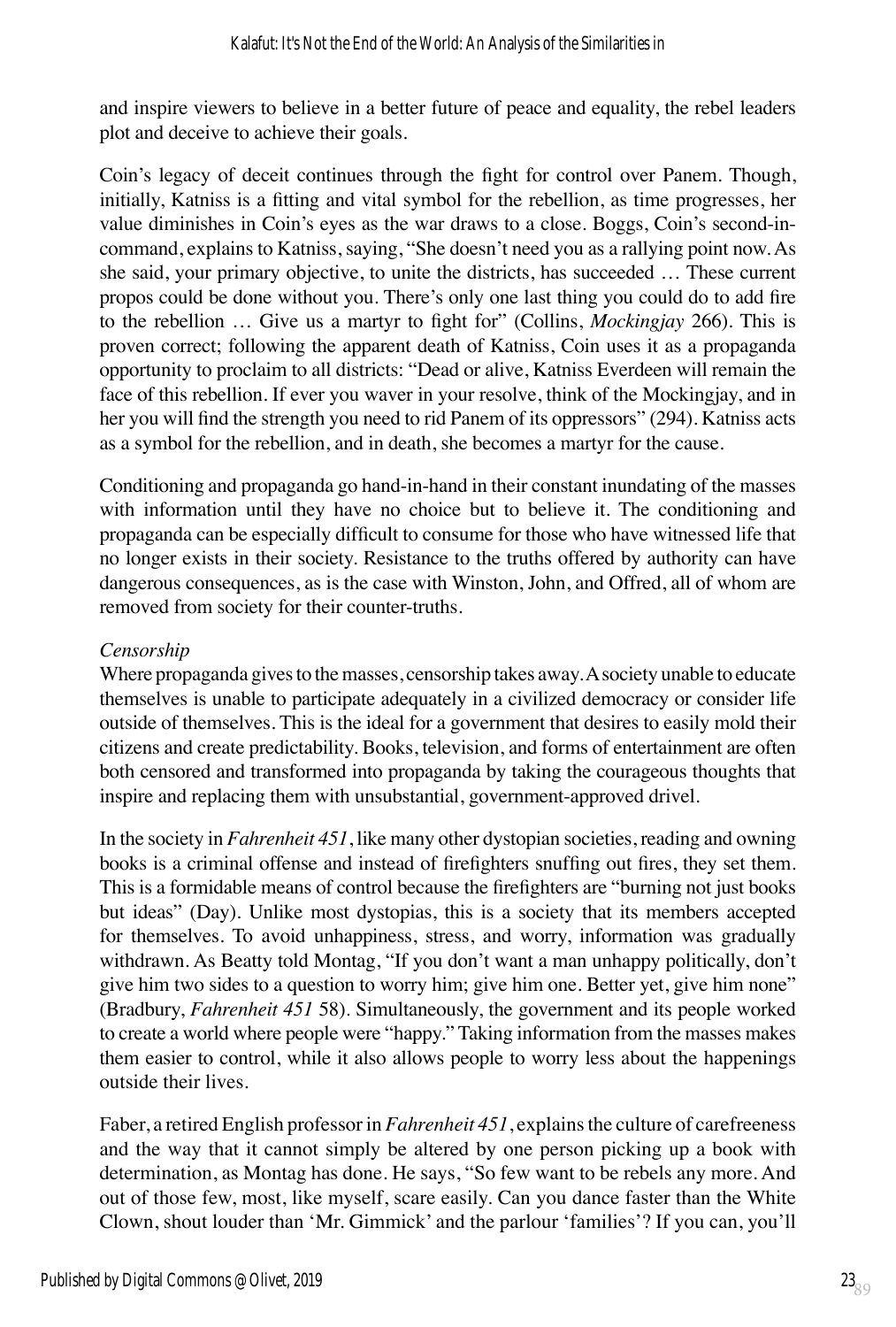win your way, Montag. In any event, you're a fool. People are having fun" (Bradbury, *Fahrenheit 451* 83). No one is interested in rebelling against the establishment and, in fact, it would be impossible to pull them away. While books were no longer allowed, they had been replaced with suitable entertainment and constant fun to distract the masses, keeping them happy and free but also living a meaningless life. This freedom, however, is in opposition to the freedom spoken of by Plato in his vision of utopia. James Filler explains "Freedom, then, is for reason to rule over the soul. But this, by itself, is insufficient. Reason can be misguided or lack knowledge … For Plato, not only are knowledge and freedom not antagonistic, but also true freedom occurs only through knowledge" (3). If the public is unable to access knowledge, then freedom, as Plato saw it, is not possible. Within *Fahrenheit 451*, there is a belief that, because they do not have to carry the weight of the knowledge of wars, famines, or tragedy, they are able to be free, when, in fact, the exact opposite is true. It is by their ignorance that they are unable to possess any freedom at all. According to Sunjoo Lee, Montag is in opposition because of "reclaiming this nearly 'forgotten' body of him, of his [hands'] being shocked to life again, in the process of which he will take back his freedom to read and think" (144) Without realizing it, he is attempting to exercise true freedom through knowledge.

Montag's wife is a perfect example of consuming meaningless content while expecting it to provide her with meaning in her life. She is far more connected to the "family" she visits every night on the three television screens of her living room than she is to Montag. Her horror over his collection of books is related more to the fear that the firemen will burn and destroy her "family" rather than the act itself. This supports M. Keith Booker's statement that "the entire culture of this society seems designed precisely to numb the minds of the populace and to prevent them from experiencing any real thought or feeling" (88).

Censorship occurs frequently in other dystopian works because of its ability to make people ignorant. *The Handmaid's Tale* is similar to *Fahrenheit 451* in its societal ban on reading and censorship. The censorship in Gilead even goes so far as to remove the words on store signs, replacing them with images of what can be purchased there in order to forgo the slightest possibility of reading. Offred craves words and the exercise of her mind, regardless of the punishment it threatens. Once invited into the Commander's study, she discovers books and magazines, forms of entertainment only allowed in the hands of those "beyond reproach" (Atwood 158). Upon her visits, her hunger to use words is seen in the games of Scrabble she and the Commander play, as she uses words like "larynx," "valance," "quince." Later, this hunger evolves into devouring the illicit magazines he provides her and the books within his office. Offred describes the intensity of her reading, saying, "I read quickly, voraciously, almost skimming, trying to get as much into my head as possible before the next long starvation" (Atwood 184). Because Offred, in her former life, knew the joy of books and their knowledge, she craves them still.

Unlike *Fahrenheit 451* or *The Handmaid's Tale*, censorship comes in a different form in *The Giver.* There is no temptation to violate the laws governing books and their censoring because there has been no exposure to them in the first place.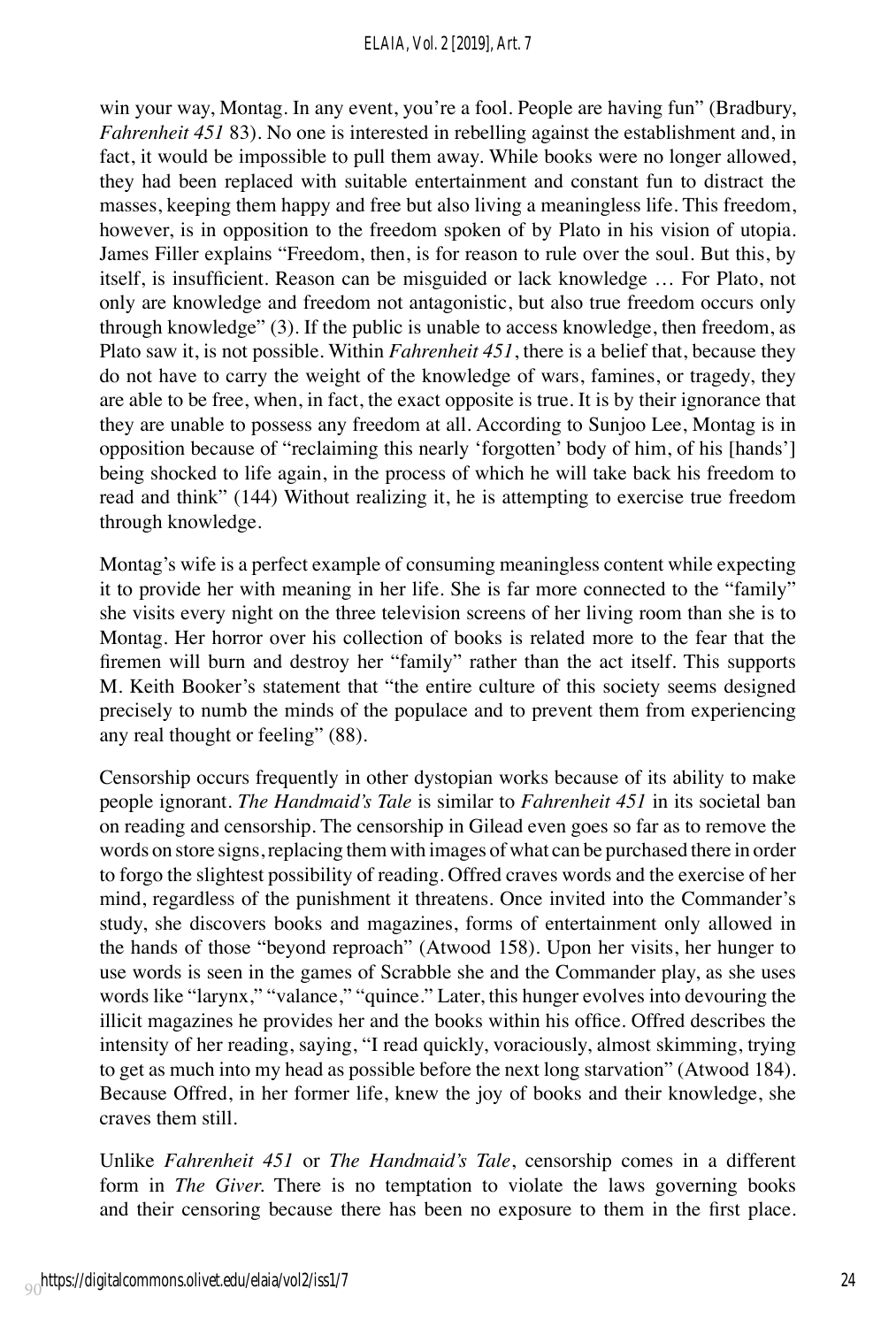Instead, knowledge of all kinds is censored; the knowledge outside the community is compressed and granted to only one individual. The memory of an entire society—the history, art, pain, suffering, and happiness of all civilization—rests in the mind of one person so that all others focus only on what is in front of them. They cannot ponder outside of their lives because they have no knowledge of anything greater than living within a community.

When Jonas ponders the absence of decision-making in the Community, he expresses feelings of both frustration and fear. Unable to see color consistently, he exclaims his annoyance, saying, "If everything's the same, then there aren't any choices! I want to wake up in the morning and decide things!" (Lowry 9). He retains these feelings in his conversation with the Giver, but he also recognizes the devastating impact that having choices could have on individuals or the community at large. Should a person decide on a mate or a job without the weighty consideration of the Committee of Elders, the likelihood of an incorrect choice increases. Though he desires choice, Jonas agrees that it would be dangerous to allow it freely. Choices always provide the potential for poor outcomes, for disastrous consequences. Because of this, life is safer in the Community than without it and Jonas, in fact, supports this.

Censorship is destruction, not just of ideas, but of every thought that could have consequently arisen. When dystopian governments are trying to prevent freedom, censorship is a frequent tool because of the ease it creates for the public. Destroying thoughts of pain, suffering, and confusion, as well as destroying the potential of poor choices, can be a method which goes unchallenged by the governed. When censorship goes unknown, as it does in *The Giver*, no one is the wiser and they are content for it. However, when censorship occurs after members have known another life, as in *The Handmaid's Tale*, the craving to break rules may be too tempting to deny.

The rulers and political structures, in whatever form they take for dystopian societies, make up the expectations for the citizens and the consequences that follow when norms are not met. Big Brother, Mustapha Mond, and President Snow use fear to keep all citizens in line. Without their aggressive forms of control, such as violence, propaganda, and drugs, it would be impossible to demand complete obedience from those they oversee. Control and how they wield it are the rulers' greatest tools for manipulation and driving fear into the hearts of each citizen, demanding conformity and therefore creating a dystopia based on how they treat their members.

## INTERPERSONAL RELATIONSHIPS

Relationships exist in dystopian societies, though they hardly resemble those that appear in the real world. They are, instead, poor facsimiles of the most important relationships that bind human beings together. This chapter will explore how corrupted sexual relationships, falsified families, and superficial friendships force every person into the role the rulers want them to play, always with the goals of the society in mind. To challenge the relationship standards that have been set is to risk one's life, but for the rebels within the dystopian societies, sometimes pushing aside their fear is worth the benefits of having an illicit relationship.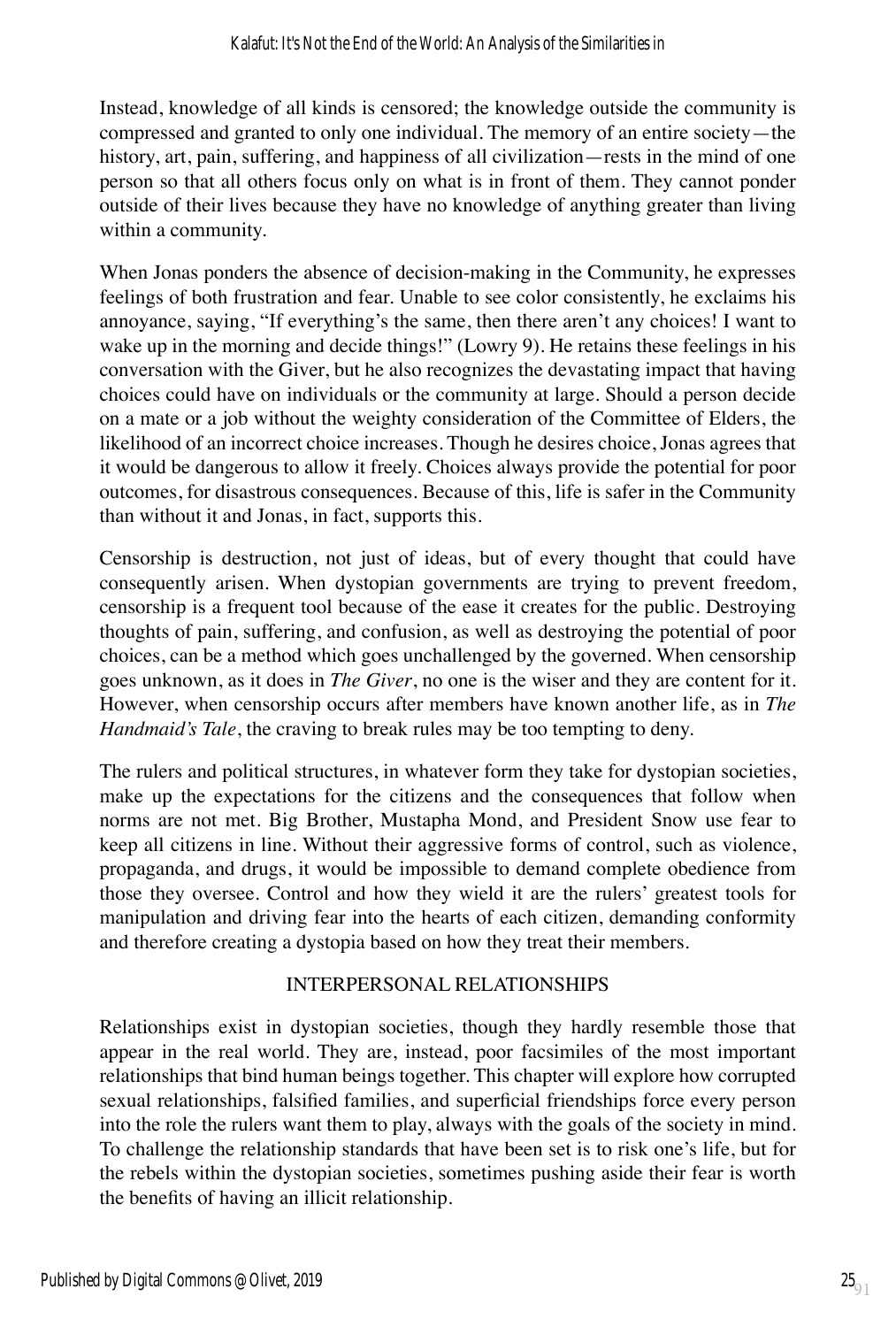#### *ELAIA, Vol. 2 [2019], Art. 7*

#### **Sexual relationships**

The qualities surrounding sexual activity and relationships can differ widely between dystopian novels, yet the power sex holds is always relatively high. Sexual acts and relationships are not private affairs. Instead, they fall into two categories, according to Sargent and Sargisson, "sexual relations [that reproduce]" and "sexual relations [that are] gender-equal assertion of the right to act freely" (316). This variability occurs based on the influence of the government within the relationship. Since sex has no reproductive purpose in *Brave New World*, it is only used for entertainment. In comparison, in *The Handmaid's Tale*, the future of the human species relies on a select number of women who are still able to bear children.

In Margaret Atwood's *The Handmaid's Tale,* sexual relationships are warped into something entirely void of relationship. When repopulation becomes the sole objective for humanity, the balance of power is revisited, and women are ranked based on their ability to contribute to this goal. The threat of being sent to the Colonies—an area contaminated by pollution, chemicals, and the like—is a death sentence, and therefore keeps the women in line. Gilead's history of killing protestors and rebels continues to prevent statements of discontent. Ofglen is a vessel for the future of mankind, her only value being her womb. Without any escape from this truth, she accepts her status, stating, "We are containers, it's only the insides of our bodies that are important" (Atwood 96). The usefulness of women—and what separates them from the "unwomen"—is to conceive and provide children. There is nothing romantic about their purpose or role. Aunt Lydia describes this society best when, while wagging her finger at the handmaids, she says, "Love is not the point" (Atwood 220).

Sex becomes a means to an end for the chosen citizens of Gilead, and that is exactly what they are told—they have been chosen. Sex is regulated for both genders. Though women bear the weight and stress of furthering the species, sex is still a rarified commodity for the society. It is illegal to have sexual relationships not sanctioned by the state because "marriage is promoted as a social goal, though it is only available to those who have reached a certain social status in this strongly stratified society. Indeed, wives are literally 'issued' to successful males as rewards for loyal service in the community, demonstrating the thorough commodification of women in Gilead" (Booker 78). Gilead and its moral base do not wish for sexual relationships to be seen as they once were; instead, they are transactional. Since each household desires the honor and pride of having a child of their own, they experience the degrading and uncomfortable addition of a third party to the relationship: man, wife, and a Handmaid to consequently provide a child. Offred describes this:

Above me, towards the head of the bed, Serena Joy is arranged, outspread. Her legs are apart, I lie between them, my head on her stomach, her pubic bone under the base of my skull, her thighs on either side of me. She too is fully clothed. My arms are raised; she holds my hands, each of mine in each of hers. This is supposed to signify that we are one flesh, one being. What it really means is that she is in control of the process and thus of the product. If any. (Atwood 93-94)

By introducing this third member to the relationship, Gilead's leaders have forced a discomfort that no individual can overcome. This is by design; the process is not meant to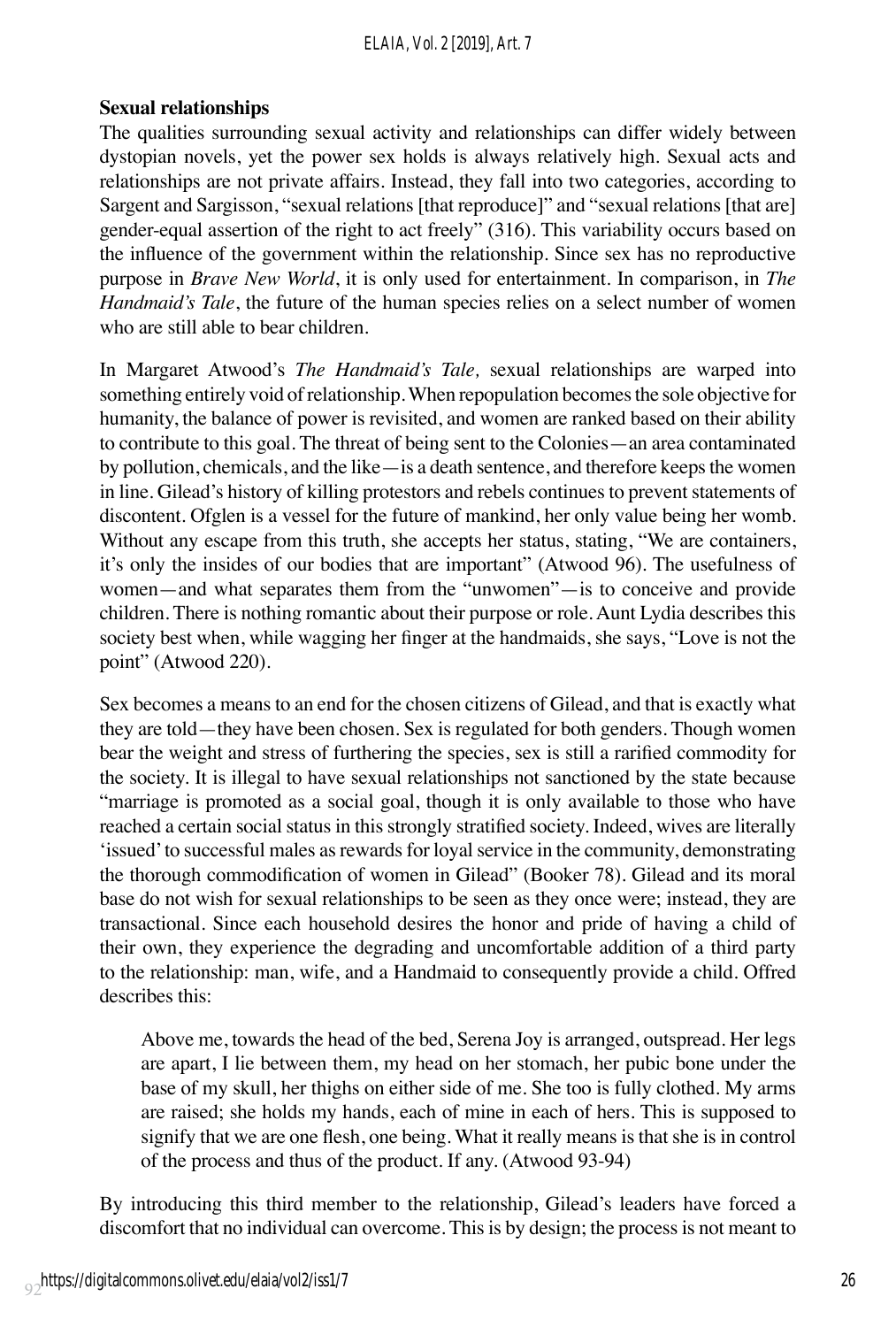be enjoyable, for, if it is enjoyable, it is sin. Sex is for one purpose: to have children, and, in doing so, to glorify God. No members of the society deny this, nor is sex an experience to be savored. Instead, Ofglen describes it, saying, "It has nothing to do with sexual desire … Arousal and orgasm are no longer thought necessary; they would be a symptom of frivolity … This is not recreation ... This is serious business. The Commander, too, is doing his duty" (Atwood 94-95). She notes that no one in this situation is pleased by it, yet they all participate because this is their job. This is how they contribute to the society.

To remind everyone why the world has evolved, there are constant references to what life had once been like, to the flaws of the oversexualized and immoral world that Gilead left behind. During training, Aunt Lydia judges the women of the former age, saying, "some women believed there would be no future, they thought the world would explode. That was the excuse they used, says Aunt Lydia. ... They were lazy women, she says. They were sluts" (Atwood 113). Here, Aunt Lydia creates a link between the words "lazy" and "slut" and their new meaning: sex for no purpose.

Sex without purpose, however, is exactly the goal within *Brave New World*. The World State has eliminated emotions, parenthood, and connections, all to eliminate exclusiveness and its "narrow channeling of impulse and energy" (Huxley, *Brave New World* 40). Sex has a stringent purpose: "Sex is for fun or religious devotions, procreation is via hatcheries, love and the family and motherhood are useless components of the package and have been discarded" (Walsh 142). As a result, sex carries with it no emotional attachments nor consideration of any consequences. As one of the World State leaders explains, "No civilization without social stability. No social stability without individual stability … Stability. The primal and the ultimate need. Stability. Hence all this" (Huxley, *Brave New World* 43). Everything the World State implements is to foster development of their motto: "Community, Identity, Stability" (3). From a very young age, the children of the World State are exposed to sexual activity and the accompanying belief that "every one belongs to every one else" as a kind of game (40). This normalization primes them for a life of mindless consumption of sex, devoid of any feelings or relationships.

In *The Giver,* the exact opposite is true. There is no place for sexual desires or activities. There are specified roles for reproduction and drugs are implemented to assuage sexual desires. Ultimately, this conforms all members to asexuality, where sexual interest and conduct are banned from human life. Conveniently, this is done by the Elders by drugs which makes all members of the Community disinterested in sexual activity as well.

Sexual relationships in *Nineteen Eighty-Four* most closely resemble those of the real world, still with its own dystopian distortions. Sex is still reserved for Party-approved marriages, but it is not used as an expression of love. Rather, it is used only for procreation. Winston and his wife live separately because the only real component of marriage in Oceania is conception and they are unable to do so. Winston's relationship with Julia would have been a form of rebellion even without sex, due to their deviant conversation and beliefs. But their unsanctioned and deliberately hidden sexual relationship violates the true goal of the Party in the elimination of sex outside of marriage. While important, this was not "merely to prevent men and women from forming loyalties which [the Party] might not be able to control. Its real, undeclared purpose was to remove all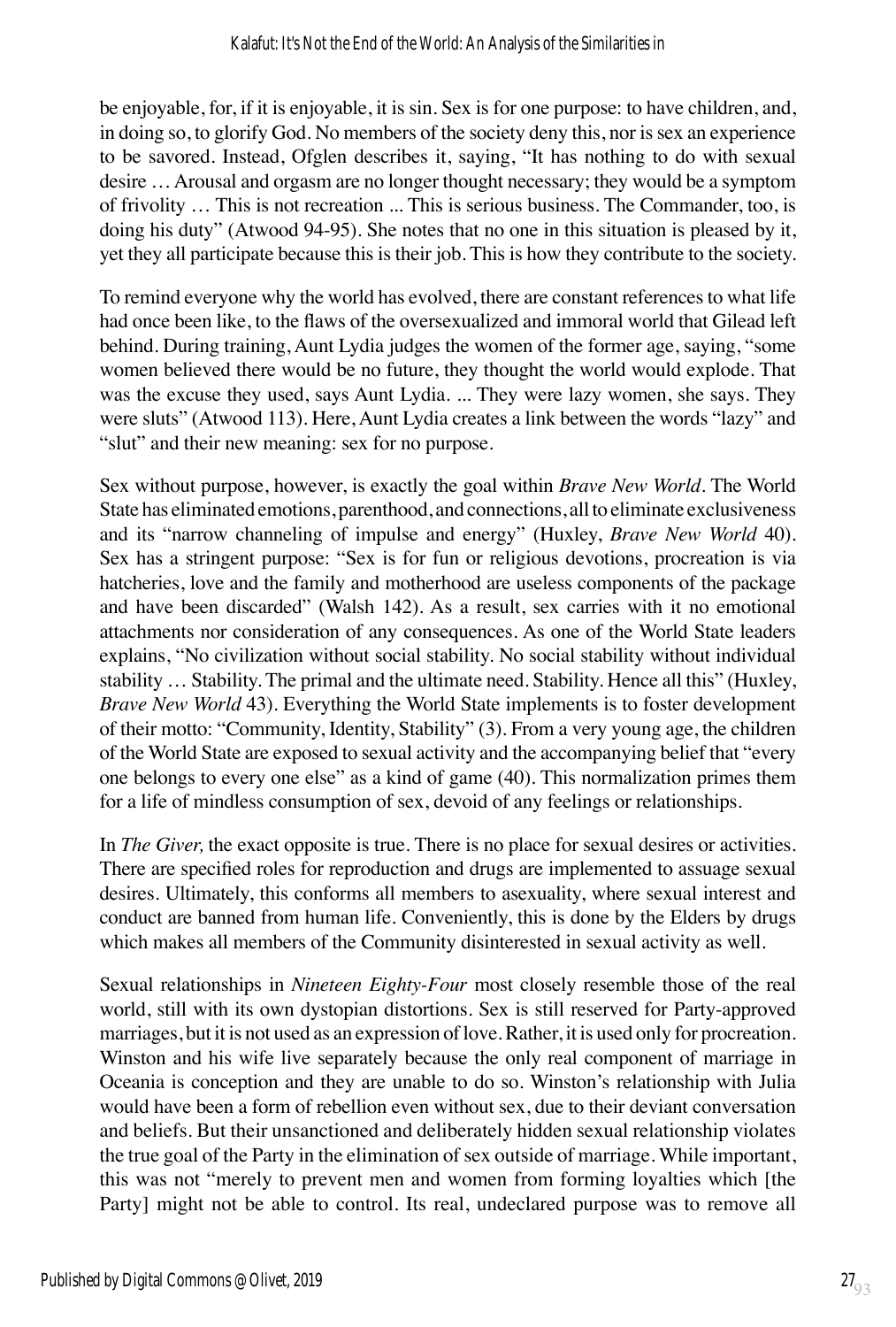pleasure from the sexual act. Not love so much as eroticism was the enemy" (Orwell, *Nineteen Eighty-Four* 67). While Winston and Julia feel loyal to one another, their erotic relationship and enjoyment is the true affront to the Party and is the reason that Winston's emotional attachment to Julia must be extinguished during his time in Room 101.

Sex, regardless of how it is used, is meant to be separated from meaningful relationships for the individuals of the society in dystopian novels. For protagonists who feel at odds with the values their community emphasizes, sexual relationships are perverted from a means of loving expression to a worthless form of entertainment, a purely reproductive exercise, or an activity that only lives in the past. Dystopian novels explore alternative ends for sexual relationships and the potentials for how those relationships may develop, but in every instance, the former meaning—a loving union between two people in a mutual relationship of their choosing—is excised and ultimately forgotten.

## **Family**

It has been theorized that when family units became the norm for homo sapiens, they demonstrated the first instance of humanity. Jean-Jacques Rouseeau writes they were "united husbands and wives, parents and children, under one roof; the habit of living together gave birth to the sweetest sentiments the human species is acquainted with, conjugal and paternal love. Every family became a little society" (216). These are the very sentiments that make familial relations so dangerous within societies that demand absolute control over the masses. Family units in dystopian literature often take a particular kind of planning and predetermination, if they exist at all. The best means to safeguard the relationship between state and individual and to fracture any sentimental or biological bonds—as seen in families—would be to eliminate them altogether. If that is not possible, an alternative is to create an environment where the present is ever consuming to reduce sentimentality. In dystopian literature, if families still act as a prevalent way of raising children and preparing them for their community responsibilities, these relationships are rarely genetically authentic. More often, they are the result of strategic planning on the ruler's part, to ensure adequate transition or proper upraising.

In *The Giver*, like many other dystopian societies, families are completely dictated by the parties in control. Families begin with the initial pairing of spouses, which is given "such weighty consideration that sometimes an adult who applied to receive a spouse waited months or even years before a Match was approved and announced" (Lowry 48). Since the cohesiveness of the community depends largely on these spousal pairings and the family units, common qualities such as disposition, energy level, and intelligence are vital. Jonas noted his mother's higher intelligence and his father's calmer disposition as factors in their successful marriage (Lowry 48).

Giving children to the spouses to raise is given the same amount of weighty consideration, but, even in a society that values families and their development, it is women who work to bring children into the world and are still devalued. These women are known as Birthmothers for the three years that they spend having children. Then they are Laborers for the rest of their lives until they enter the House of the Old. The contrast between family units and the women who make it possible is yet another instance of the value that is placed on the nuclear family.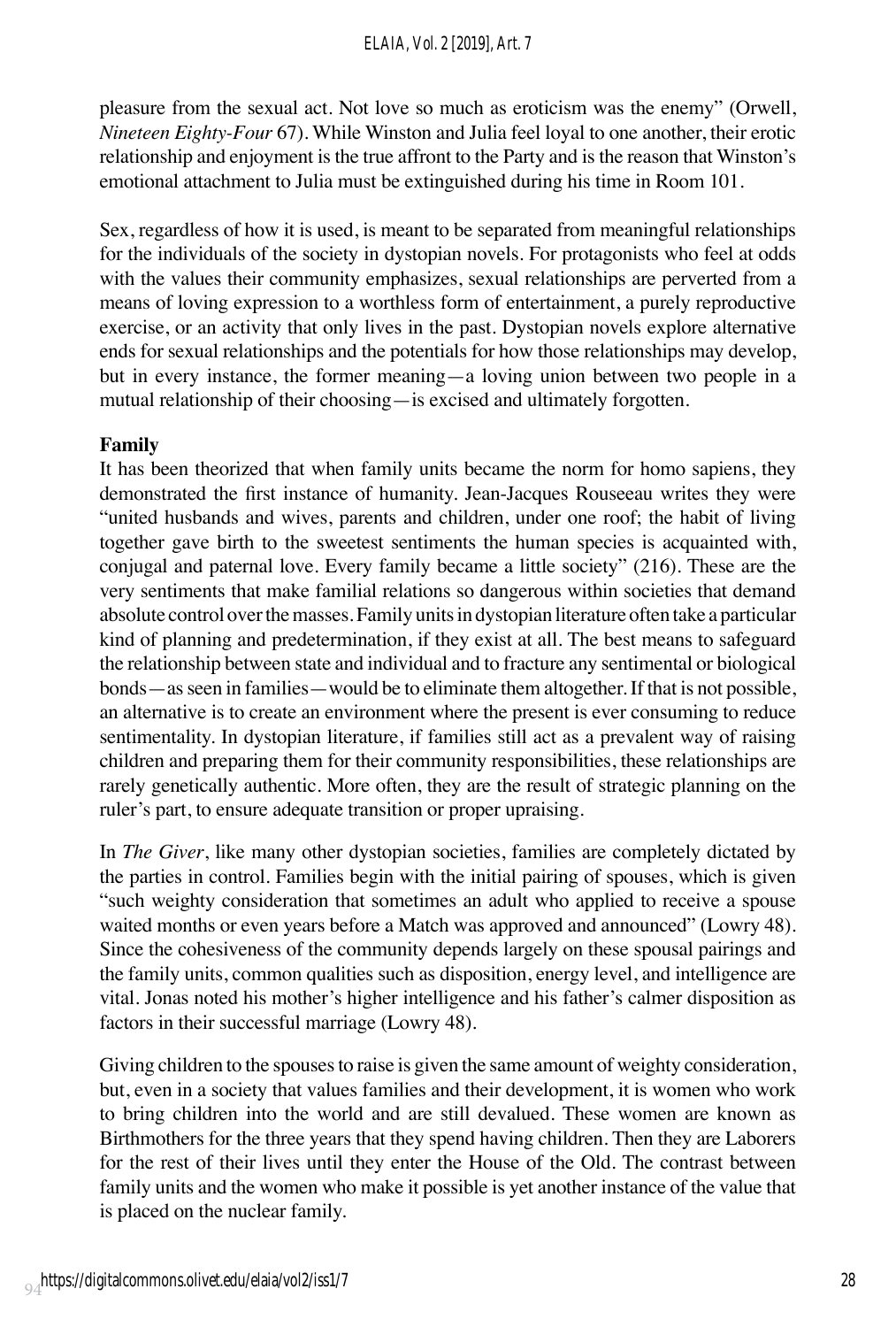Within the Community, the nuclear family lasts only one generation. The past is constantly eliminated, similarly to the way that the past is forced to be carried by the Giver, so that any connections are destroyed. Families are an illusion, created artificially, and its members move from one nuclear family to the next. Jonas discovers this with surprise when he learns that he has grandparents, or parents-of-the-parents. Each child is raised in a family with a mother, a father, and a sibling of the opposite sex. Later, the children move on with their lives, hoping to acquire spouses and nuclear families of their own, thereby abandoning one family for the next, leaving behind their past in pursuit of their own futures. Once Jonas moves on to have a family, he realizes, his parents will no longer be a part of his life. When conversing with the Giver about the death of his parents, Jonas states, "I won't even know about it. By then I'll be so busy with my own life. And Lily will, too. So our children, if we have them, won't know who their parents-of-the-parents are, either" (Lowry 124- 25). The cycle of constant movement from one nuclear family to the next emphasizes the Community's intolerance towards the past as well as emotional connection.

In *Nineteen Eighty-Four*, there is a family of a different kind. Near its end, Winston learns to see as the Party wants him to and he exclaims, "O cruel, needless misunderstanding! O stubborn, self-willed exile from the living breast!" (Orwell, *Nineteen Eighty-Four* 308). This creates a tone of maternal relationship with the Party, which Aaron S. Rosenfeld describes as a "perverse switch on the family romance, the subject's true home in the law. 1984 closes with Winston's successful return to the bosom of 'family'" (354). This connection between the people and Big Brother now seems obvious to Winston. His thoughtcrimes will have him executed at a time unbeknownst to him, and now he can see Big Brother as he always should have. This misunderstanding will separate him from this parental figure he now finds in Big Brother. Winston is like a lost son who finally returns home, which, according to Paul Robinson, "suggests the collapsing of all dichotomies threatening patriarch and beckoning mother, self and non-self, history and timelessnessinto oceanic oneness" (157).

Biological families are still in existence in *Nineteen Eighty-Four*, and they, too, emphasize the law as family. Winston is married, though he and his wife live apart because of her inability to conceive. There is a threat that accompanies parenting children in Oceania. Since children have no memory of life before the revolution, they are blank slates for the Party and for Big Brother to imprint upon. These children are especially radical in enforcing the Party's beliefs. Mr. Parson—a fellow worker at the Ministry of Truth—has a wife and two children: the Parsons are a nuclear family. Upon visiting the family, Winston is struck with fear when witnessing the children playing spies because the "family had become in effect an extension of the Thought Police. It was a device by means of which everyone could be surrounded night and day by informers who knew him intimately" (Orwell, *Nineteen Eighty-Four* 168). These children are so easily and completely impacted by the teachings of the Party that they consume it completely and make them informal spies for the Party. This results in the severing of "emotional bonds between family members, effectively demolishing the true family unit and creating citizens whose loyalty to the state is stronger than their loyalty to their parents or siblings" (Griffin 53-54). In fact, these same children turn in their father for speaking against the party in his sleep. Loyalty, for these children, does not rest with their parents; it rests with their family, the law.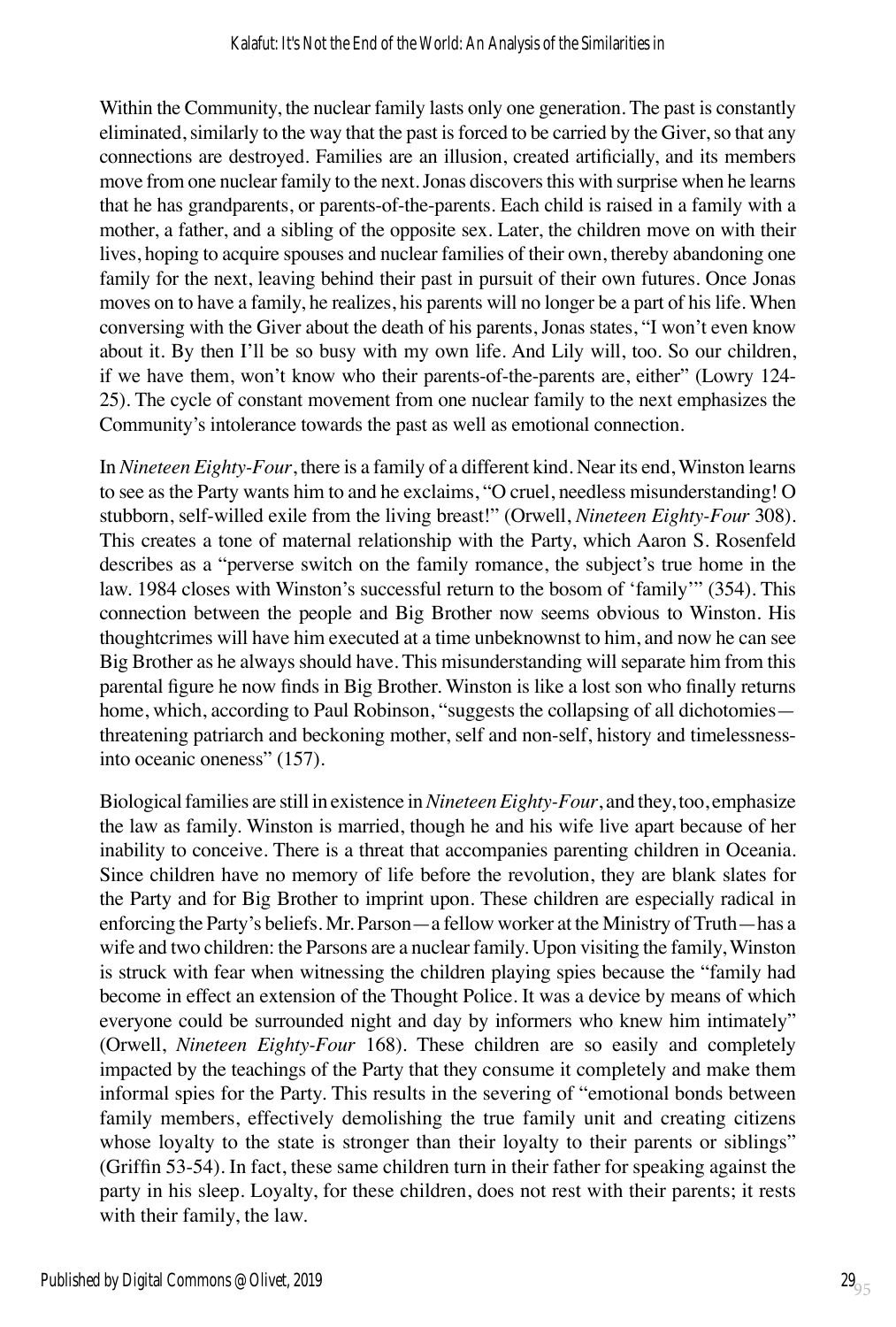In *The Handmaid's Tale*, the structure of family also takes a unique form. Because of the addition of a third member into the reproductive process, birthmothers are only vehicles for the birth of another woman's child. Offred comments that there have been problems with Handmaids unwillingness to give up their children, a choice entirely out of their control. The process of birth shares similarities with conception, as the wife sits on the Birthing Stool, behind the handmaid. When the child is born, the wife of the household is tucked into bed and the child placed into her arms, as though the handmaid had never been there.

The Everdeen family of *The Hunger Games* is an excellent example of the radical loyalty that can grow when ties have not been severed. Katniss, Primrose, and their mother have a relationship forged by dystopian struggle—one only to be broken by death. It is a relationship distinct from other families in her community: when Primrose is initially chosen as tribute for the Hunger Games, Katniss's first reaction is to demand taking her place, but when Peeta is chosen as tribute, neither of his brothers volunteer themselves. Katniss clarifies, saying, "This is standard. Family devotion only goes so far for most people on reaping day. What I did was the radical thing" (Collins, *The Hunger Games* 26). Her commitment is unique, and that makes it dangerous. Lindsey Issow Averill explains what separates Katniss from others, writing, "Undoubtedly, the emotions that motivate Katniss to act courageously are good ones: loyalty, love, devotion, compassion, and care … Katniss volunteers to go in Prim's place because her devotion to protecting her sister runs much deeper than anyone in District 12 believes is morally required, not because she's compelled by some abstract moral principle" (Averill 164). No one else has the degree of devotion Katniss feels for her family, which continuously drives her to do whatever it takes to protect them. If the Capitol had strained or severed the familial ties, Katniss would have stood by and watched as Peeta's brothers did—while her sister was sent to her death, and the Capitol would likely have been left standing.

In dystopian novels, typically familial ties are strained in a manner to prevent any loyalty that would eclipse the loyalty that should be felt for the community at large. Relationships in which loyalty could lie somewhere other than within the community are effectively managed in other means of the dystopian society and, more likely than not, become impossible. Family relationships are subject to the same scrutiny as sexual relationships and friendships, ultimately requiring vows to the community, not to each other. Consequently, it is most common for nuclear families to be eliminated whenever possible.

## **Friendship**

Friendships in dystopian literature are truly rare and could, in fact, be considered a kind of control technique implemented by the powers of the society. The rarity of friendship is typically the result of the awareness that everyone is distinctly and intentionally separated from each other. For fear that there may be an uprising, resulting from connections made, the society is often deliberately organized to prevent such relationships. The extreme social duress that people feel in these societies prevents them from seeing any real benefits to investing in relationships with others.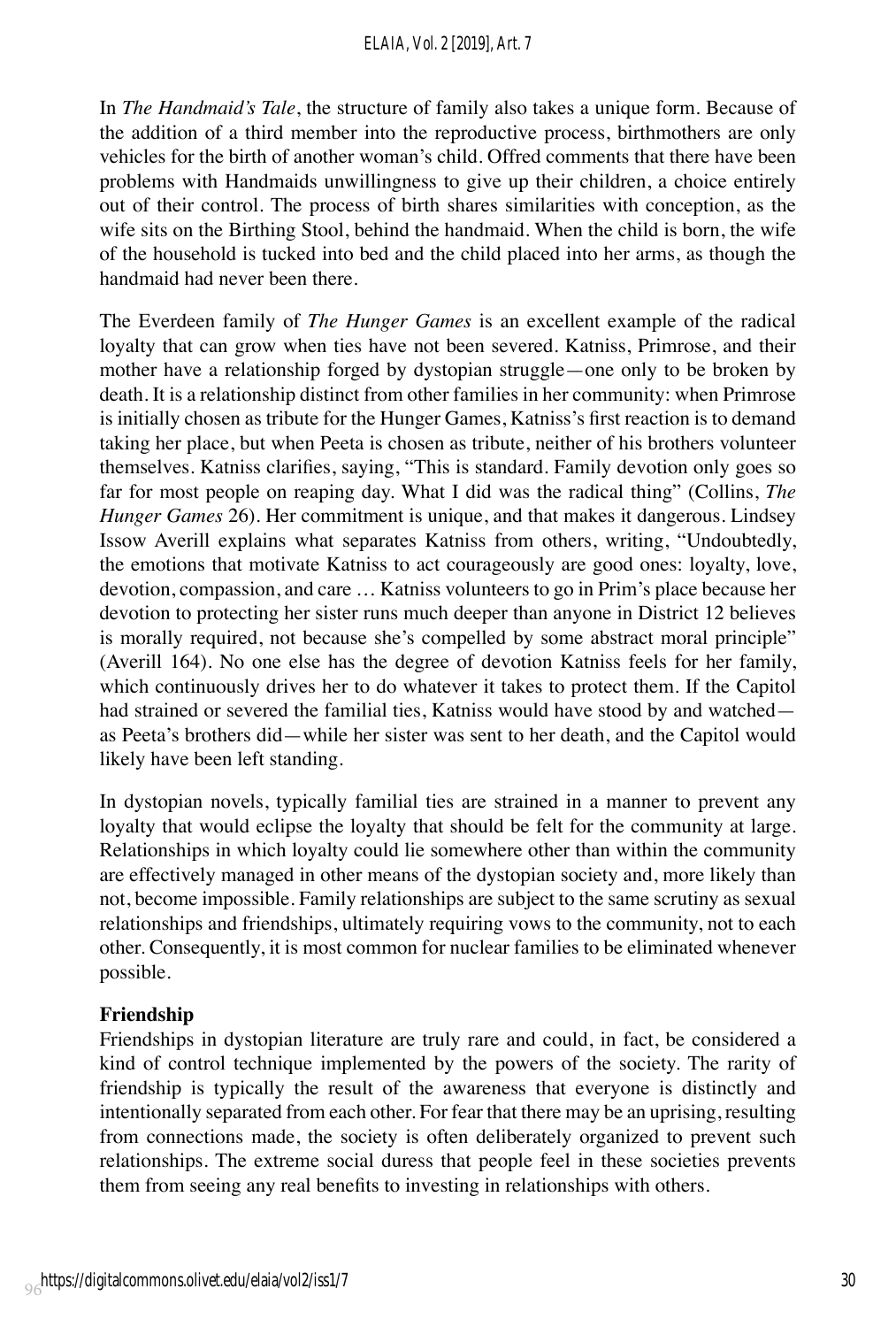In *The Handmaid's Tale*, Gilead is pervaded with suspicions. No one is above doubt, and no one feels safe enough to trust another person. This, however, does not prevent attempts to bond with others. Offred comments on this bluntly, stating, "We aren't allowed to go there except in twos. This is supposed to be for our protection, though the notion is absurd: we are well protected already. The truth is that she is my spy, as I am hers" (Atwood 19). The society has demanded fear of others from all parties and uses these friendships as a means of spying, expecting those who see or hear things abnormal to report them. As Margaret J. Daniels and Heather E. Bowen describes it, "Friendships, then, are strictly forbidden, this mandate taken to the extent that the Handmaids can only speak to one another in dictated generalities and are not permitted to look at one another directly" (5). Breaking these generalities and customs, as a result, has become a thing of revolt. Even the simple act of saying "yes" when responding to a comment instead of the prescribed "Praise be" is considered taking a chance.

Though threats abound for the handmaids who attempt to bond, that does not stop them from occasional and brief interactions. During Birth Days, for instance, the handmaids are full of jubilation. When Offred climbs into the Birthmobile, she is greeted by handmaids she has never met but who are sharing in the same joy she feels. She describes another handmaid saying, "She's laughing, she throws her arms around me, I've never seen her before, she hugs me, she has large breasts, under the red habit, she wipes her sleeve across her face. On this day we can do anything we want" (Atwood 112). This has its limits, though; shared joy over a birth is not the same as friendship.

One instance of making a dangerous attempt at friendship occurs when Ofglen expresses the keyword "Mayday" to Offred, which notes her as a nonbeliever in Gilead's mission. Though she speaks casually enough, this is actually a deliberate and dangerous attempt at friendship. This, however, is a worthless effort because the word's meaning within the network is unknown to Offred. This expression is later mimicked by Offred to Ofglen's replacement. Instead of obliviousness as Offred had expressed to the first Ofglen, her new walking partner is not quite so ignorant of Mayday's meaning. She, however, is not one of them and the mistake haunts Offred.

After Offred's outing as a "violator of state secrets," Nick assures her that things will be all right immediately before she is to be taken by the black van, using the same keyword of alliance that she had heard before. He says, "It's all right. It's Mayday. Go with them" and goes so far as to call her by her real name (Atwood 293). This, however, does not convince Offred of anything. Even with the use of this keyword, Offred does not let her guard down, asking herself, "Why should this mean anything?" and wondering if he is perhaps an Eye, trying to make her go with them more easily (Atwood 293). Even after having an intimate, illicit relationship with him, Offred questions his intentions, who he is, and what he actually wants as she does with anyone else she has met since her world changed.

Though their once free and honest speech evolves into whispered words in bathrooms, Moira and Offred demonstrate best that to have alliances in their world is to be a threat. Their relationship contrasts with that between Offred and Ofglen because of the environment where they had been formed. Since Moira and Offred had no reason to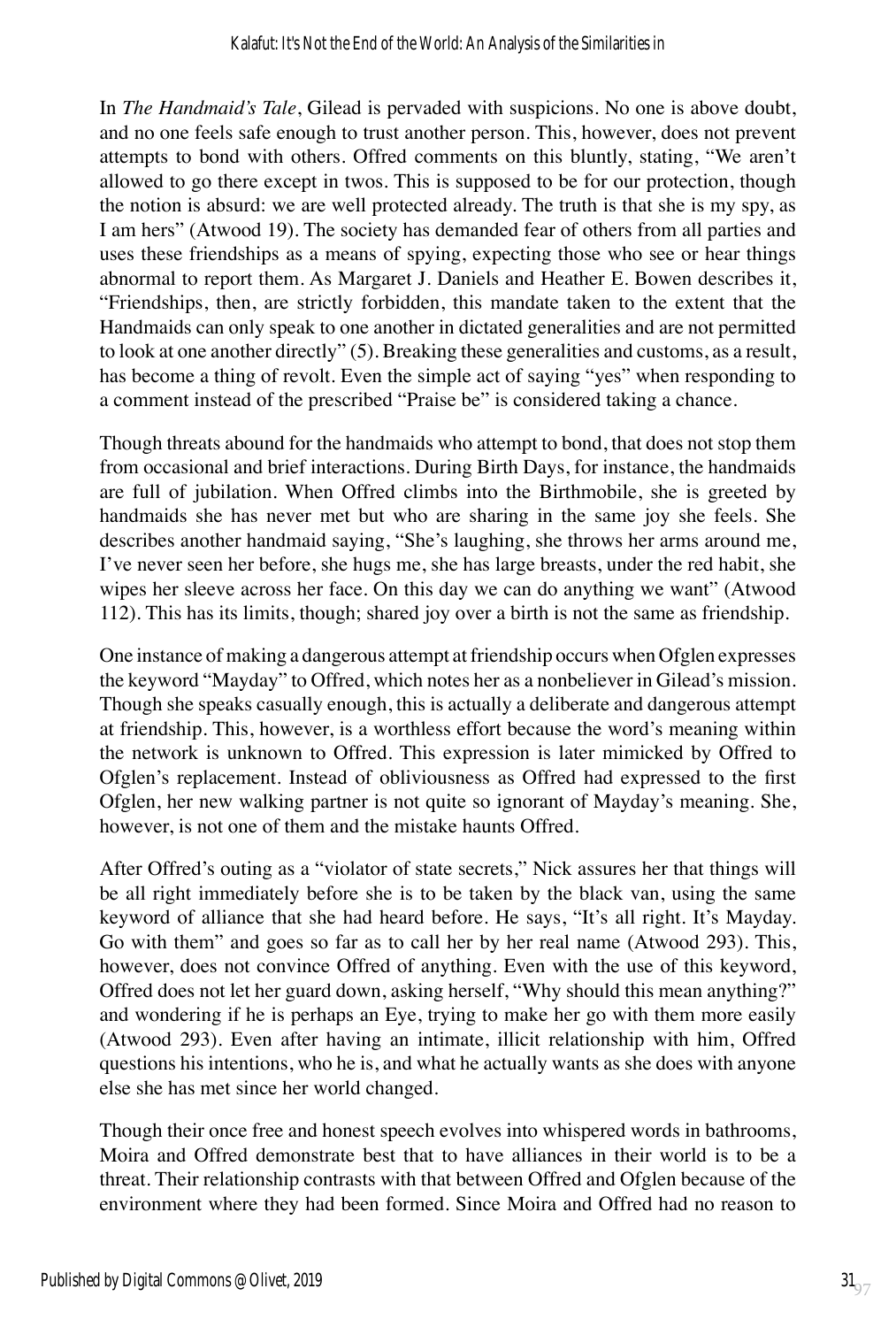#### *ELAIA, Vol. 2 [2019], Art. 7*

mistrust each other when their relationship began, this attitude continues through their lives and their unexpected meetings. They had the grounds to connect so deeply in the past and continue to adapt their friendship for the circumstances that face them.

When Offred is first united with Moira, they know any sign that they knew each other could be dangerous. Even before they are fully trained handmaids, they have no doubts about the peril imposed upon them. Offred describes the first time seeing her in the center, saying:

We avoided each other during the mealtime lineups in the cafeteria and in the halls between classes. But on the fourth day she was beside me during the walk, two by two around the football field. We weren't given the white wings until we graduated, we had only the veils; so we could talk, as long as we did it quietly and didn't turn to look at one another. (Atwood 71)

They had little opportunity to communicate before Moira's final escape, but the same friendship that had bonded them before keeps them safe in each other's company.

It would be many years before they would be united again, and when they were, their initial reactions are anything but jubilant. Offred says, "We stare at one another, keeping our faces blank, apathetic. Then she makes a small motion of her head, a slight jerk to the right. […] Our old signal" (Atwood 239). Though Moira is not a handmaid and lives in a world much different from Offred, she is still not allowed friends, nor is she allowed to act in any way that would suggest that they have just reconnected for the first time in years. But instantaneously, their relationship resumes. The risk is irrelevant; they crave the connection too intensely.

Friendships—like any other relationships that differ from the society's norms—are regularly met with discomfort and even suspicion in other dystopian works. In *Brave New World*, it is considered distinctly abnormal for individuals of the opposite sex to spend any continuous amount of time together. It does not warrant a second glance if two women often speak with one another—for instance, Lenina and Fanny; however, it is considered strange to repeatedly associate with someone of the other gender. Even having sex with the same person several times is met with confusion. Though these do not demonstrate friendships in any sense, these are the means by which the World State discourages any relationship other than those that they wish to instill.

In *Fahrenheit 451*, Montag lives a meaningless life, but he finds joy in a strange young woman named Clarisse. She, like Montag, is unlike the people around her. She has no interest in destruction or killing like other children her age, and the peculiar questions that she asks Montag are the catalyst that forces him to reconsider his job and his life. Clarisse is presumably killed and disappears from Montag's life, but her influence resonates with Montag. The relationship between the two, however brief, is still one that leads to Montag's rebellion.

Friendships in dystopian societies carry fear of two kinds. First, there is the fear of being found out and for bonding over illicit topics. This is one which may be met with violence and even death. Second, and perhaps worse, is the fear of being betrayed.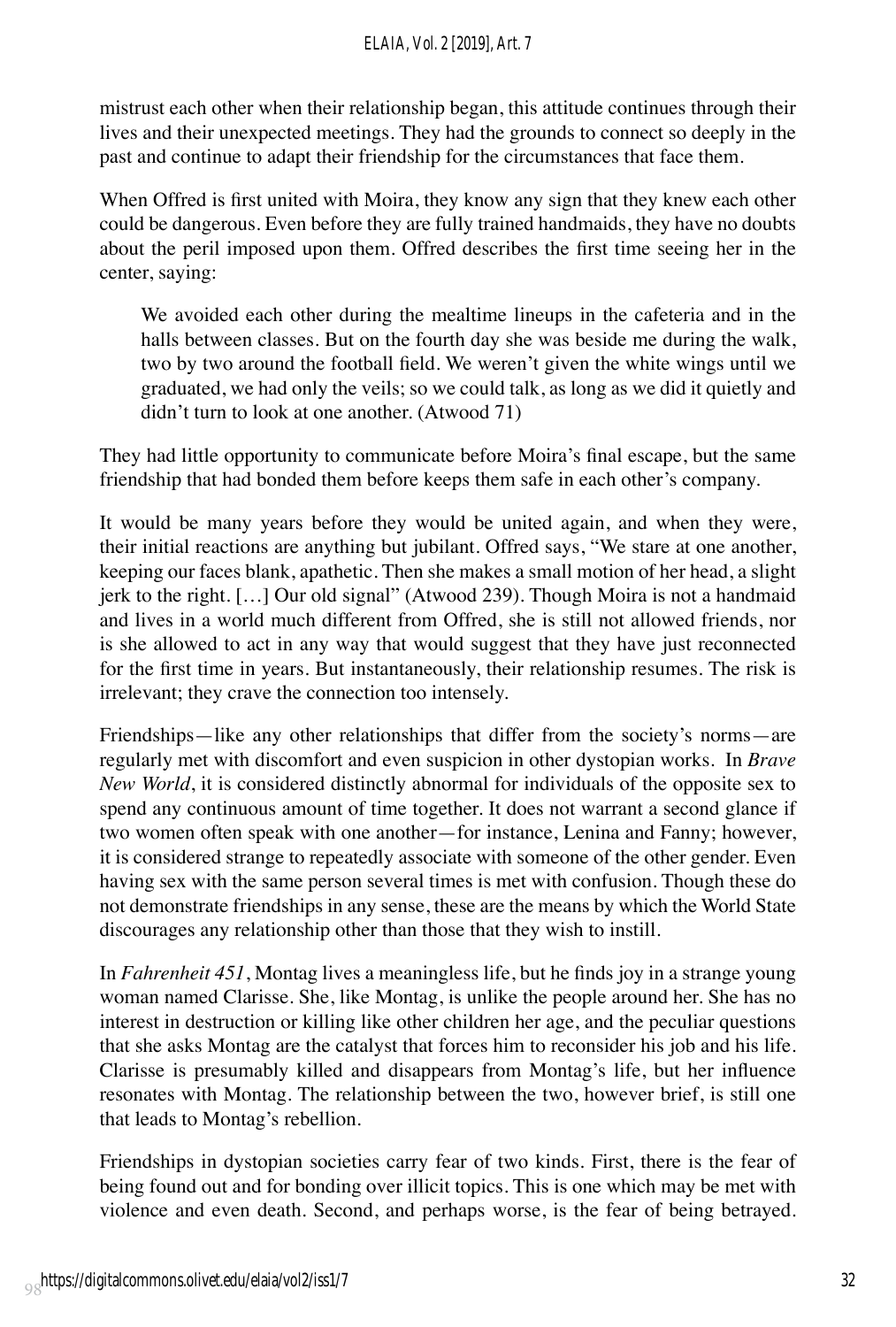Violence and death are certainly potential outcomes, but the loss of what a dystopian citizen believed to be a friend may be even worse. Because trust is such a rare and, often, falsified commodity, it is often easier to give into the fear than fight against it.

Dangerous or not, the craving for companionship and understanding, whether it be in sexual, familial, or friendly relations, overwhelms people, even in the circumstances of dystopian societies. Alone, one person can make very little difference, but united, limitless destruction can come to the dystopian societies that rulers and governments worked so hard to create and maintain. For rulers to prevent such uprisings, they encourage separation and forbid any interactions that are not strictly superficial, loyalties beyond that to the government can be avoided.

#### THE CREATION OF UNITY

In these dystopian worlds so strictly monitored and deliberately organized, there are still opportunities for connection between the people. Some of these are implemented by the government, aware that the human race is a social animal and that the society would be unable to thrive without some form of unification. In each dystopian novel, the individuality of each person is eradicated in favor of creating groups of people with shared characteristics. As such, no person is unique, but they are unified with members of the community similar to them and together, they are bonded with something that separates them from other groups. This chapter will explore the final common characteristics of dystopian literature and the various ways societies create unity within communities while devaluing individuality.

In *Brave New World*, unity is created by methodical and deliberate means. People are discouraged from bonding themselves specifically to individuals—for example, being a part of a monogamous relationship—but they are conditioned to identify only with members of their caste and to dismiss the other castes. This is done regardless of where members fall on the social ladder. Beginning in youth, children are conditioned to appreciate the work of the castes above them, listening in their sleep to a soft voice say, "Alpha children wear grey. They work much harder than we do, because they're so frightfully clever. I'm really awfully glad I'm a Beta, because I don't work so hard" (Huxley, *Brave New World* 27). They are conditioned to dislike those below them: "and Delta Children wear khaki. Oh no, I don't want to play with Delta children. And Epsilons are still worse. They're too stupid to be able to read or write. Besides they wear black, which is such a beastly colour. I'm so glad I'm a Beta" (Huxley, *Brave New World* 27). From the conditioning of their youth and the continued value of the caste system during their life, the "citizens of Huxley's bourgeois dystopia lack real individual identities … Instead, they exist principally as specimens of their class" (Booker 172).

The unity created in *Brave New World* has deep roots in the basis Plato described as the utopia, with Bokanovsky's Process acting as a counterpart for Plato's allegory describing the tiered roles for society. Instead of the three tiers described by Plato, Huxley expands this to cover a range from Alpha-plus to Epsilon-minus. The manner of assigning individuals to their position is also improved in *Brave New World*. As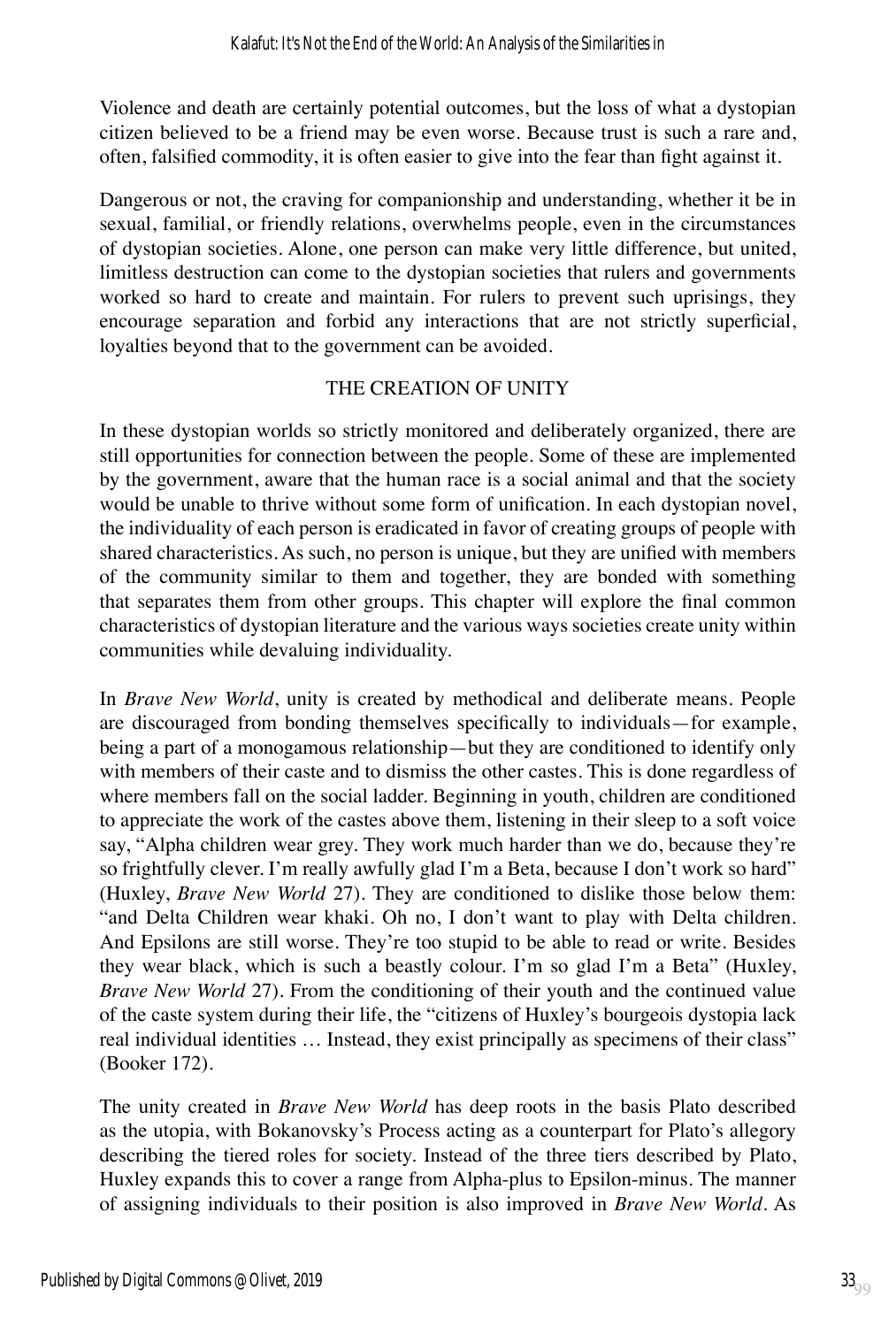#### *ELAIA, Vol. 2 [2019], Art. 7*

W. Andrew Hoffecker writes, "The genetic engineering of *Brave New World* appears to have fulfilled such a view by guaranteeing through technology a perfectly ordered society. Not only are people's natures and skills determined at birth; they are actually created" (4). In the lesser members of society, their value is lessened even further, as Deltas, Gammas, and Epsilons may have as many as ninety-six identical siblings, all created from the same egg and sperm, which is the method of Bokanovsky's Process. Suljic and Öztürk write about this process, saying, "The methods of accomplishing such high social goals–such as genetic engineering for the sole purpose of providing human bodies for the state's requirements for mass production and consumption–are gruesome and Dystopian" (35). As gruesome and dystopian as it may be, it is a simple process of life not just in London but across the entire world. Unity is particularly easy to create within the lower classes considering many members are genetically identical.

Within *The Giver*, Lowry has depicted a harmonious community of form and communication. However, this communication is largely prescribed, as there are anticipated comments and responses that are generally followed by all members of the society. In one instance, Jonas's friend Asher is running late for his class—as is common and he expressed "the standard apology phrase," saying, "I apologize for inconveniencing my learning community" (Lowry 4). Following this statement, it is expected that an explanation will follow, which Asher offers. There are many other instances of unity being created through expected call-and-response conversations in the community, most often in the form of apologies. The etiquette of speaking in the Community is quite strict, forbidding boasting or calling attention to differences in others. These rules keep the society organized in that no one asks questions for which another is not allowed to answer, as well as preventing behavior that would disturb the order.

One of the unique aspects of community and unification in *The Giver* is the December ceremony that takes place every year. Primarily, this is a celebration of the youth becoming twelve years old, as no one has individual birthdays. All other members are there to support the children as they mature. Upon their first December ceremony, children are incorporated into their new families and given names. Some years are marked by gifts or milestones, such as new jackets that button in the back to teach interdependence at four years of age, front-buttoning jackets at 7, and bicycles at age eight. The most important ceremony takes place at age twelve when children are given assignments within the community. Up until this point, they have been included in the society but have not been contributing as the adults do. Their twelfth December ceremony is the culmination of all their experiences and preparation to be integrated into the community. Similarly, children of the same age are grouped for their first twelve years, but upon receiving their assignments they are dispersed. No longer do they identify with their age group, but instead they identify themselves by the responsibilities they hold. In fact, age often becomes irrelevant after the ceremony of twelve. Jonas's father states, "After Twelve, age isn't important. Most of us even lose track of how old we are as time passes, though the information is in the Hall of Open Records, and we could go and look it up if we wanted to. What's important is the preparation for adult life, and the training you'll receive in your Assignment" (Lowry 17). This is yet another instance where the past is eliminated in favor of only keeping eyes on the present.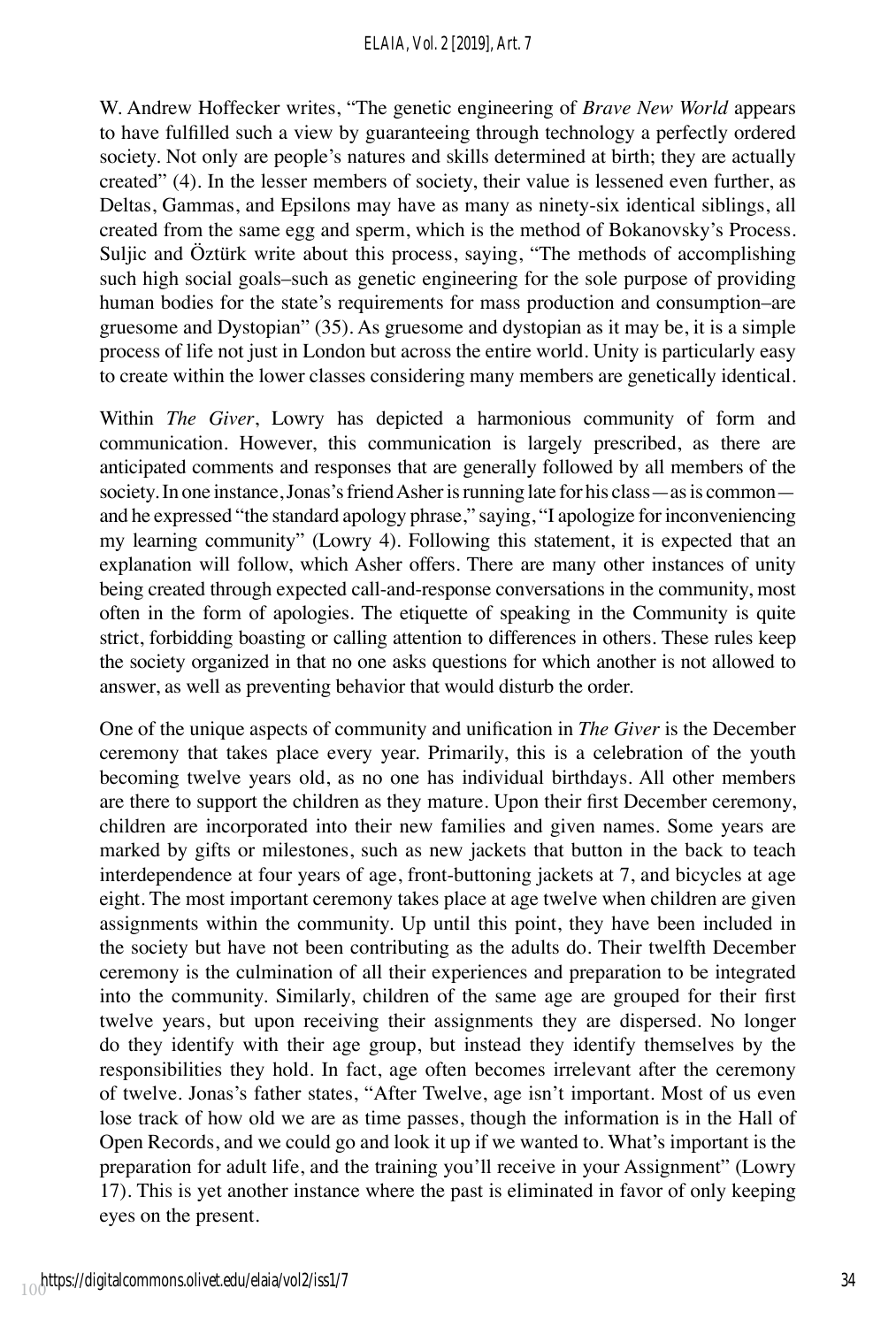While the December ceremony is certainly an important one, it is not the only one which ties the community together. Though they experience far fewer incidental deaths or tragedies, they have their own ceremony to commemorate these losses, known simply as the Ceremony of Loss. In one instance, a young boy fell into a river and drowned. On that day, "the entire community had performed the Ceremony of Loss together, murmuring the name Caleb throughout an entire day, less and less frequently, softer in volume, as the long and somber day went on, so that the little Four seemed to fade away gradually from everyone's consciousness" (Lowry 44). Later, when his parents received a new child, he was given the same name—Caleb—and the ceremony was reversed, the crowd bringing the name back to life now in this new little boy. In this way, the whole community celebrates and mourns, waxing and waning as one.

In *The Hunger Games*, division is intentional for fear that the people should rise again to rebel against the rulers of Panem. This is done by pitting the children of each district against each other and by preventing movement or communication between districts. Because these communities are intentionally separated, kept apart and made to dislike each other to prevent another uprising, it is important that they are unified only within themselves.

When Katniss volunteers to take her sister's place, she witnesses a moment of bonding among her district. She says, "Instead of acknowledging applause, I stand there unmoving while they take part in the boldest form of dissent they can manage. Silence. Which says we do not agree. We do not condone. All of this is wrong" (Collins, The Hunger Games 24). Even if just for a moment, she unites her people in dissent and silent rebellion. They resist in their boldest form, even in their fear. Remarkably, this is a televised event, to be shown to all districts throughout Panem. Though they may never know the impact of their silence, they demonstrate an even stronger symbol of unity: "almost every member of the crowd touches the three middle fingers of their left hand to their lips and holds it out to me. It is an old and rarely used gesture of our district, occasionally seen at funerals. It means thanks, it means admiration, it means good-bye to someone you love" (Collins, *The Hunger Games* 24). Out of empathy and respect—rare qualities in dystopian societies—the district unifies in recognizing Katniss's pain, as well as love.

While the Hunger Games unify District 12 in fear, this is not the case in some other districts. For those districts "in which winning the reaping is such a great honor, people are eager to risk their lives" and they are instead unified by their intense vigor to represent their community (Collins, *The Hunger Games* 22). The fervor of the training and the increased likelihood of a victor coming from these districts continues a vicious cycle. Since "the Capitol will show the winning district gifts of grain and oil and even delicacies like sugar," a winning district is more capable of perpetuating its environment of active preparation for the Hunger Games, further increasing their likelihood of winning again, and so the cycle goes (Collins, *The Hunger Games* 19- 20). Furthermore, the Capitol places special value on the inhabitants of these districts because of their consistent anticipation of the games. Simultaneously, though, members of these districts are placed at odds with each other for the desire to fight in the arena. The pride of representing their district, the considerable likelihood of their victory, and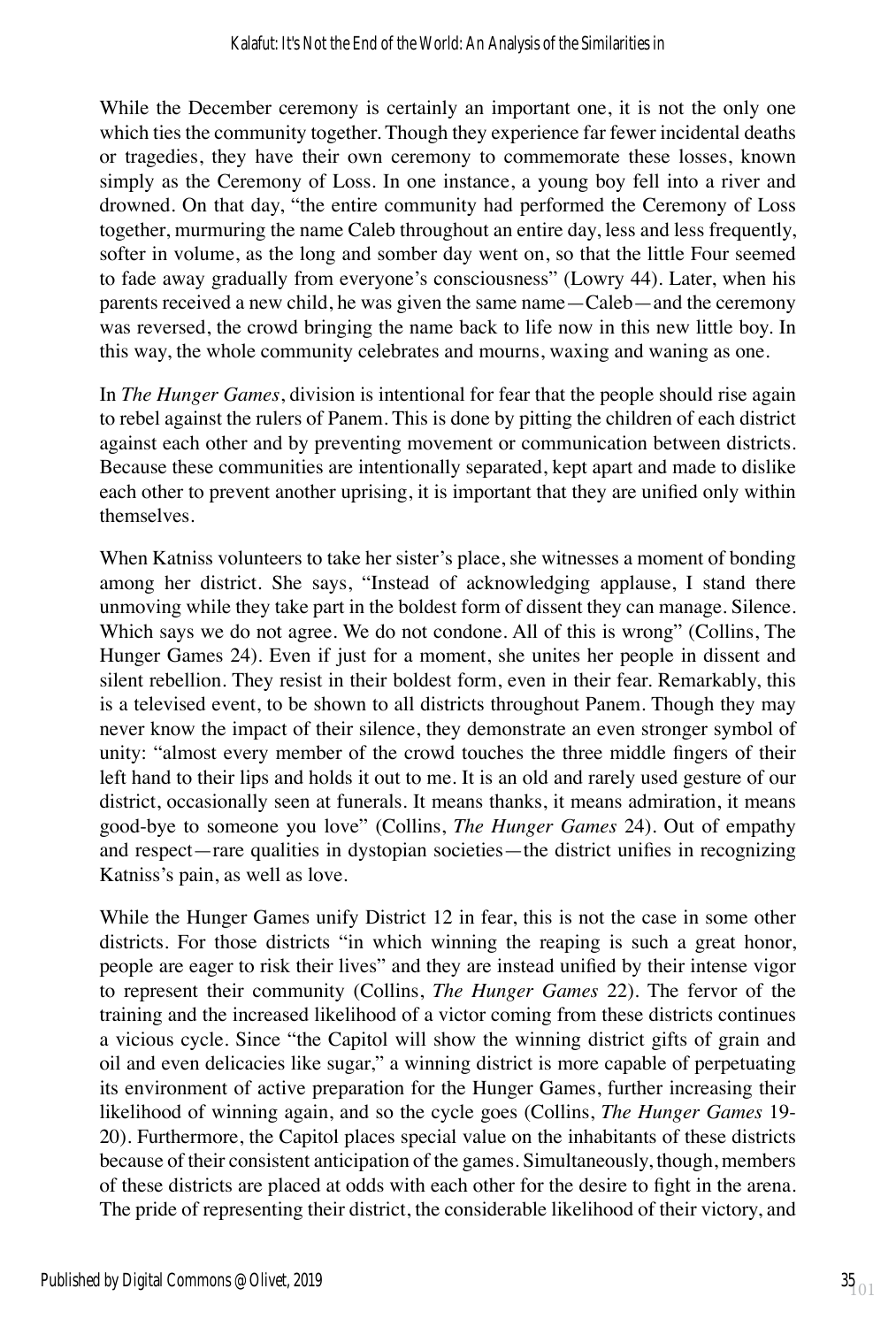the comfortability for the rest of their lives unifies the wealthier districts in support of the Hunger Games but still manages to create distance between members.

Loyalty is expected from the districts, but not within the districts. To create camaraderie within the individual social structures of the districts would be to invite danger and distance from the Capitol. By taking two members from each district to fight, tributes fend for themselves. The rewards for victory isolate others, either encouraging anticipation for the games in affluent districts or cultivating fear in unprepared districts. The Capitol has created a delicate balance of unity which was sustainable for seventyfour years until two tributes rebelled with a handful of berries.

Unity is perhaps the most valuable tool within dystopian novels. It can be used to guide the society, lean them in one direction or another, and even pose members against each other. It has the responsibility of solidifying the community. Regardless of values, attitudes, means of power, or means of manipulation, without creating some form of durable unity, the dystopian will fall.

## FEAR OF HUMANITY

Each of the six dystopian novelists within this paper take unique approaches to demonstrating flawed versions of the utopias of Plato, More, Bacon, and Wells. These iterations of dystopia are undoubtedly influenced by the individual experiences of the authors and the troubles they saw within society. As Bradbury found censorship and the destruction of knowledge a terror to society and then wrote about it, so did Atwood explore reproductive rights and Collins address war and its relationship with entertainment. Each author took a fear they had within society and applied it to their fictional dystopian world.

Rulers and government structures lead the society in its supposed utopian direction; however, these rulers and the control techniques they utilize are the reasons that their societies take a turn towards dystopia. With rulers like Big Brother, Mustapha Mond, and President Snow, they hold the power to manipulate and inflict fear upon all members. They demonstrate the reckless nature of humans and the desire for control, no matter what measure it might require.

In most dystopian societies, relationships that encourage selfishness or loyalty to anyone other than the governmental power are eliminated. Loyalty in a relationship draws energy away from the loyalty that citizens should be feeling towards the government or ruler. Where friendships are eliminated in *The Handmaid's Tale* because they have no value to Gilead and are only seen as a threat, families still exist because they are a form of service to the community. This is similar to Nineteen Eighty-Four, where friendships demonstrate loyalty to someone other than Big Brother and family is monitored by the extremist, pro-Party children in the family. Violations of the relational rules of the dystopian societies are dealt with swiftly and violently. Rarely are citizens brave enough to face the fear of rulers and their methods of control. As a result, these rules are usually upheld.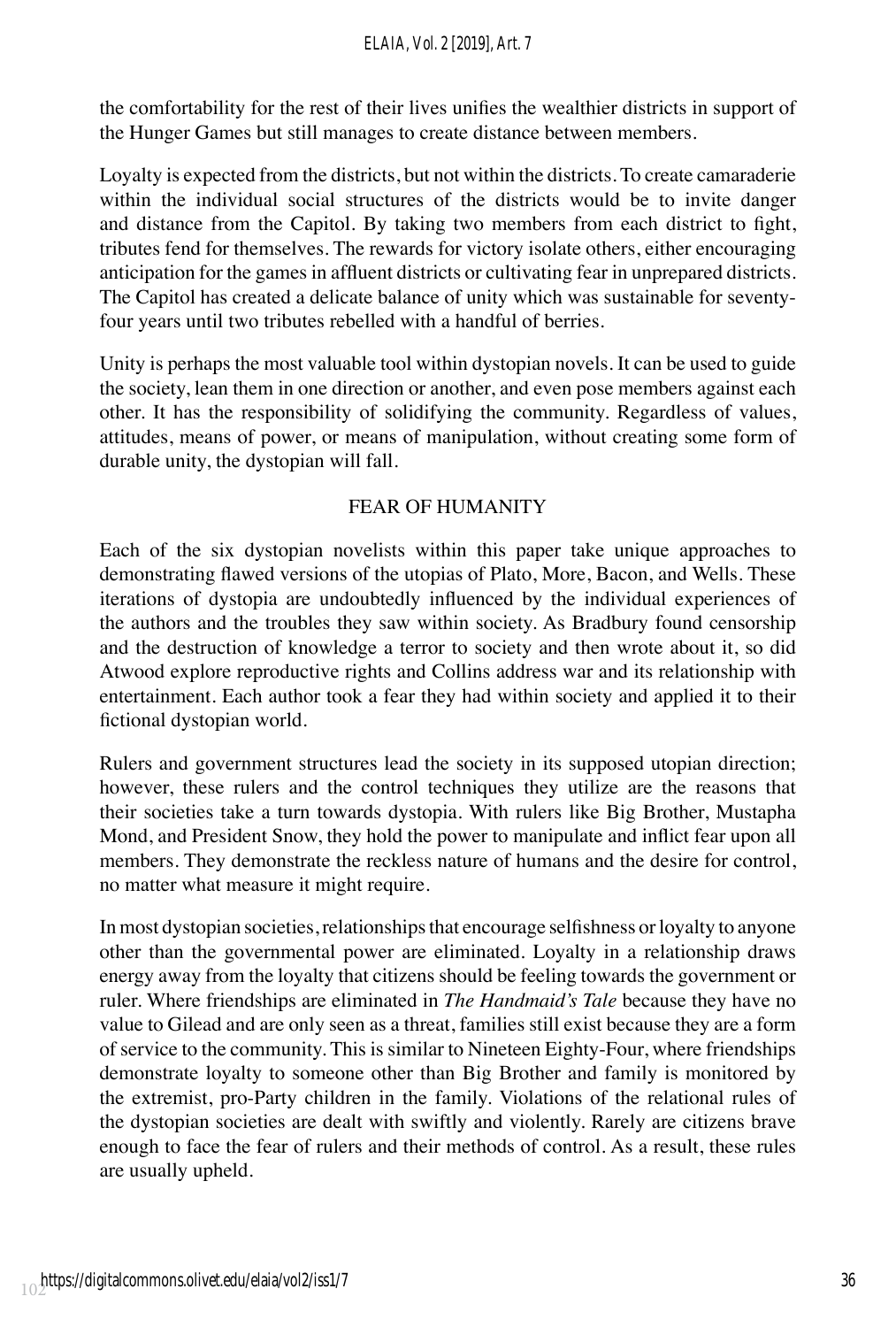Unity, in a world of fear, gives dystopia's citizens opportunities to connect and lean against one another. Though fear can be the very thing that unifies the community, as it is in *The Hunger Games* trilogy, this is less common. Instead, unity is used to encourage a sense of community to offset the decreased value of individuality. This is seen in *The Giver* and *Brave New World*, where there is a sense of oneness and collectiveness for all members.

The etymology of "dystopia" is not much different from that of utopia. The two words share a root, but dystopia introduces the prefix *dys-*, representing the Greek δυσ-, meaning "hard, back, unlucky." Dystopias and utopias are polarized opposites; where one seeks a society that is as great as can be imagined, the other is a place where nothing could be made worse. But the history of the words themselves demonstrates that society will not reach either polar opposite, regardless of how hard we try to reach a utopia or how close people fall to a dystopia. The fears embodied in the dystopian works of each writer are natural human fears, fed by eerie uncertainty towards the future. Though these feelings of fear continue to well up in the creative works of the human race, this has been happening for hundreds of years and will continue to happen well into the future. Dystopian works are fed by concerns rooted in humanity's nature; as such, humanity will continue feeling them and authors will continue writing about them. That, however, does not mean it is the end of the world.

#### **REFERENCES**

Amis, Kingsley. *New Maps of Hell: A Survey of Science Fiction. New* York, Arno Press, 1974.

Atwood, Margaret. *The Handmaid's Tale.* New York, Penguin Random House, 1986.

Averill, Lindsey Issow. "Sometimes the World is Hungry for People Who Care." *The Hunger Games and Philosophy: A Critique of Pure Treason*. Edited by George A. Dunn and Nicolas Michaud. Wiley, US, 2012.

Bacon, Francis. *The New Atlantis*. Generic NL Freebook Publisher.EBSCOhost. Accessed 27 Mar. 2019.

Booker, M. Keith. *Dystopian Literature: A Theory and Research Guide*. Greenwood Press, 1994.

Bradbury, Ray. *Fahrenheit 451*. New York, Simon & Schuster, 1951.

— *Match to Flame: The Fictional paths to Fahrenheit 451*. Gauntlet Publications, 2006.

Burnett, G.Wesley, and Lucy Rollin. "Anti-Leisure in Dystopian Fiction: The Literature of Leisure in the Worst of All Possible Worlds." *Leisure Studies*, vol. 19, no. 2, Apr. 2000, pp. 77–90. EBSCOhost, doi:10.1080/026143600374761.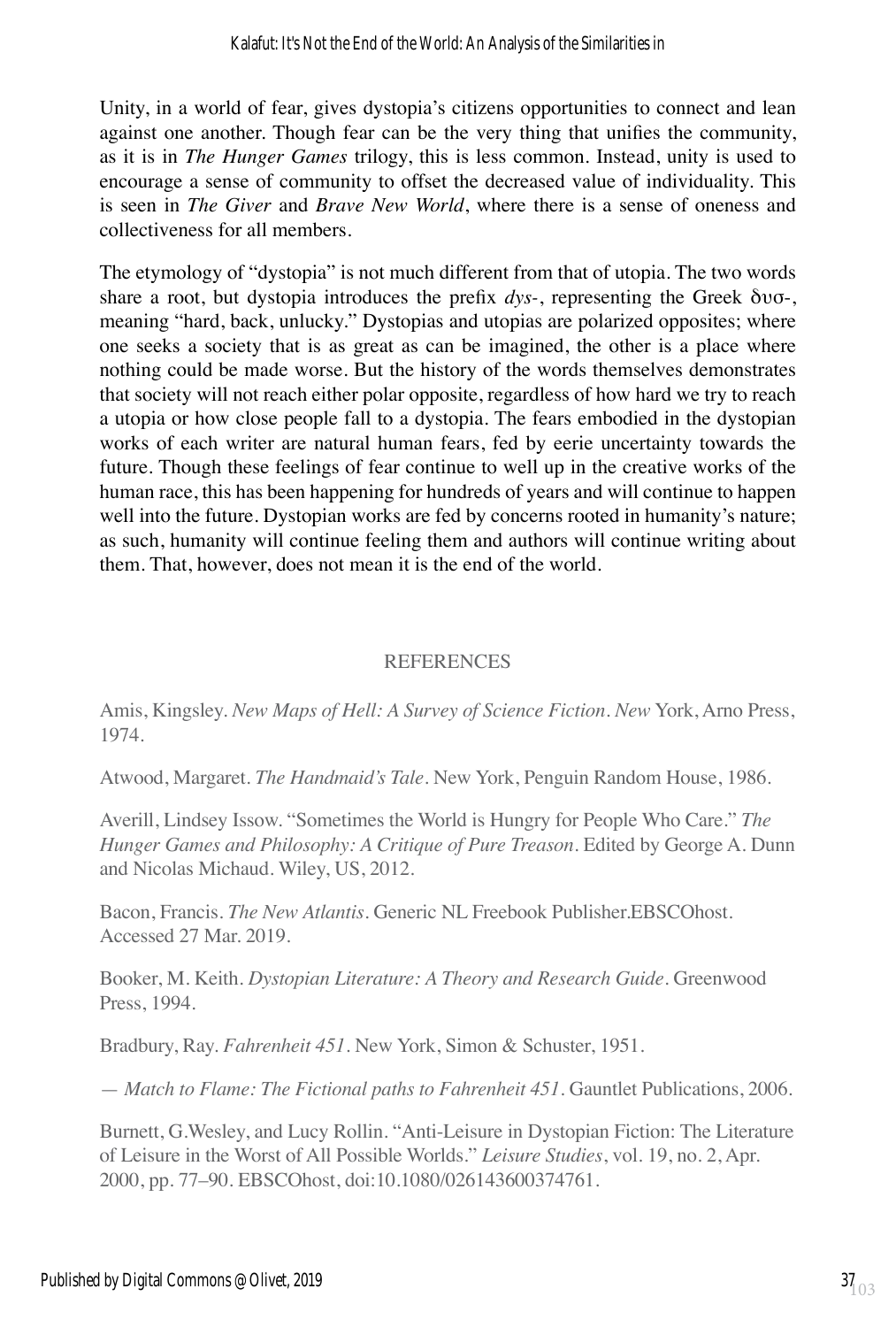## *ELAIA, Vol. 2 [2019], Art. 7*

Claeys, Gregory. "The origins of dystopia: Wells, Huxley and Orwell." *The Cambridge Companion to Utopian Literature.* Edited by Gregory Claeys, Cambridge UP, 2010, 107-131.

Collins, Suzanne. *Catching Fire*. New York, Scholastic Press, 2009. —. *The Hunger Games.* New York, Scholastic Press, 2008. —. *Mockingjay.* New York, Scholastic Press, 2010.

"A Conversation with Ray Bradbury." *The Big Read*. National Endowment for the Arts, 2008.

Daniels, Margaret J. and Heather E. Bowen. "Feminist Implications of Anti-Leisure in Dystopian Fiction." *Journal of Leisure Research,* vol. 35, no. 4, 2003, pp. 423-440.

Day, James. Interview with Ray Bradbury. *Day at Night.* CUNY TV, 1974.

Filler, James. "Ascending from the Ashes: Images of Plato in Bradbury's Fahrenheit 451." *Philosophy & Literature*, vol. 38, no. 2, Oct. 2014, pp. 528–548

Fitting, Peter. "Positioning and Closure: on the 'Reading-Effect' of Contemporary Utopian Fiction." *Utopian Studies 1*. Beauchamp, Gorman, et al., University Press of America, 1987, 23-36.

Gerhard, Julia. "Control and Resistance in the Dystopian Novel: A Comparative Analysis." 2012. California State University, Chico, Master's thesis.

"The Giver: A Conversation with Lois Lowry." YouTube, uploaded by HEC Media, 12 June 2014. www.youtube.com/watch?v=rQsTD2ImkSc&t=703s

Gordon, W. Terrence. "Undoing Babel: C.K. Ogden's Basic English." ETC.: *A Review of General Semantics*, vol. 45, no. 4, 1988, pp. 337–340.

Grossman, Kathryn. "'Through a Glass Darkly': Utopian Imagery in Nineteen Eighty-Four." *Utopian Studies 1*. Edited by Beauchamp, Gorman, et al., University Press of America, 1987, 52-60.

Griffin, Jeanie. *Family Dynamics in Dystopian Societies*, California State University, Dominguez Hills, Ann Arbor, 2007.

Hayhurst, Lauren. "Fictional Futures vs Historical Reflections: How Utopian Ideals Can Lead to Dystopian Results." *Foundation,* vol. 39, no. 109, 2010, pp. 53.

Hickman, John. "When Science Fiction Writers Used Fictional Drugs: Rise and Fall of the Twentieth-Century Drug Dystopia." *Utopian Studies*, vol. 20, no. 1, Mar. 2009, pp. 141–170.

Hoffecker, W. Andrew. "A Reading of Brave New World: Dystopianism in Historical Perspective." *Christianity and Literature*, vol. 29, no. 2, 1980, pp. 46-62.

Howe, Irving, ed. 1984: *Texts, Sources, Criticism*. NewYork: Harcourt, 1982.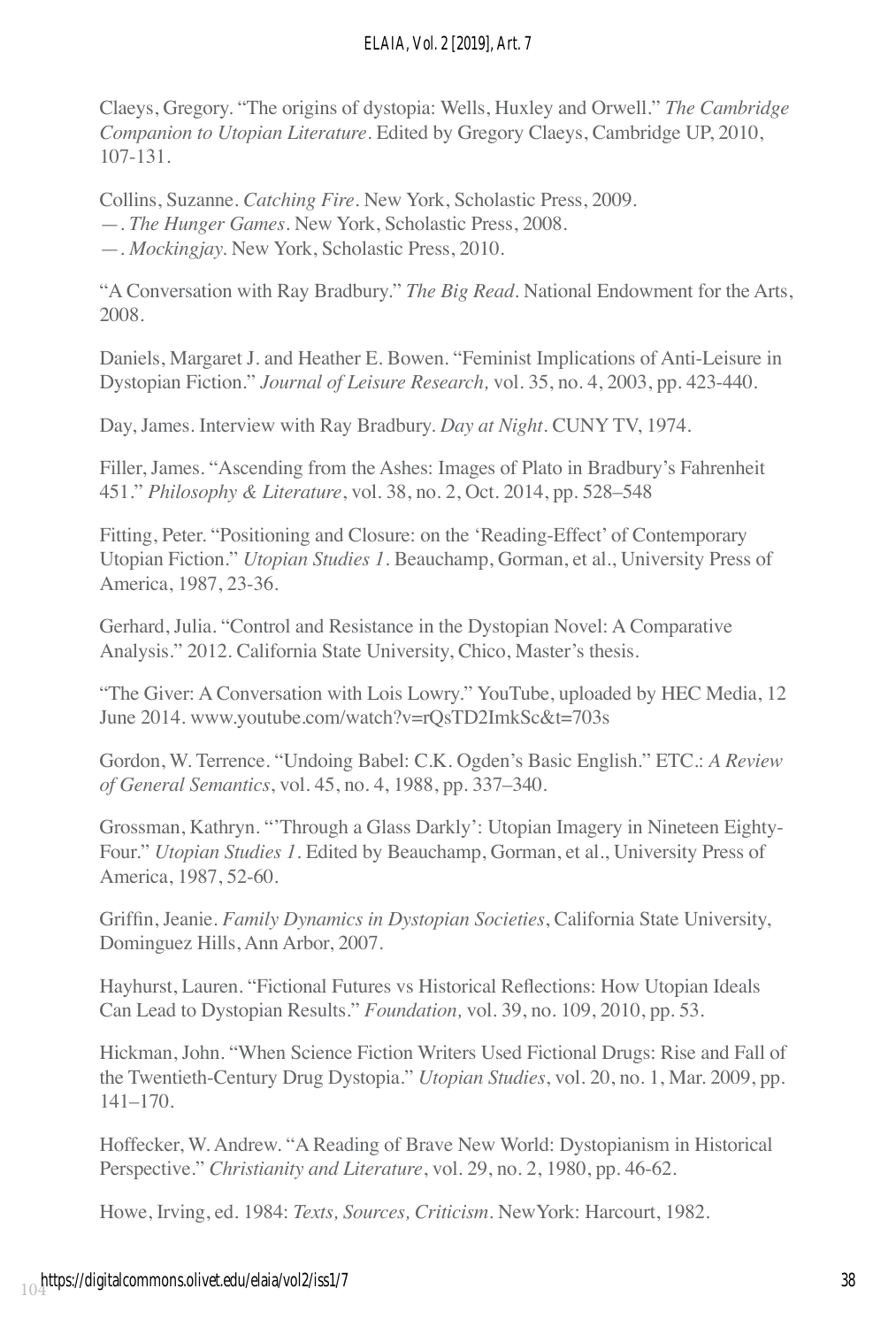#### Kalafut: It's Not the End of the World: An Analysis of the Similarities in

Huxley, Aldous. *Brave New World*. New York, Harper Perennial, 1932.

—. "Variations on a Philosopher" *Complete Essays*. Edited by Robert S. Baker and James Sexton, vol. v, Ivan R. Dee, 2001.

Koestler, Arthur. *The God That Failed*. New York, Bantam Books, 1965.

Kumar, Krishan. *Utopia and Anti-Utopia in Modern Times*. Oxford, Basil Blackwell, 1987.

—. *Utopianism*. University of Minnesota Press, 1991.

Latham, Don, and Jonathan Hollister. "The Games People Play: Information and Media Literacies in the Hunger Games Trilogy." *Children's Literature in Education,* vol. 45, no. 1, Mar. 2014, pp. 33–46.

Lee, Sunjoo. "To Be Shocked to Life Again: Ray Bradbury's FAHRENHEIT 451." *Explicator,* vol. 72, no. 2, Apr. 2014, pp. 142–145.

Lois Lowry on 'The Giver,' 26 June – 1 July 2014, Las Vegas, *American Library Association*, 30 June 2014.

"Lois Lowry: THE GIVER" YouTube, uploaded by The Movie Times, 3 August 2014. https://www.youtube.com/watch?v=Ez2vF5XCJBc.

"Lois Lowry" YouTube, uploaded by AmericanGraduateDC, 1 May 2012, https://www. youtube.com/watch?v=tVDFDLKaOto

Lowry, Lois. *The Giver.* Dell Laurel-Leaf, 1993.

McGiveron, Rafeeq. "'They Got Me a Long Time Ago': The Sympathetic Villain in *Nineteen Eighty-Four, Brave New World, and Fahrenheit 451." Dystopia*. Edited by M. Keith Booker, Salem Press, 2013, 125-141.

Miller, Mark Crispin. "Big Brother is You, Watching." *Reflections on America, 1984: An Orwell Symposium,* Edited by Robert Mulvihill, University of Georgia Press, 1986, 179-201.

More, Thomas. *Utopia.* Edited and translated by H. V. S. Ogden, Harlan Davidson,1949.

Orwell, George. *Nineteen Eighty-Four.* New York, Penguin Group, 2003.

Oyler, Lauren. Interview with Margaret Atwood. *Broadly Meets,* Broadly, 2016.

Plato. *The Republic*. Translated by H. D. P. Lee, Penguin Books, 1955.

Robinson, Paul. "For the Love of Big Brother: The Sexual Politics of *Nineteen Eighty-Four*." *On Nineteen Eighty-Four.* Peter Stansky, W. H. Freeman and Co., 1983, 157.

Rosenfeld, Aaron S. "The 'Scanty Plot': Orwell, Pynchon, and the Poetics of Paranoia." *Twentieth Century Literature: A Scholarly and Critical Journal*, vol. 50, no. 4, 2004, pp. 337–67.